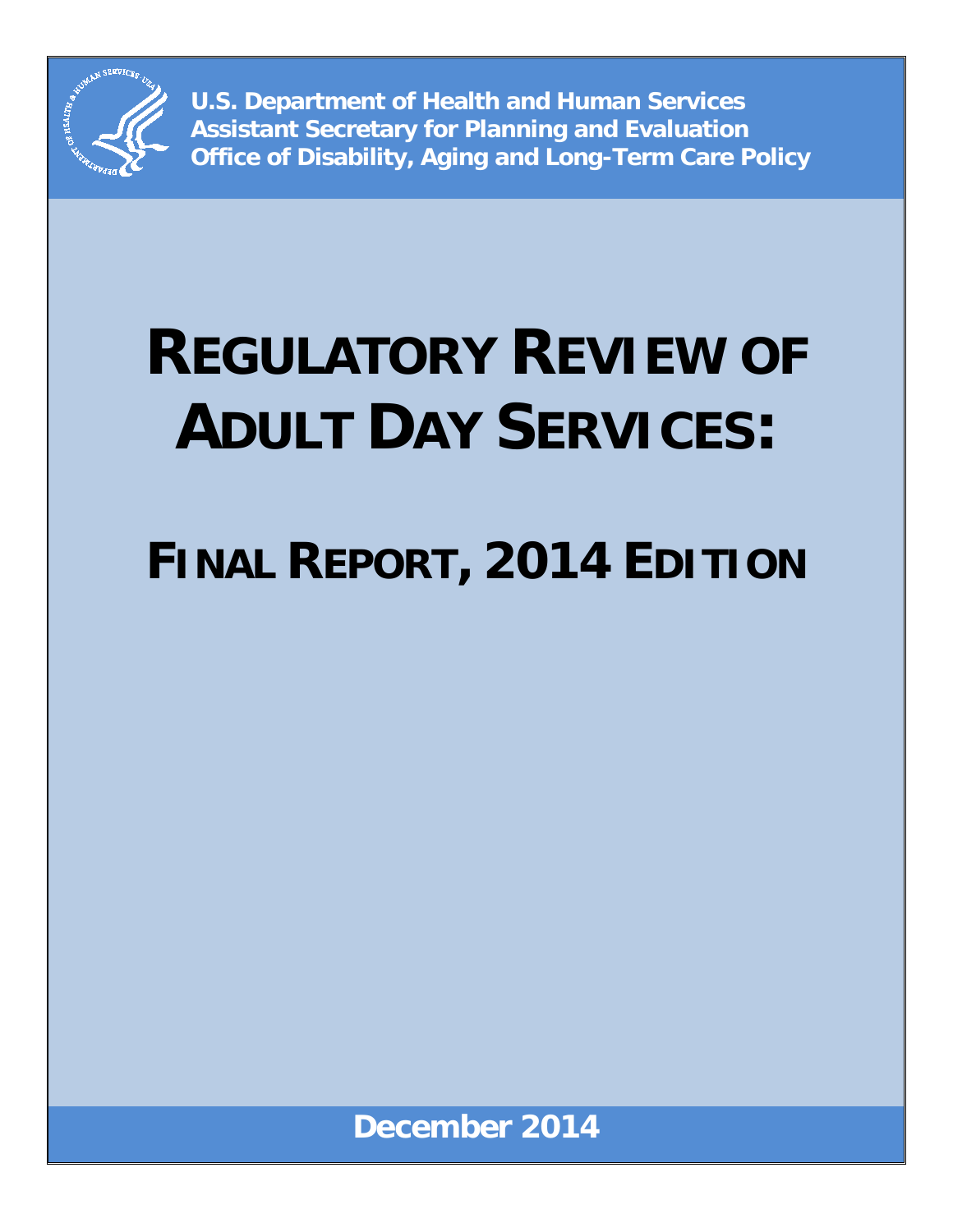#### **Office of the Assistant Secretary for Planning and Evaluation**

The Office of the Assistant Secretary for Planning and Evaluation (ASPE) is the principal advisor to the Secretary of the Department of Health and Human Services (HHS) on policy development issues, and is responsible for major activities in the areas of legislative and budget development, strategic planning, policy research and evaluation, and economic analysis.

ASPE develops or reviews issues from the viewpoint of the Secretary, providing a perspective that is broader in scope than the specific focus of the various operating agencies. ASPE also works closely with the HHS operating agencies. It assists these agencies in developing policies, and planning policy research, evaluation and data collection within broad HHS and administration initiatives. ASPE often serves a coordinating role for crosscutting policy and administrative activities.

ASPE plans and conducts evaluations and research--both in-house and through support of projects by external researchers--of current and proposed programs and topics of particular interest to the Secretary, the Administration and the Congress.

## **Office of Disability, Aging and Long-Term Care Policy**

The Office of Disability, Aging and Long-Term Care Policy (DALTCP), within ASPE, is responsible for the development, coordination, analysis, research and evaluation of HHS policies and programs which support the independence, health and long-term care of persons with disabilities--children, working aging adults, and older persons. DALTCP is also responsible for policy coordination and research to promote the economic and social well-being of the elderly.

In particular, DALTCP addresses policies concerning: nursing home and communitybased services, informal caregiving, the integration of acute and long-term care, Medicare post-acute services and home care, managed care for people with disabilities, long-term rehabilitation services, children's disability, and linkages between employment and health policies. These activities are carried out through policy planning, policy and program analysis, regulatory reviews, formulation of legislative proposals, policy research, evaluation and data planning.

This report was prepared under contract #HHSP23320100021WI between HHS's ASPE/DALTCP and the Research Triangle Institute. For additional information about this subject, you can visit the DALTCP home page at http://aspe.hhs.gov/office\_specific/daltcp.cfm or contact the ASPE Project Officer, Emily Rosenoff, at HHS/ASPE/DALTCP, Room 424E, H.H. Humphrey Building, 200 Independence Avenue, S.W., Washington, D.C. 20201. Her e-mail address is: Emily.Rosenoff@hhs.gov.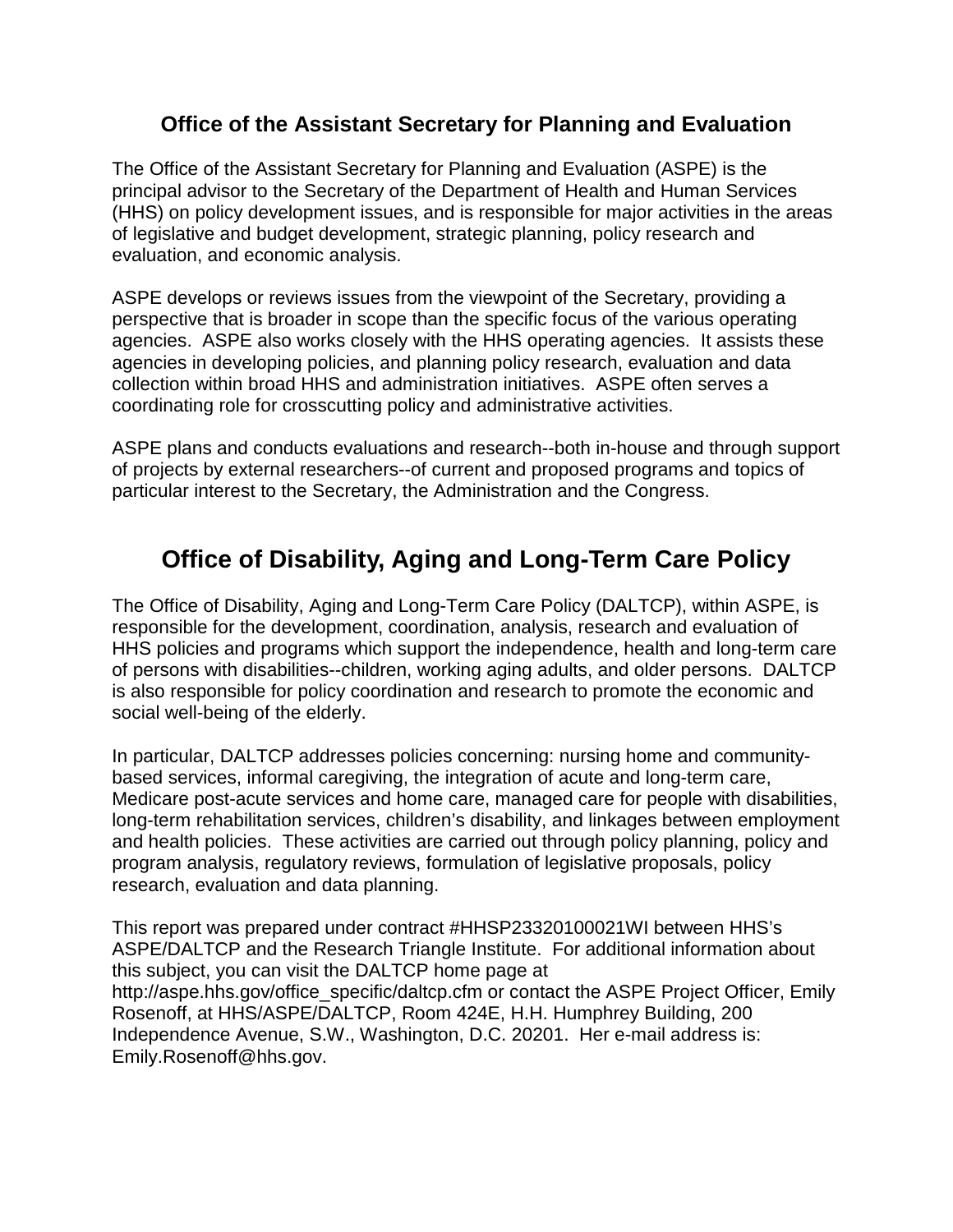## **REGULATORY REVIEW OF ADULT DAY SERVICES: Final Report, 2014 Edition**

Janet O'Keeffe, Dr.PH, RN Christine O'Keeffe, BA Madhu Shrethra, BS

RTI International

December 2014

Prepared for Office of Disability, Aging and Long-Term Care Policy Office of the Assistant Secretary for Planning and Evaluation U.S. Department of Health and Human Services Contract #HHSP23320100021WI

The opinions and views expressed in this report are those of the authors. They do not necessarily reflect the views of the Department of Health and Human Services, the contractor or any other funding organization.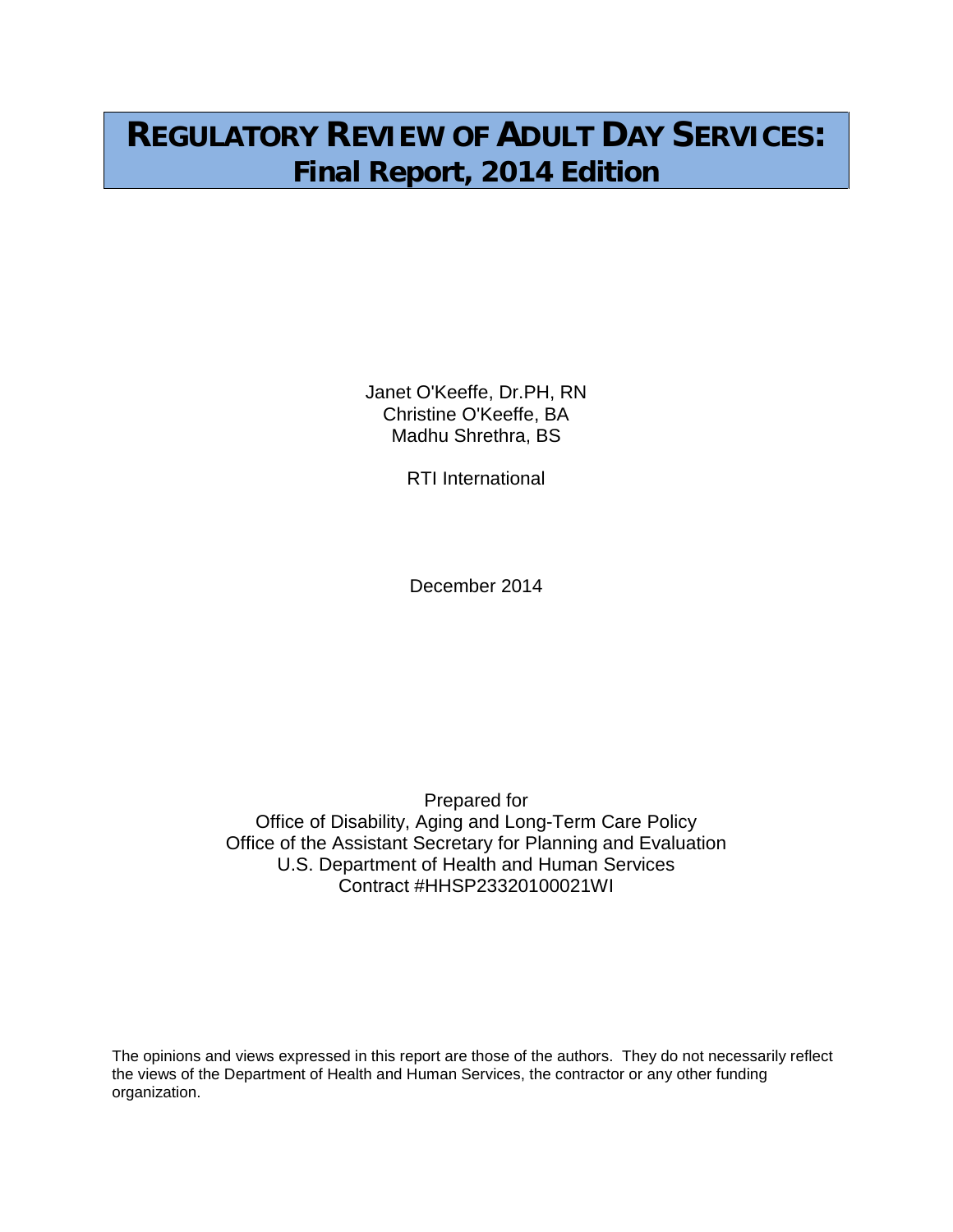## **TABLE OF CONTENTS**

| $1_{-}$ |  |
|---------|--|
|         |  |
|         |  |
|         |  |
|         |  |
|         |  |
|         |  |
|         |  |
|         |  |
|         |  |
|         |  |
| 2.      |  |
|         |  |
|         |  |
|         |  |
|         |  |
|         |  |
|         |  |
|         |  |
|         |  |
|         |  |
|         |  |
|         |  |
|         |  |
|         |  |
|         |  |
|         |  |
|         |  |
|         |  |
|         |  |
|         |  |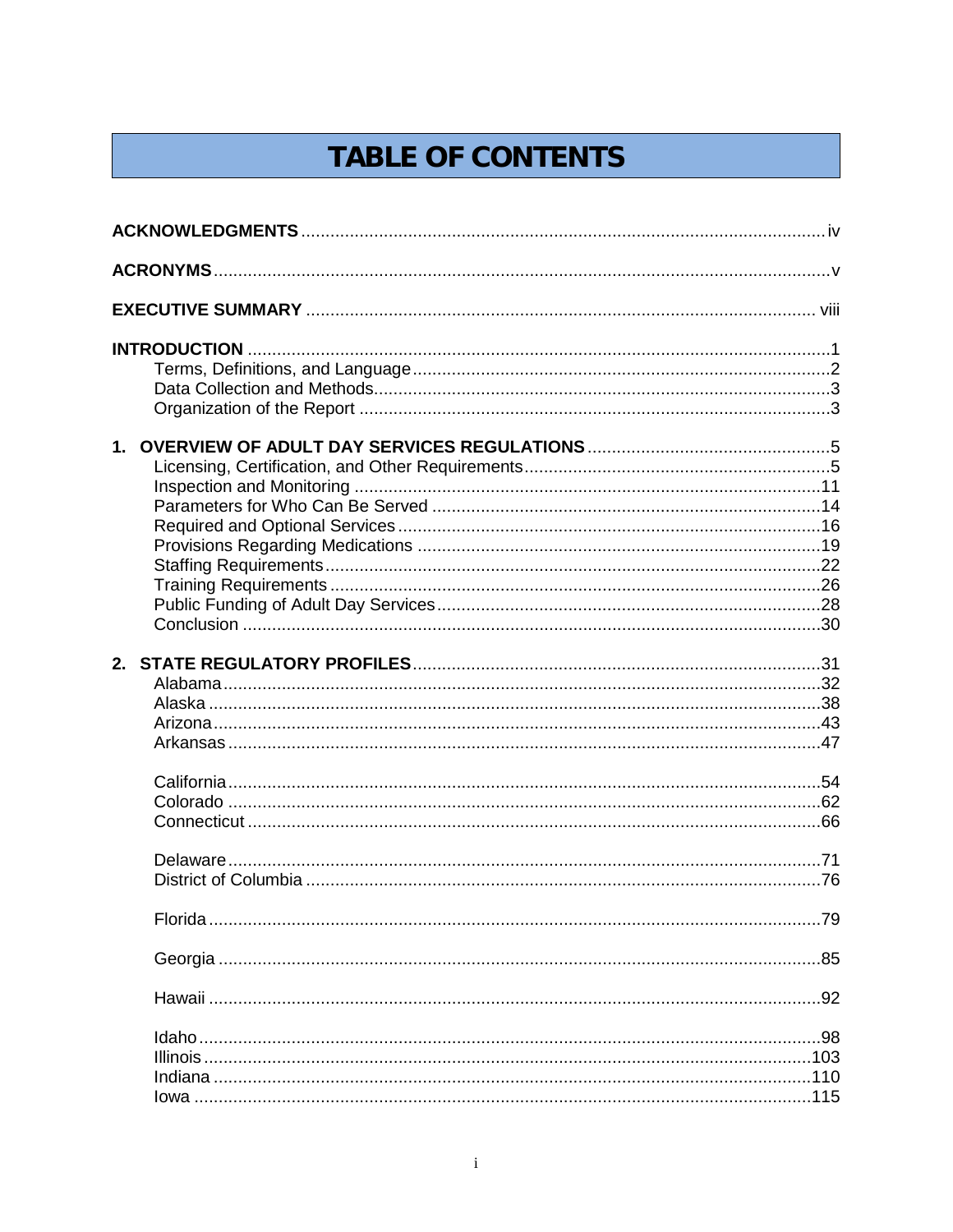| .277 |
|------|
|      |
|      |
| 290  |
| 295  |
| 300  |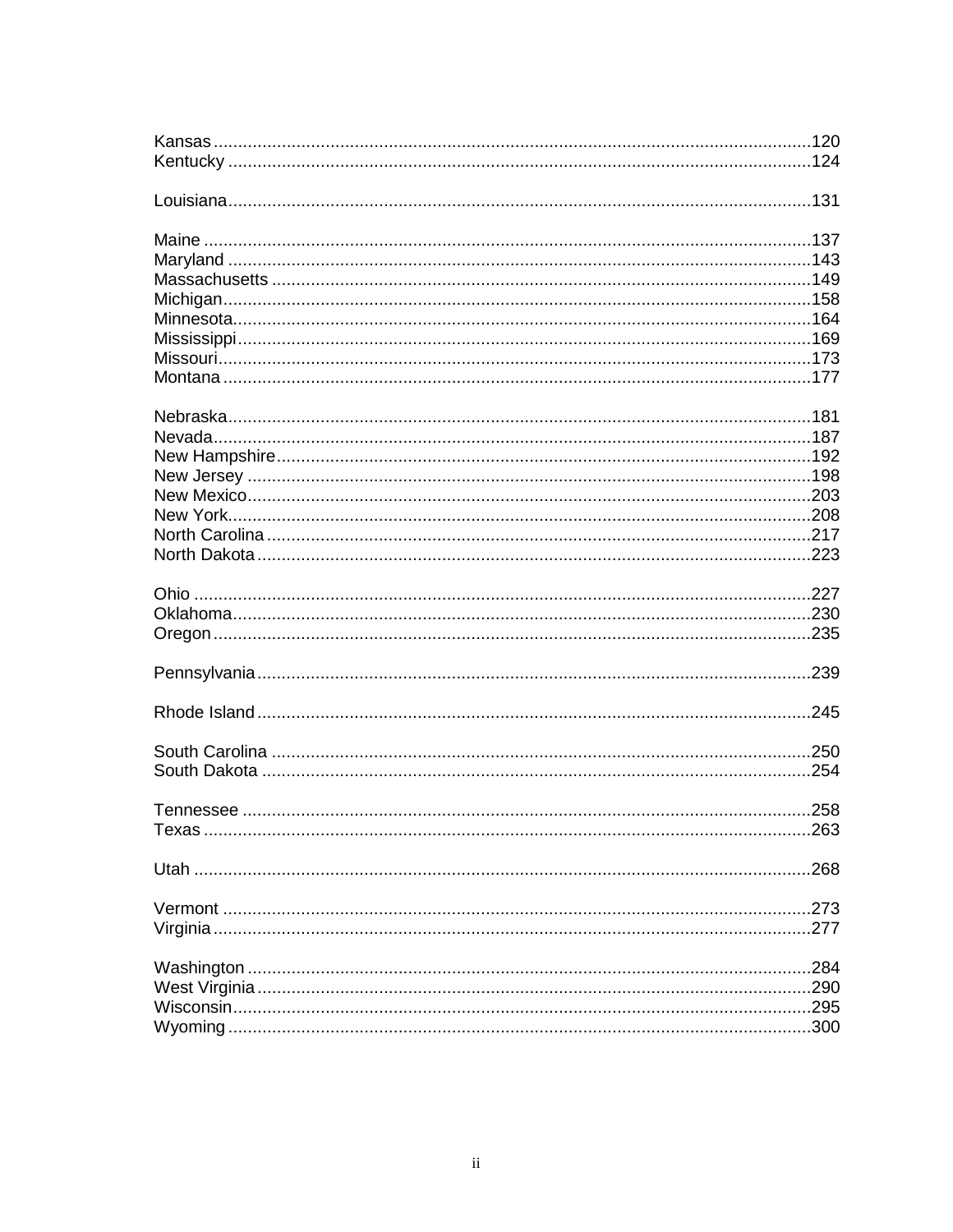## **LIST OF EXHIBITS**

| <b>EXHIBIT 2. States with Provisions for Adult Day Service Centers Serving</b> |  |
|--------------------------------------------------------------------------------|--|
|                                                                                |  |
|                                                                                |  |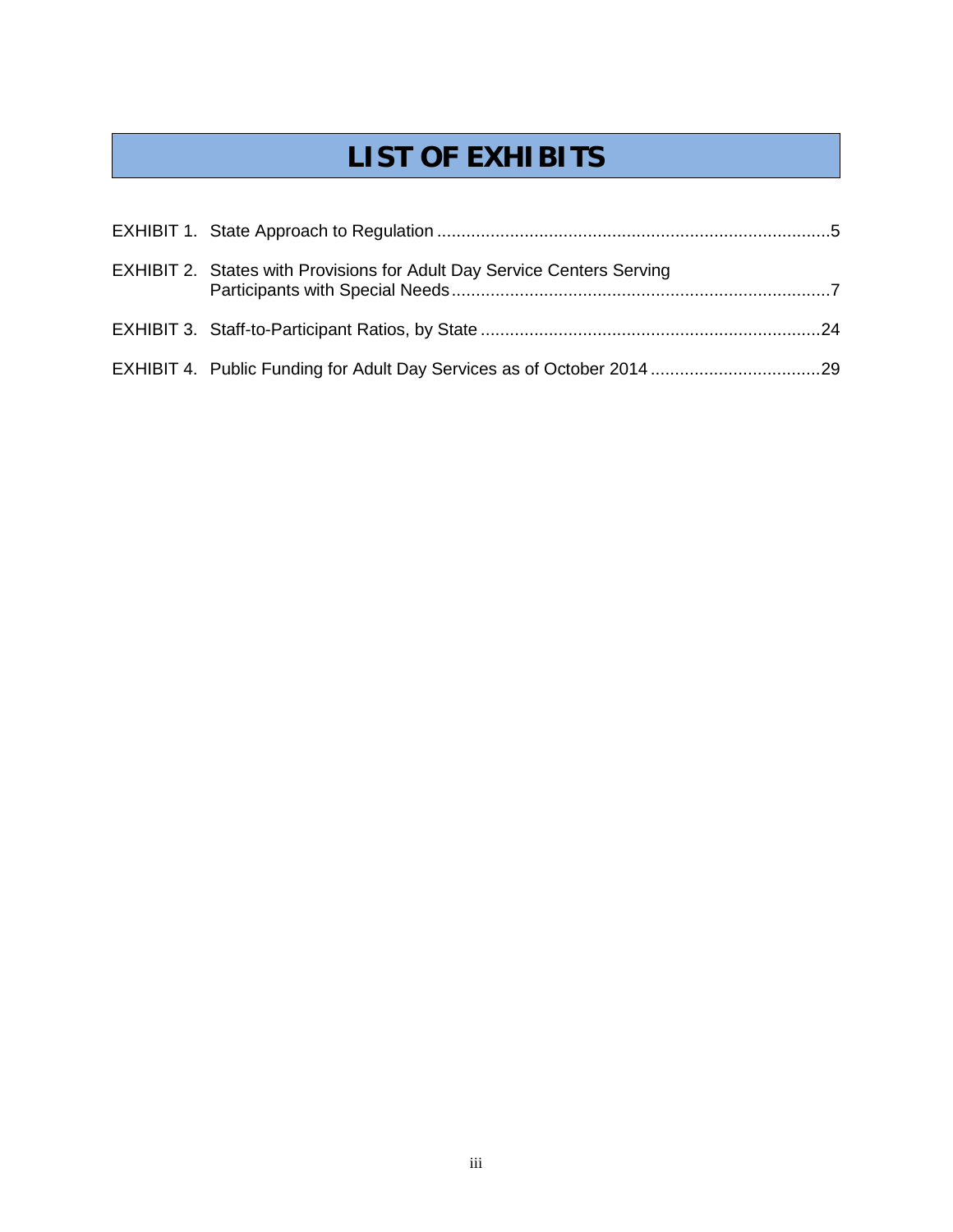## **ACKNOWLEDGMENTS**

We would like to acknowledge the following individuals for their contributions to this project: Emily Rosenoff, U.S. Department of Health and Human Services/Office of the Assistant Secretary for Planning and Evaluation Project Officer who provided guidance throughout the project; the staff in state regulatory and Medicaid agencies, and representatives of state adult day services provider associations who directed us to resources that could not otherwise be found and answered questions about the interpretation of specific regulations; Joshua Wiener, Senior Fellow, RTI International, and Teresa Johnson, Executive Director for the National Adult Day Services Association for comments on an early draft of the report; and Peter Notarstefano, Director of Home and Community-Based Services, Leading Age, and Byron Phillips, Executive Assistant, National Association of States United for Aging and Disabilities, for their assistance in identifying knowledgeable providers and state agency staff in each state. We greatly appreciate the willingness of these dedicated professionals to share their knowledge and expertise.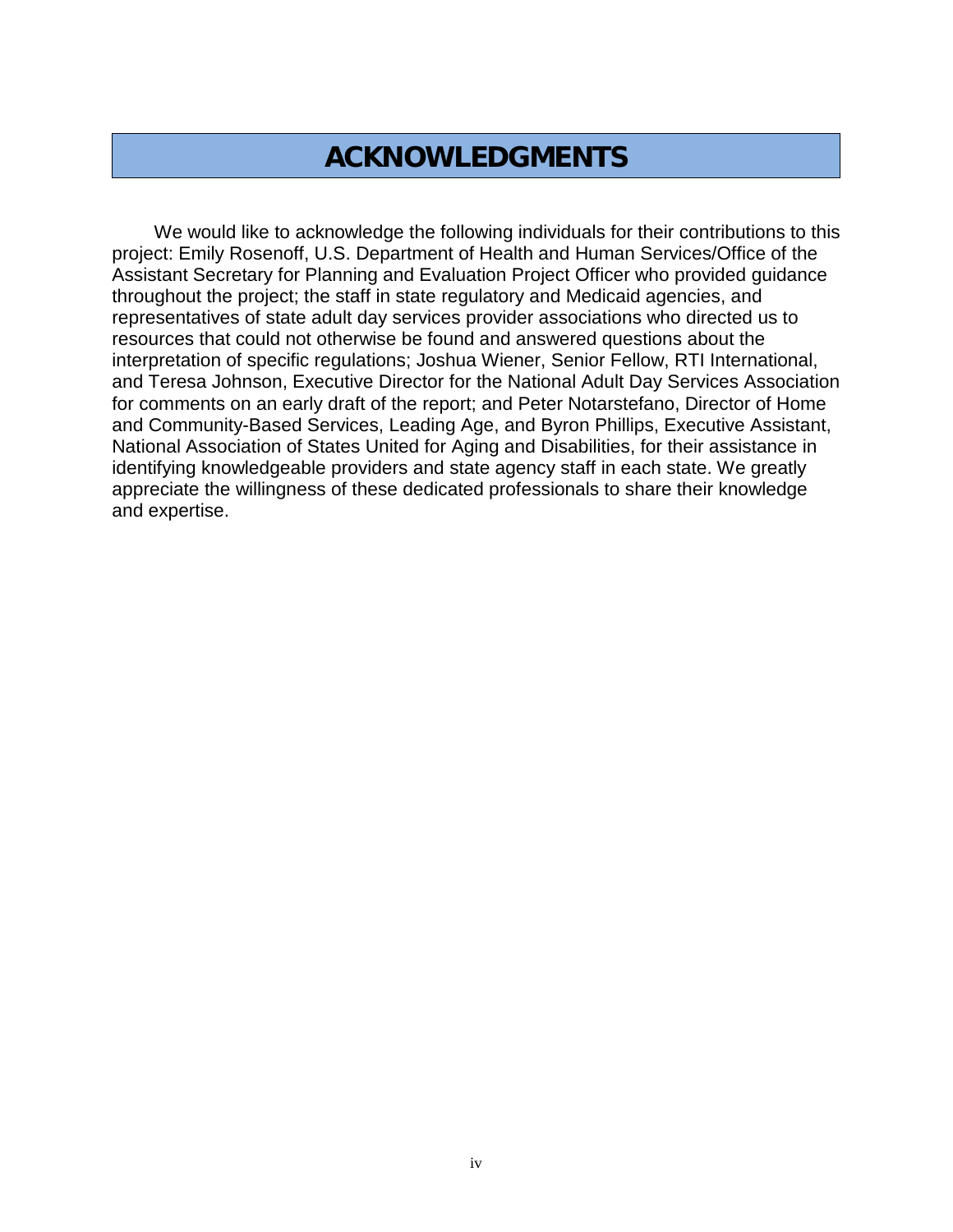## **ACRONYMS**

The following acronyms are mentioned in this report and/or state profiles.

| AAA           | Area Agency on Aging                                                                             |
|---------------|--------------------------------------------------------------------------------------------------|
| <b>ACT</b>    | <b>Alabama Community Transition</b>                                                              |
| <b>ADC</b>    | <b>Adult Day Care</b>                                                                            |
| <b>ADH</b>    | <b>Adult Day Health</b>                                                                          |
| ADH-M         | <b>Adult Day Health Services-Mobile</b>                                                          |
| <b>ADHC</b>   | <b>Adult Day Health Care</b>                                                                     |
| <b>ADHS</b>   | <b>Adult Day Health Services</b>                                                                 |
| <b>ADL</b>    | <b>Activity of Daily Living</b>                                                                  |
| <b>ADP</b>    | <b>Adult Day Program</b>                                                                         |
| <b>ADS</b>    | <b>Adult Day Services</b>                                                                        |
| <b>AIDS</b>   | <b>Acquired Immune Deficiency Syndrome</b>                                                       |
| <b>ALTCS</b>  | Arizona Long Term Care System                                                                    |
| <b>APD</b>    | Oregon Aging and People with Disabilities Division                                               |
| <b>ASA</b>    | <b>Maine Assessing Services Agency</b>                                                           |
| <b>ASPE</b>   | HHS Office of the Assistant Secretary for Planning and                                           |
|               | Evaluation                                                                                       |
| BA            | <b>Bachelor of Arts</b>                                                                          |
| <b>BS</b>     | <b>Bachelor of Science</b>                                                                       |
| <b>BSW</b>    | <b>Bachelor of Social Work</b>                                                                   |
| <b>CARES</b>  | Alabama Caregiver Assistance with Resources, Education, and<br>Support                           |
| <b>CCP</b>    | <b>Illinois Community Care Program</b>                                                           |
| <b>CCSP</b>   | Georgia Community Care Services Program                                                          |
| <b>CHOICE</b> | Indiana Community and Home Options to Institutional Care for<br>the Elderly and Disabled Program |
| <b>CMA</b>    | <b>Certified Medication Aide</b>                                                                 |
| <b>CNA</b>    | <b>Certified Nursing Assistant</b>                                                               |
| <b>COPE</b>   | Nevada Community Options for the Elderly                                                         |
| <b>COPES</b>  | Washington State Community Options Program Entry System                                          |
| <b>CPR</b>    | <b>Cardiovascular Pulmonary Resuscitation</b>                                                    |
| <b>CRMA</b>   | <b>Certified Residential Medication Aide</b>                                                     |
| <b>DAAS</b>   | Arkansas Division of Aging and Adult Services                                                    |
| <b>DADS</b>   | Texas Department of Aging and Disability Services                                                |
| <b>DAHS</b>   | Day Activities and Health Services                                                               |
| <b>DAIL</b>   | Vermont Department of Disabilities, Aging and Independent<br>Living                              |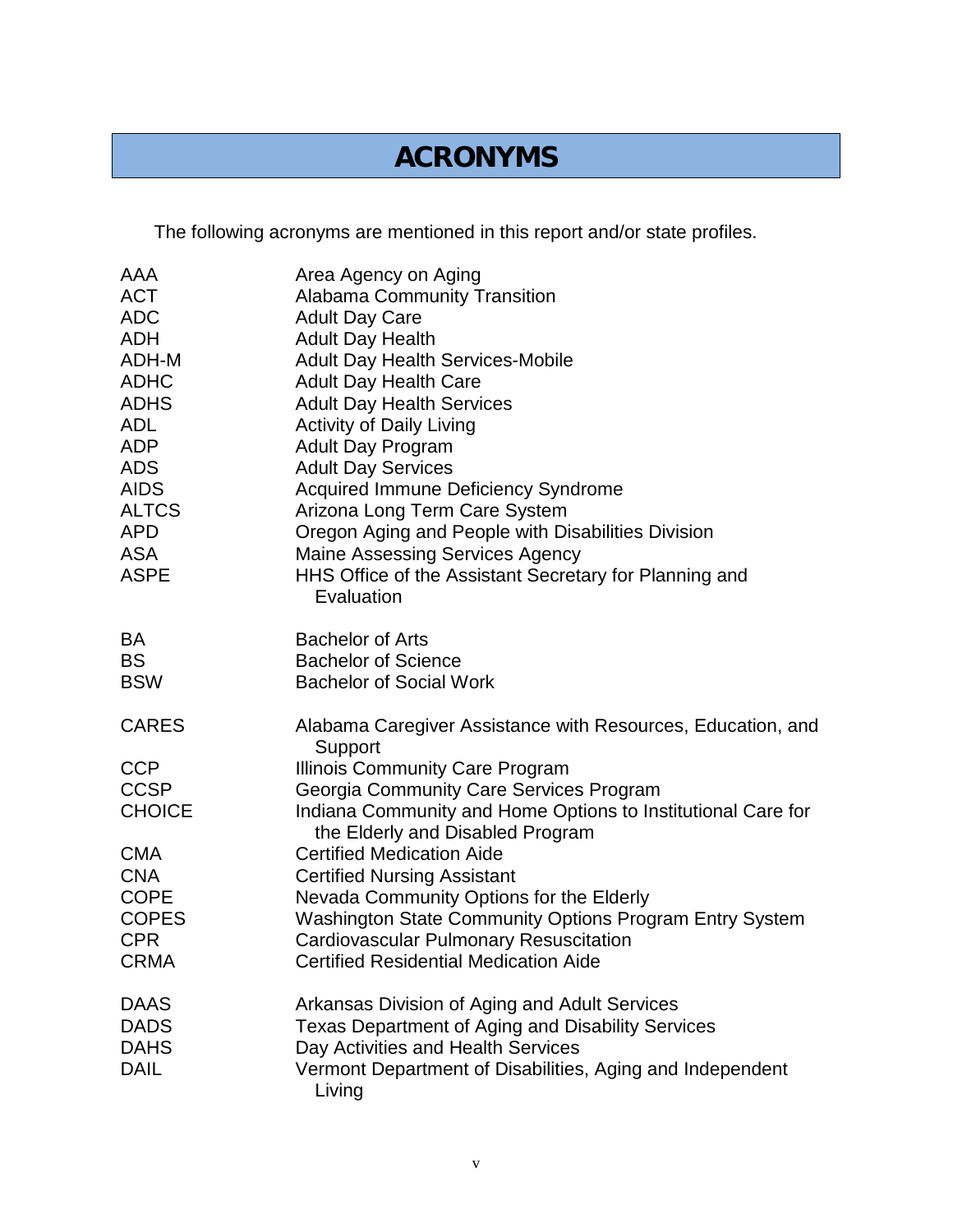| <b>DAS</b>   | Georgia Division of Aging Services                            |
|--------------|---------------------------------------------------------------|
| <b>DC</b>    | <b>District of Columbia</b>                                   |
| <b>DCOA</b>  | District of Columbia Office on Aging                          |
| DD.          | <b>Developmental Disabilities</b>                             |
| <b>DHCFP</b> | Nevada Department of Health Care Financing and Policy         |
| <b>DHEC</b>  | South Carolina Department of Health and Environmental Control |
| <b>DHHS</b>  | Maine Department of Health and Human Services                 |
|              | Nebraska Department of Health and Human Services              |
|              | New Hampshire Department of Health and Human Services         |
| <b>DHR</b>   | Alabama Department of Human Resources                         |
| <b>DHS</b>   | Illinois Department of Human Services                         |
|              | <b>Oklahoma Department of Human Services</b>                  |
|              | <b>Oregon Department of Human Services</b>                    |
|              | <b>Tennessee Department of Human Services</b>                 |
| <b>DHSS</b>  | Delaware Department of Health and Social Services             |
|              | New Jersey Department of Health and Senior Services           |
| <b>DMAS</b>  | Virginia Department of Medical Assistance Services            |
| <b>DOA</b>   | Ohio Department on Aging                                      |
| <b>DOH</b>   | New Mexico Department of Health                               |
|              | New York Department of Health                                 |
|              | Tennessee Department of Health                                |
| <b>DPH</b>   | <b>Massachusetts Department of Public Health</b>              |
| <b>DSDS</b>  | Alaska Division of Senior and Disability Services             |
| <b>DSS</b>   | <b>Virginia Department of Social Services</b>                 |
|              |                                                               |
| E&D          | <b>Elderly and Disabled Waiver</b>                            |
| <b>ECOP</b>  | <b>Enhanced Community Options Program</b>                     |
| <b>EDCD</b>  | <b>Elderly or Disabled Consumer-Direction Waiver</b>          |
|              |                                                               |
| <b>HHS</b>   | U.S. Department of Health and Human Services                  |
| <b>HIV</b>   | Human Immunodeficiency Virus                                  |
|              |                                                               |
| <b>IDAPA</b> | Idaho Administrative Procedure Act                            |
| <b>IDD</b>   | Intellectual and Other Developmental Disabilities             |
| <b>IDOA</b>  | Illinois Department on Aging                                  |
|              |                                                               |
| <b>LPN</b>   | <b>Licensed Practical Nurse</b>                               |
| <b>LTSS</b>  | <b>Long-Term Services and Supports</b>                        |
| <b>LVN</b>   | <b>Licensed Vocational Nurse</b>                              |
| MAT          | <b>Medication Administration Technician</b>                   |
| <b>MCO</b>   | <b>Managed Care Organization</b>                              |
| <b>MDoA</b>  | Maryland Department of Aging                                  |
| <b>MLTC</b>  | Managed Long-Term Care                                        |
| <b>MLTSS</b> | Managed Long-Term Services and Supports                       |
|              |                                                               |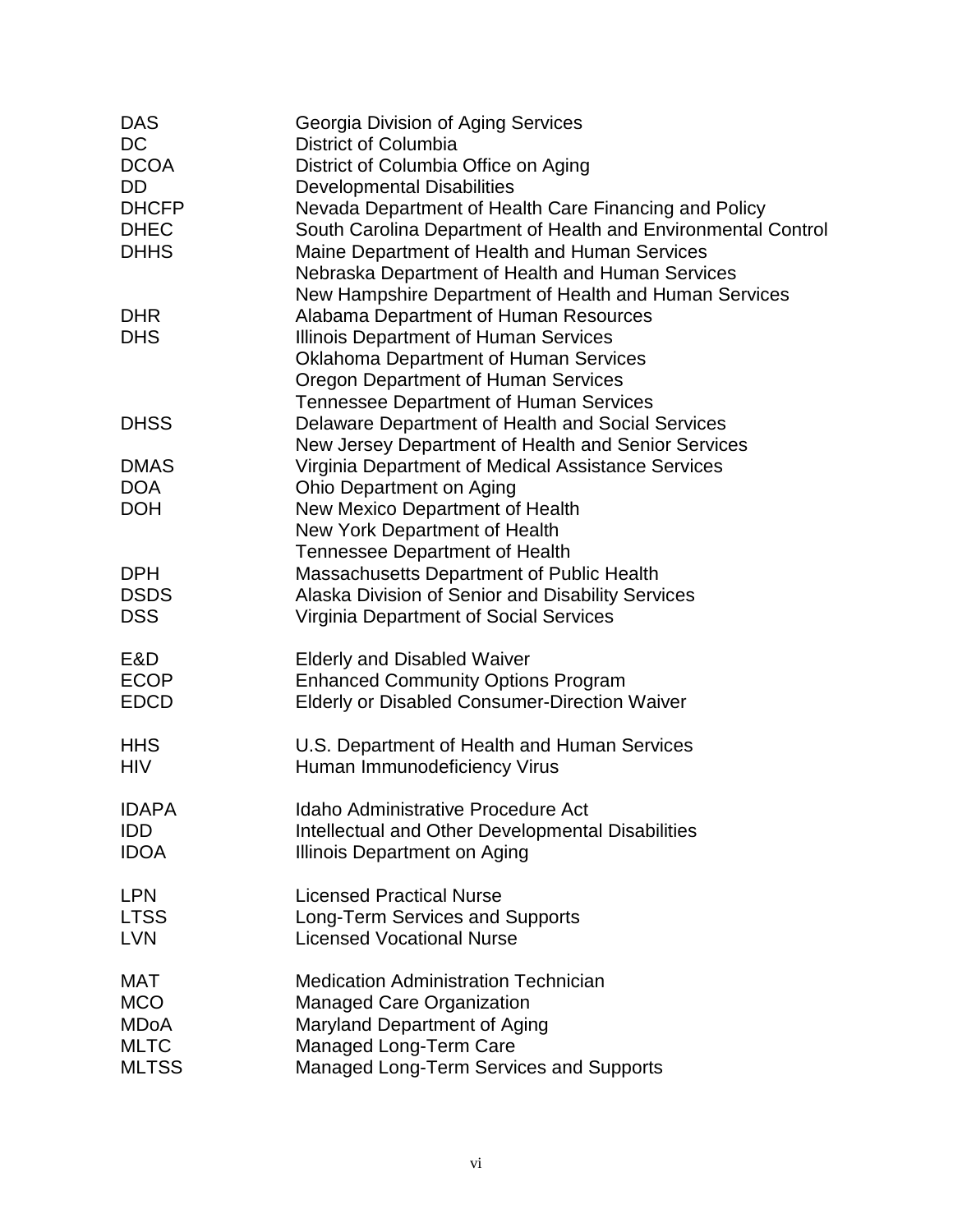| <b>OAA</b><br><b>ORS</b><br><b>OSA</b>    | <b>Older Americans Act</b><br>Illinois Office of Rehabilitation Services<br>Michigan Office of Services to the Aging                        |
|-------------------------------------------|---------------------------------------------------------------------------------------------------------------------------------------------|
| <b>PACE</b><br><b>PASSPORT</b>            | Program of All-Inclusive Care for the Elderly<br>Ohio Pre-Admission Screening System Providing Options and<br>Resources Today waiver        |
| <b>PRN</b>                                | Pro re nata (commonly used to mean "as needed" in Latin)                                                                                    |
| <b>QExA</b><br><b>QSP</b><br><b>QUEST</b> | Hawaii QUEST Expanded Access<br><b>Qualified Service Providers</b><br>Hawaii Medicaid program for elderly, blind or disabled<br>individuals |
| <b>RN</b>                                 | <b>Registered Nurse</b>                                                                                                                     |
| <b>SADS</b>                               | <b>Social Adult Day Services</b>                                                                                                            |
| <b>SCA</b>                                | <b>Specialized Adult Day Services</b><br><b>Maine Service Coordination Agency</b>                                                           |
| <b>TAP</b><br>TB                          | <b>Texas The Alternatives Program</b><br><b>Tuberculosis</b>                                                                                |
| <b>VA</b>                                 | U.S. Department of Veterans Affairs                                                                                                         |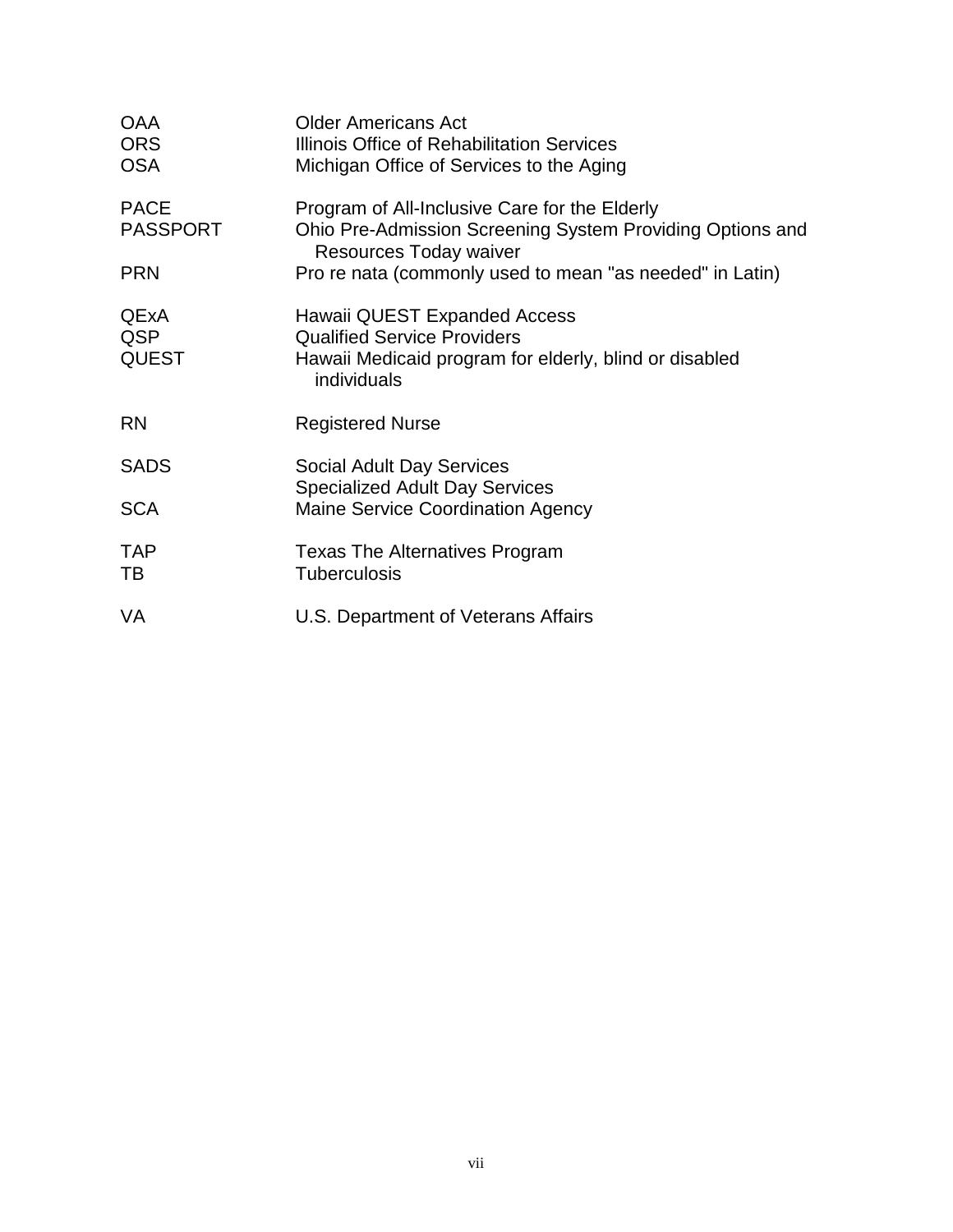## **EXECUTIVE SUMMARY**

Adult day services (ADS)--a non-residential service provided outside an individual's home for less than a full day--provides direct care to older adults and younger adults with physical disabilities. These services also meet caregivers' need for respite in order to work, fulfill other obligations, and recover from the demands of continuous caregiving. Many caregivers who use ADS are providing care to family members with dementia who need constant supervision to ensure their safety. By providing respite to unpaid caregivers, ADS can potentially delay or prevent nursing home placement.

This report provides information about each state's approach to regulating this key community service. Three ADS models are generally recognized: a social model; a health or medical model, which is sometimes combined with the social model; and a specialized model that provides services to meet the unique needs of individuals with a specific diagnosis, most often dementia.

The social model is designed for individuals who need supervision and activities but not extensive personal care and medical monitoring. The medical model provides more extensive personal care, medical monitoring, and rehabilitative services in addition to structured and stimulating activities.

States generally term these two models as ADS and adult day health services, and have more extensive requirements for the latter, particularly for nurse staffing. While some states license the models separately, others license providers to offer both models. The provision of health-related and medical services--particularly health monitoring, preventive health care, and ensuring the timely provision of primary care- can help to reduce health care costs.

While states vary in their approach to regulating ADS, all have some form of regulation and exercise oversight of ADS. About half require licensure, 11 require providers to meet certification standards, four require licensure for one ADS model and certification for another, and 13 use some other type of regulation, such as contractual requirements for providers receiving public funding. In over half the states, providers of Medicaid-funded ADS must meet additional Medicaid requirements.

Because ADS providers must meet Medicaid State Plan or waiver contracting requirements to furnish services to Medicaid beneficiaries--either in addition to or in lieu of state licensing or certification requirements--they are regulated at a level which allows them to furnish health-related and medical services, as well as long-term care services to elderly persons with a high level of nursing and medical needs.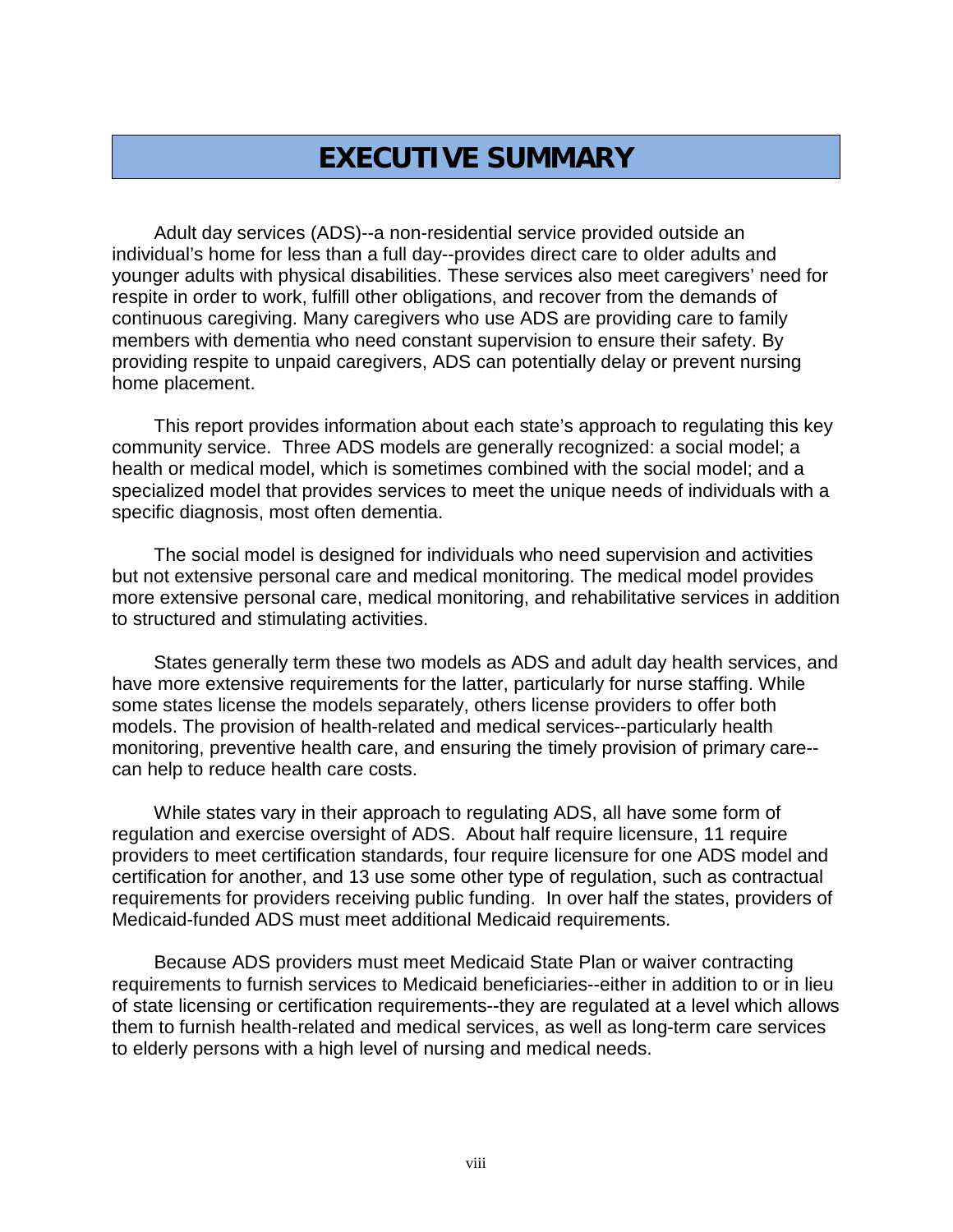For all these reasons, ADS are an important component of states' long-term care systems. Every state provides funding for these services through either the Medicaid State Plan or a waiver program and 24 states fund them through non-Medicaid programs as well. In 2012, 273,200 participants were enrolled in ADS centers.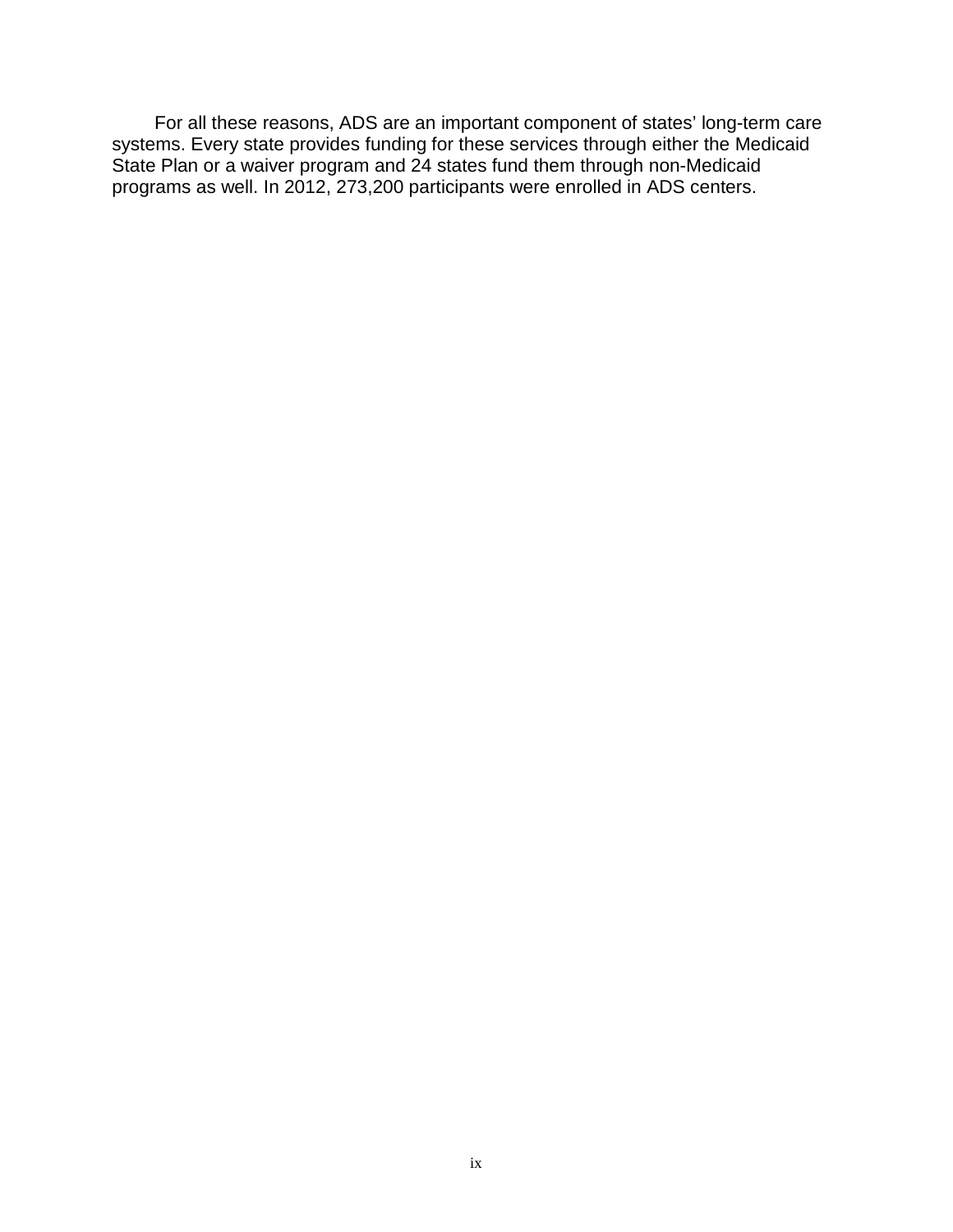## **INTRODUCTION**

Adult day services (ADS)--a non-residential service provided outside an individual's home for less than a full day--is a key community service that provides direct care to participants and meets caregivers' need for respite in order to work, fulfill other obligations, and recover from the demands of continuous caregiving. In 2012, 273,200 participants were enrolled in ADS centers.<sup>[1](#page-12-0)</sup>

States fund ADS as part of their long-term care systems, through both Medicaid and non-Medicaid programs. In addition to providing an important service to individuals with functional limitations, states fund these services because of their potential to delay or prevent nursing home placement, primarily by supporting informal caregiving. ADS can also reduce health care costs by providing health monitoring, preventive health care, and ensuring the timely provision of primary care, particularly for individuals at risk for incurring high medical costs.

States also cover day services for adults with intellectual and other developmental disabilities (IDD), which are regulated through the state and local systems that serve this population, and are not included in this report.<sup>[2](#page-12-1)</sup> The report also does not include information about reimbursement rates, which vary according to the services ADS providers furnish, and thus are not comparable among states.<sup>[3](#page-12-2)</sup>

In 2005, the U.S. Department of Health and Human Services, Office of the Assistant Secretary for Planning and Evaluation (HHS/ASPE), published the first national review of state regulation of ADS--including licensing, certification, and/or contractual requirements. Its purpose was to better understand the role that ADS can and do play in meeting the health and long-term care needs of older adults and workingage adults with physical disabilities, by examining key regulatory provisions--including required and optional services, and staffing and training requirements. This report updates the 2005 review.

<span id="page-12-3"></span><span id="page-12-2"></span><sup>3</sup> For information about Medicaid reimbursement rates, see Adult Day Services/Adult Day Health: Financial Viability and Scope of Services Provided Under Medicaid Waivers, at

[http://www.leadingage.org/uploadedFiles/Content/Members/Provider\\_Types/Adult\\_Day/Adult\\_Day\\_Services\\_Adul](http://www.leadingage.org/uploadedFiles/Content/Members/Provider_Types/Adult_Day/Adult_Day_Services_Adult_Day_Health_Medicaid.pdf)t\_ [t\\_Day\\_Health\\_Medicaid.pdf.](http://www.leadingage.org/uploadedFiles/Content/Members/Provider_Types/Adult_Day/Adult_Day_Services_Adult_Day_Health_Medicaid.pdf)

<span id="page-12-0"></span> $<sup>1</sup>$  In 2012, the average number of participants served daily in ADS centers was 185,300, which is smaller than the</sup> total enrollment because some participants did not attend each weekday. *Long-Term Care Services in the United States: 2013 Overview.* National Center for Health Statistics. Available at http://www.cdc.gov/nchs/data/nsltcp/long term care services 2013.pdf.

<span id="page-12-1"></span> $^2$  $^2$  The majority of individuals with these disabilities are served through the IDD service system, which offers key services needed by this population, such as habilitation. Some ADS programs that serve elderly persons and working-age adults with physical disabilities also serve individuals with IDD if they can meet their needs.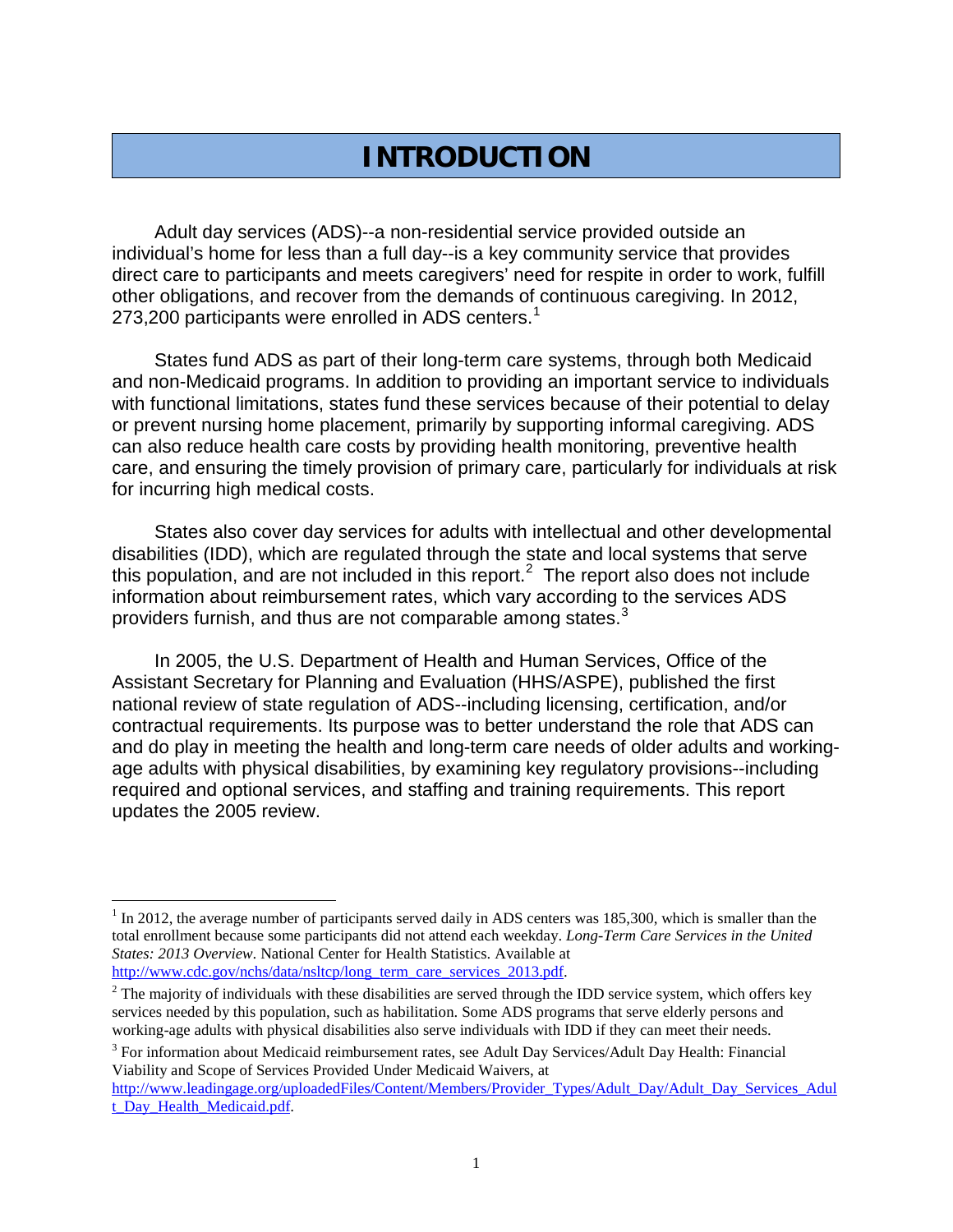#### **Terms, Definitions, and Language**

Three major ADS models are generally recognized: a social model; a health/medical model, which is sometimes combined with the social model; and a specialized model.

The social model generally provides a secure environment, supervision, assistance with some activities of daily living (ADLs), and therapeutic activities aimed at helping participants to achieve optimal physical and mental functioning. The health or medical model provides many of the same services furnished in the social model and also medical, nursing, and rehabilitation services. Many programs combine both models.

Specialized models serve specific populations. For example, Colorado has a specialized services model called *specialized ADS center*, which provides intensive health supportive services for participants with a primary diagnosis of Alzheimer's disease or other dementias, multiple sclerosis, brain injury, chronic mental illness, or developmental disabilities, or for post-stroke participants who require extensive rehabilitative therapies.

States generally regulate one or two models of ADS programs--social and medical. Some states allow providers to offer both models in one program, called a combined model.

States use different terms for the three models; many use the terms *adult day care* (ADC) and *adult day health care* (ADHC) to distinguish the social from the medical model, but some states use the term adult day care for the medical model. $4$  For example, New Hampshire licenses *adult day care* as a medical model and *adult day non-medical program services* as a social model. New Hampshire's Medicaid program covers ADC under its State Plan and a 1915(c) waiver program but calls the service *adult medical day services*.

To avoid confusion, this report uses the term *adult day services* as a generic term covering the social, medical, combined, and specialized models<sup>[5](#page-13-0)</sup>--and the term adult *day health services* (ADHS) specifically for the medical model. When discussing each state, the report uses state-specific terms. States also use different terms for individuals served in ADS settings, such as client and recipient. This report uses the term *participant*.

Virtually all of the information in the individual state profiles is taken directly from states' statutes, regulations, and rules. However, because many states' provisions are written in "legalese," in many cases we have edited the language to ensure

<sup>4</sup> Louisiana is the only state that defines adult day care as a service only for persons with IDD. The state licenses only ADHC for the aged/disabled population.

<span id="page-13-1"></span><span id="page-13-0"></span><sup>&</sup>lt;sup>5</sup> Adult day services is the term preferred and used by the National Adult Day Services Association, in part because the term "day care" is generally understood to be a service for children.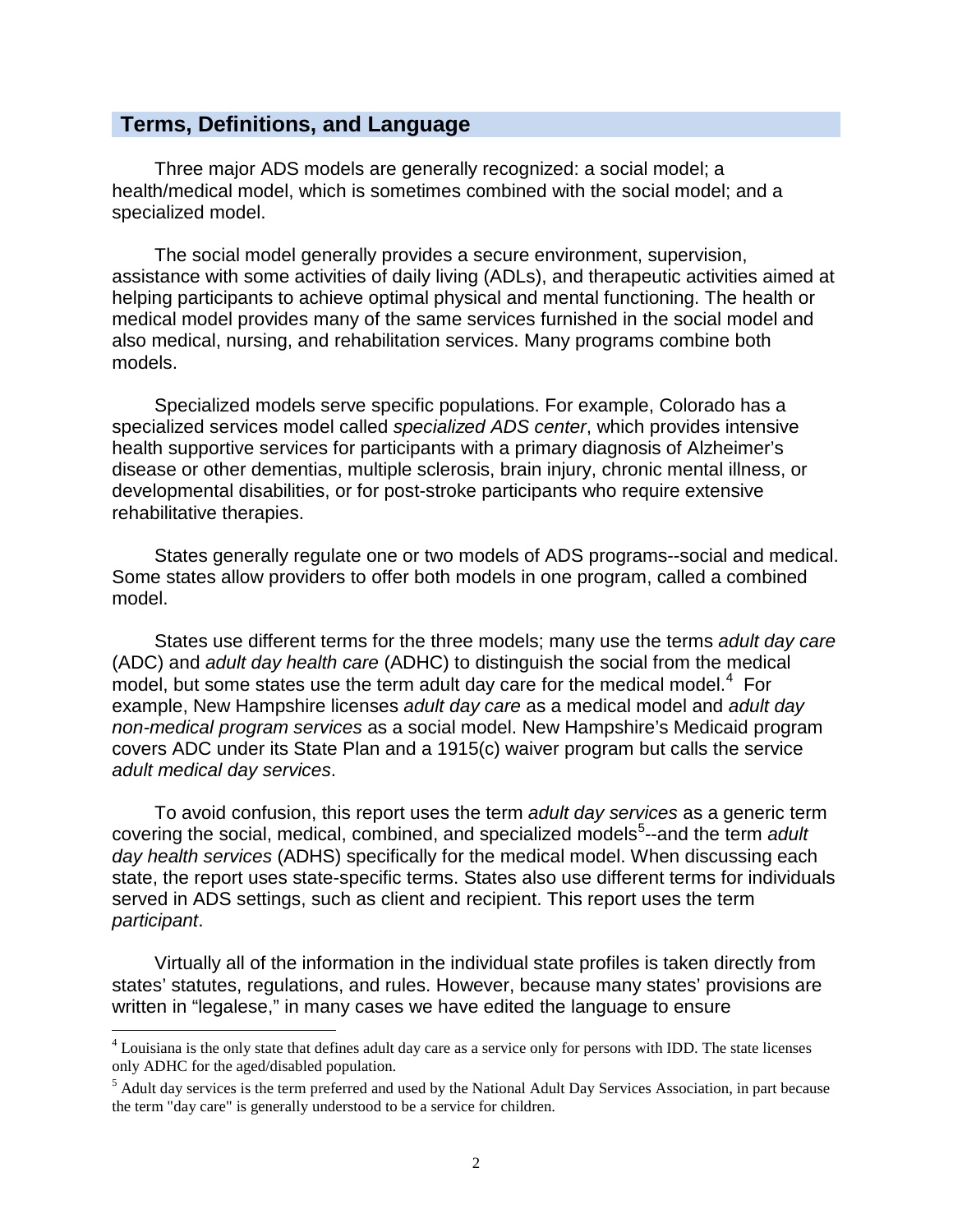grammatically correct and consistent usage; to eliminate redundancy; to use scientifically accurate terms; and to ensure that the provisions are easily understood and comparable across states.

#### **Data Collection and Methods**

We conducted extensive Internet searches of state departments and offices of health, human services, and aging to locate licensing, certification, and any other regulatory requirements for ADS providers. We also conducted Internet searches to identify Medicaid and non-Medicaid programs that cover ADS and any requirements they have for ADS providers.

To ensure that the regulations found online were the most current and not undergoing revision, we contacted knowledgeable individuals in each state--either state provider representatives or state agency staff. At the start of this project, Arizona, Georgia and Massachusetts were in the process of revising their ADS regulations. Arizona approved its revised regulations during the study period, and Georgia and Massachusetts approved their revisions in 2015 and their profiles include information current as of May 2015. All of the other state profiles are current as of December 2014.

We asked state agency staff to review the regulatory profiles, but not all did. In more than half the states, representatives of state provider associations either reviewed the profiles and/or responded to requests for clarifications.

Most states' regulatory information was understandable, but occasionally, questions about undefined terms and the interpretation of ambiguous rules arose. In these instances, we contacted state regulatory and Medicaid agency staff for clarification. In all but three states we were able to obtain the answers sought.

The final section of each state profile includes the names and affiliations of individuals who provided information. A few profiles do not include the name of any state agency staff--either because those contacted did not respond or because the person who provided information changed jobs.

#### **Organization of the Report**

Section 1 of this report provides a brief overview of states' approaches to regulating ADS in selected areas--those included in each individual state's profile--and highlights similarities and differences among them. The selected areas include the state's general approach to regulation, inspection and monitoring; parameters for who can be served; required and optional services; provisions regarding medication; and staffing and training requirements.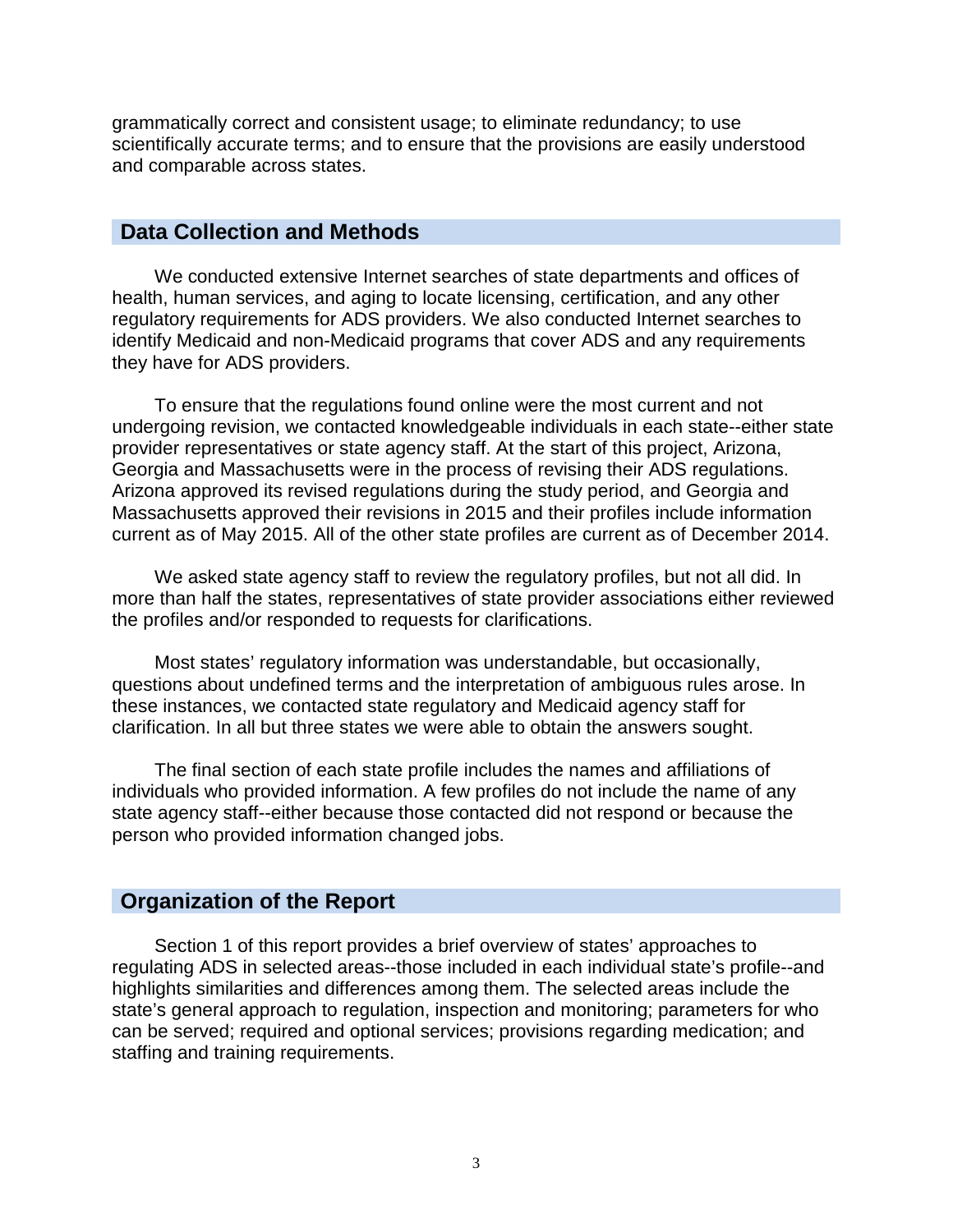Section 2 provides a profile for each state that describes its overall approach to regulating ADS providers, selected regulatory provisions, and Medicaid and other public funder requirements (if any).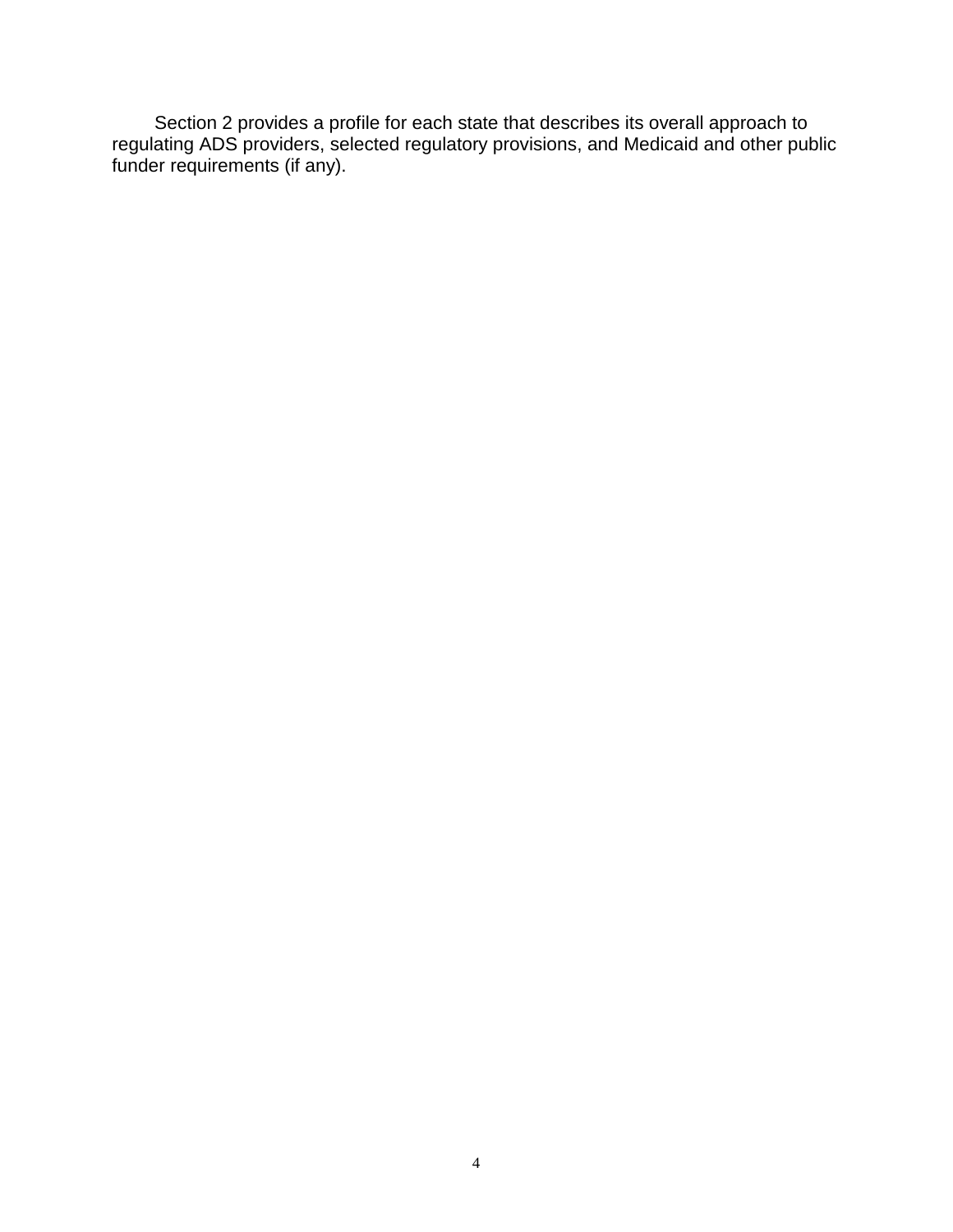## **1. OVERVIEW OF ADULT DAY SERVICES REGULATIONS**

This section provides a brief overview of states' approaches to regulating ADS providers in key areas and highlights similarities and differences among them.

#### **Licensing, Certification, and Other Requirements**

The majority of states regulate ADS through licensure or certification.

- 26 states require licensure only;
- 10 states require certification only;
- 4 states require both licensure and certification; and
- 11 states do not require licensure or certification.

In the 11 states that do not require licensure or certification, ADS providers that serve only private pay participants are not regulated. Those that serve publicly-funded participants--through Medicaid and non-Medicaid programs--must meet the requirements of these programs and enter into some type of contract or agreement with the state agency that administers the programs. In four states that license and/or certify ADS programs, providers must meet additional requirements to receive reimbursement from publicly-funded programs.

Exhibit 1 indicates whether a state requires licensure, certification, or both, and/or some other type of contractual arrangement. In addition to licensing, certification, and other contractual requirements, ADS providers are required to comply with all applicable state, county, and local building regulations, zoning, fire, and health codes or ordinances.

| <b>EXHIBIT 1. State Approach to Regulation</b> |                          |                              |                                     |                                     |  |  |  |
|------------------------------------------------|--------------------------|------------------------------|-------------------------------------|-------------------------------------|--|--|--|
| <b>State</b>                                   | <b>Licensure</b><br>Only | <b>Certification</b><br>Only | Licensure +<br><b>Certification</b> | <b>Other</b><br><b>Requirements</b> |  |  |  |
| Alabama                                        | ---                      |                              |                                     | х                                   |  |  |  |
| Alaska                                         | ---                      | X                            | ---                                 |                                     |  |  |  |
| Arizona                                        | X                        | ---                          | ---                                 | ---                                 |  |  |  |
| Arkansas                                       | Χ                        | ---                          | ---                                 | ---                                 |  |  |  |
| California                                     | ---                      | ---                          | Χ                                   | ---                                 |  |  |  |
| Colorado                                       |                          | X                            |                                     |                                     |  |  |  |
| Connecticut                                    | ---                      | Χ                            | ---                                 | ---                                 |  |  |  |
| Delaware                                       | X                        | ---                          | ---                                 | ---                                 |  |  |  |
| District of Columbia                           | ---                      | ---                          | ---                                 | X                                   |  |  |  |
| Florida                                        | X                        | ---                          | ---                                 | ---                                 |  |  |  |
| Georgia                                        | X                        |                              | ---                                 | X                                   |  |  |  |
| Hawaii                                         | X                        |                              | ---                                 |                                     |  |  |  |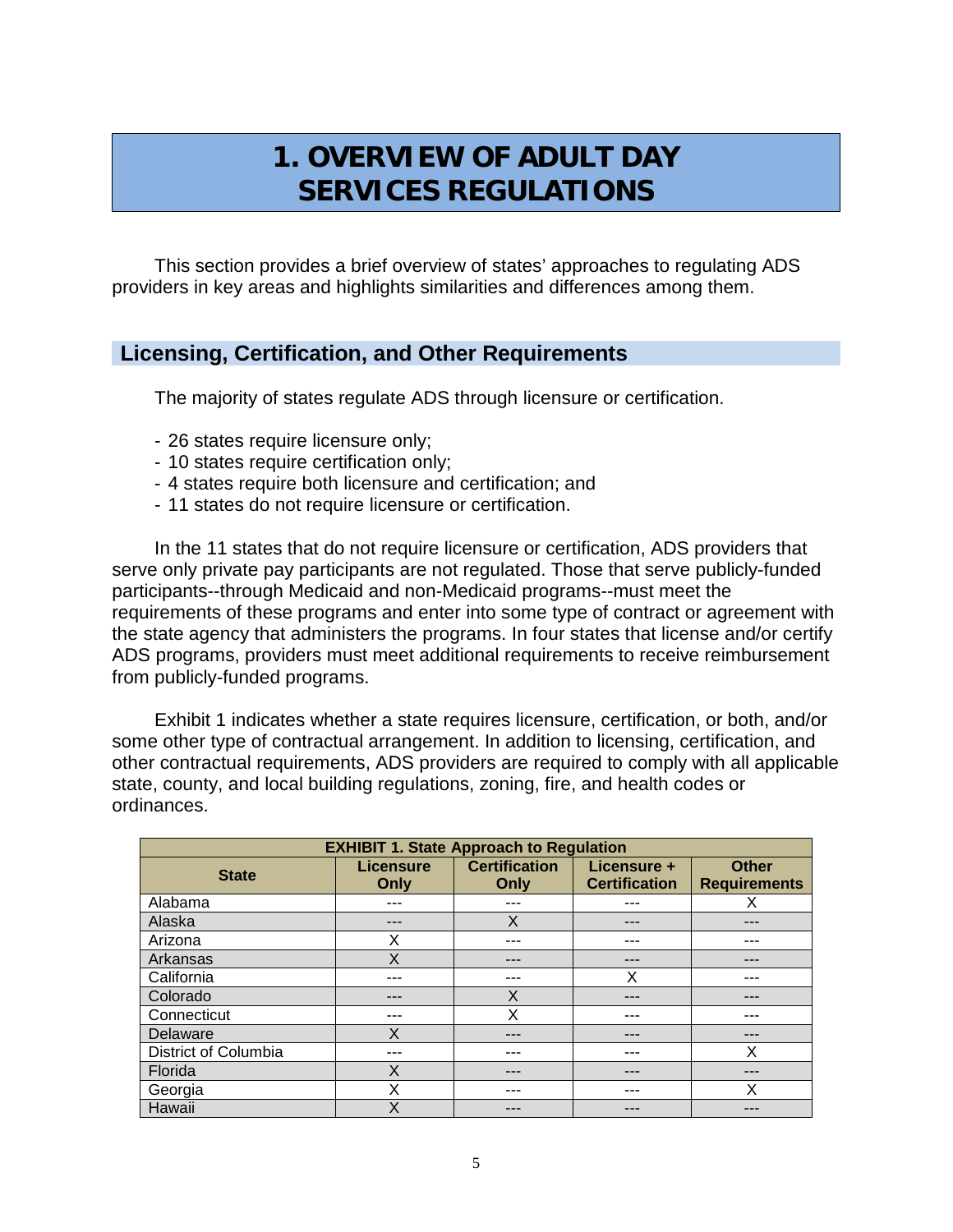| <b>EXHIBIT 1 (continued)</b> |                  |                      |                         |                     |  |  |
|------------------------------|------------------|----------------------|-------------------------|---------------------|--|--|
| <b>State</b>                 | <b>Licensure</b> | <b>Certification</b> | Licensure +             | <b>Other</b>        |  |  |
|                              | Only             | Only                 | <b>Certification</b>    | <b>Requirements</b> |  |  |
| Idaho                        | ---              | ---                  |                         | X                   |  |  |
| <b>Illinois</b>              | ---              | $\sf X$              | $---$                   | ---                 |  |  |
| Indiana                      | ---              | ---                  | $---$                   | Х                   |  |  |
| lowa                         | ---              | $\sf X$              | ---                     | ---                 |  |  |
| Kansas                       | Χ                | ---                  | $---$                   | ---                 |  |  |
| Kentucky                     | ---              | ---                  | Χ                       | ---                 |  |  |
| Louisiana                    | Χ                | ---                  | ---                     | ---                 |  |  |
| Maine                        | Χ                | $---$                | $---$                   | ---                 |  |  |
| Maryland                     | ---              | ---                  | Χ                       | ---                 |  |  |
| Massachusetts                | X                | $---$                | ---                     | X                   |  |  |
| Michigan                     | ---              | ---                  | $---$                   | Χ                   |  |  |
| Minnesota                    | X                | $---$                | ---                     | ---                 |  |  |
| Mississippi                  | ---              | ---                  | $---$                   | Χ                   |  |  |
| Missouri                     | X                | $---$                | ---                     | ---                 |  |  |
| Montana                      | Χ                | ---                  | $---$                   | ---                 |  |  |
| Nebraska                     | X                | $---$                | $---$                   | ---                 |  |  |
| Nevada                       | ---              | ---                  | Х                       | Х                   |  |  |
| New Hampshire                | X                | $---$                | ---                     | ---                 |  |  |
| New Jersey                   | Χ                | ---                  | $---$                   | Χ                   |  |  |
| <b>New Mexico</b>            | X                | ---                  | $---$                   | ---                 |  |  |
| New York                     | ---              | ---                  | $---$                   | Χ                   |  |  |
| North Carolina               | ---              | $\sf X$              | ---                     | ---                 |  |  |
| North Dakota                 | ---              | ---                  | $---$                   | Χ                   |  |  |
| Ohio                         | ---              | $\sf X$              | $---$                   | ---                 |  |  |
| Oklahoma                     | Χ                | ---                  | $---$                   | ---                 |  |  |
| Oregon                       | ---              | $\sf X$              | $---$                   | X                   |  |  |
| Pennsylvania                 | Χ                | ---                  | $---$                   | ---                 |  |  |
| Rhode Island                 | X                | ---                  | $---$                   | ---                 |  |  |
| South Carolina               | X                | ---                  | $---$                   | ---                 |  |  |
| South Dakota                 | ---              | $---$                | $---$                   | X                   |  |  |
| Tennessee                    | Χ                | ---                  | $---$                   | $---$               |  |  |
| <b>Texas</b>                 | Χ                | $---$                | ---                     | ---                 |  |  |
| Utah                         | Χ                | $---$                | ---                     | ---                 |  |  |
| Vermont                      | ---              | $\mathsf X$          | $---$                   | $---$               |  |  |
| Virginia                     | X                | $---$                | ---                     | ---                 |  |  |
| Washington                   | ---              | $---$                | $---$                   | X                   |  |  |
| West Virginia                | Χ                | ---                  | $\qquad \qquad -$       | ---                 |  |  |
| Wisconsin                    | ---              | X                    | ---                     | ---                 |  |  |
| Wyoming                      | Χ                | $\overline{a}$       | $\qquad \qquad -$       | ---                 |  |  |
| <b>TOTAL</b>                 | 26               | 10                   | $\overline{\mathbf{4}}$ | 15                  |  |  |
| --- = not applicable.        |                  |                      |                         |                     |  |  |

#### *Licensure*

States have three basic approaches to licensure: (1) licensing a single model of ADS--social, medical, or combined; (2) licensing two models--generally ADS and ADHS--under a single licensing category; and (3) licensing two or more different models under two or more licensing categories.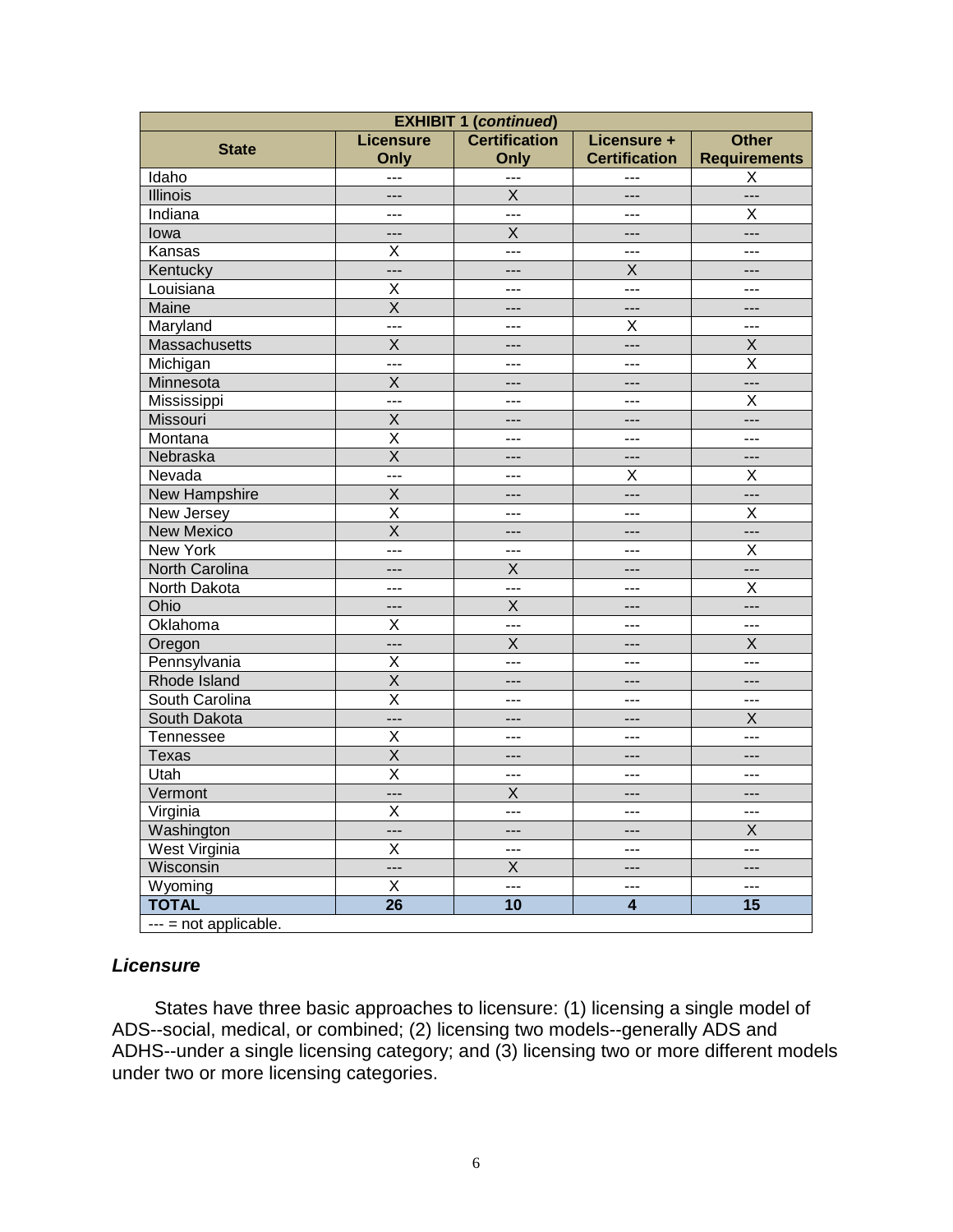States that license a social and medical or combined model under a single licensing category generally have some requirements that providers of both models must meet, and some that only the medical model providers must meet. For example, **Florida** licenses ADC centers and adult day health care (ADHC) is not a specific licensing category. However, if an ADC center chooses to be an ADHC provider, it must provide additional services, such as nursing and rehabilitative therapies, and meet related staffing requirements.

Very few states require a separate license to provide specialized services to specific populations. Florida requires a separate license to operate a Specialized Alzheimer's Services Adult Day Care Center, and Maine requires a separate license for ADHS and social ADS programs that want to operate a night program for persons with dementia. Other states that serve participants with special needs specify additional requirements in the regulations rather than requiring separate licenses.

#### *Specific Requirements for Participants with Special Needs*

Twenty-five states have specific requirements for providers that serve people with dementia, as shown in Exhibit 2. States' requirements may apply to any ADS program that serves people with dementia or only to programs that exclusively serve this population. Any additional requirements generally relate to staffing and training, such as requiring lower staff-to-participant ratios and dementia-specific training for all staff. For example, Michigan requires ADS programs to have no less than one staff person for each ten participants but requires dementia programs to have a minimum staff/volunteer/student-to-participant ratio of 1:3. Ten states have additional requirements for participants with other conditions, such as mental illness.

| <b>EXHIBIT 2. States with Provisions for ADS Centers Serving</b><br><b>Participants with Special Needs</b> |              |       |  |  |  |  |
|------------------------------------------------------------------------------------------------------------|--------------|-------|--|--|--|--|
| <b>State</b>                                                                                               | <b>Other</b> |       |  |  |  |  |
| Alabama                                                                                                    | ---          | ---   |  |  |  |  |
| Alaska                                                                                                     | X            |       |  |  |  |  |
| Arizona                                                                                                    | ---          |       |  |  |  |  |
| Arkansas                                                                                                   | X            | ---   |  |  |  |  |
| California                                                                                                 | X            | $X^1$ |  |  |  |  |
| Colorado                                                                                                   | ---          | $X^2$ |  |  |  |  |
| Connecticut                                                                                                | ---          | ---   |  |  |  |  |
| Delaware                                                                                                   | X            | $X^3$ |  |  |  |  |
| District of Columbia                                                                                       | ---          | ---   |  |  |  |  |
| Florida                                                                                                    | X            | ---   |  |  |  |  |
| Georgia                                                                                                    | X            | ---   |  |  |  |  |
| Hawaii                                                                                                     | ---          | $X^4$ |  |  |  |  |
| Idaho                                                                                                      |              |       |  |  |  |  |
| <b>Illinois</b>                                                                                            | ---          | ---   |  |  |  |  |
| Indiana                                                                                                    | ---          | $X^5$ |  |  |  |  |
| lowa                                                                                                       | X            | ---   |  |  |  |  |
| Kansas                                                                                                     | X            | ---   |  |  |  |  |
| Kentucky                                                                                                   | X            |       |  |  |  |  |
| Louisiana                                                                                                  | X            |       |  |  |  |  |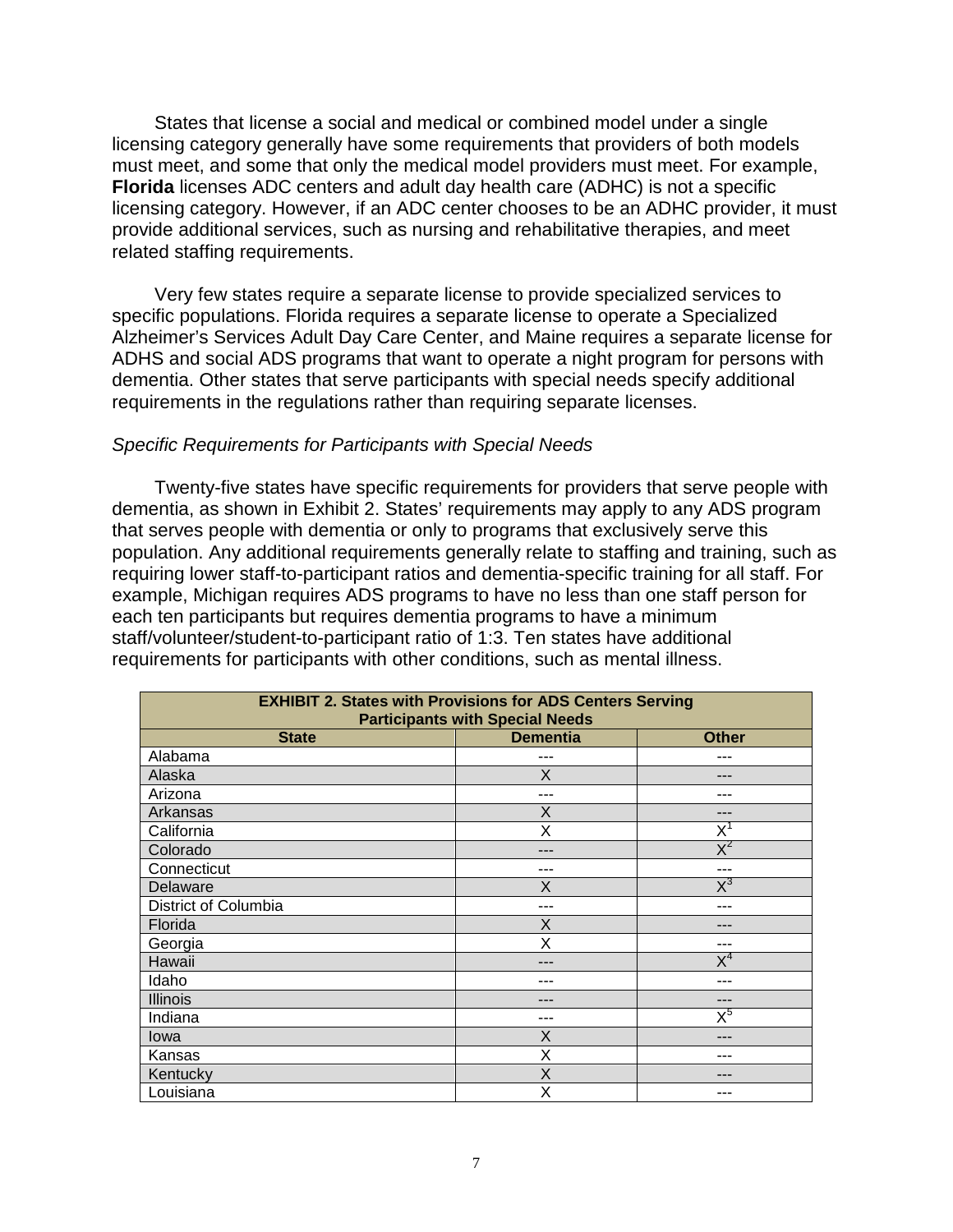| <b>EXHIBIT 2 (continued)</b> |                         |                                       |  |  |  |
|------------------------------|-------------------------|---------------------------------------|--|--|--|
| <b>State</b>                 | <b>Dementia</b>         | <b>Other</b>                          |  |  |  |
| Maine                        | $\sf X$                 | $\overline{\mathsf{X}}^6$             |  |  |  |
| Maryland                     | ---                     | ---                                   |  |  |  |
| Massachusetts                | $\overline{X}$          | ---                                   |  |  |  |
| Michigan                     | $\overline{\mathsf{x}}$ | ---                                   |  |  |  |
| Minnesota                    | $\overline{\mathsf{x}}$ | ---                                   |  |  |  |
| Mississippi                  | ---                     | ---                                   |  |  |  |
| <b>Missouri</b>              | X                       | ---                                   |  |  |  |
| Montana                      | ---                     | ---                                   |  |  |  |
| Nebraska                     | $---$                   | ---                                   |  |  |  |
| Nevada                       | X                       | ---                                   |  |  |  |
| New Hampshire                | $\overline{X}$          | ---                                   |  |  |  |
| New Jersey                   | $\overline{\mathsf{x}}$ | ---                                   |  |  |  |
| <b>New Mexico</b>            | $---$                   | ---                                   |  |  |  |
| New York                     | ---                     | $\overline{\mathsf{x}'}$              |  |  |  |
| <b>North Carolina</b>        | X                       | $X_8$                                 |  |  |  |
| North Dakota                 | ---                     | ---                                   |  |  |  |
| Ohio                         | $---$                   | ---                                   |  |  |  |
| Oklahoma                     | $-$ - $-$               | ---                                   |  |  |  |
| Oregon                       | ---                     | ---                                   |  |  |  |
| Pennsylvania                 | X                       | ---                                   |  |  |  |
| <b>Rhode Island</b>          | $\overline{X}$          | $X_{a}$                               |  |  |  |
| South Carolina               | $-$ - $-$               | ---                                   |  |  |  |
| South Dakota                 | $\sf X$                 | ---                                   |  |  |  |
| Tennessee                    | $\overline{\mathsf{x}}$ | ---                                   |  |  |  |
| <b>Texas</b>                 | $---$                   | ---                                   |  |  |  |
| Utah                         | $\overline{\mathsf{x}}$ | ---                                   |  |  |  |
| Vermont                      | ---                     | ---                                   |  |  |  |
| Virginia                     | ---                     | ---                                   |  |  |  |
| Washington                   | ---                     | ---                                   |  |  |  |
| West Virginia                | X                       | $\overline{\mathsf{X}}^{\mathsf{10}}$ |  |  |  |
| Wisconsin                    | $---$                   | $---$                                 |  |  |  |
| Wyoming                      | ---                     | ---                                   |  |  |  |
| <b>TOTAL</b>                 | $\overline{25}$         | 10                                    |  |  |  |

--- = not applicable.

1. Mental illness and traumatic brain injury.

2. Multiple sclerosis, brain injury, chronic mental illness, and stroke.

3. IDD and severe cognitive or physical disabilities.

4. Psychiatric illness.

5. Mild to severe cognitive impairments and high physical acuity needs.

6. Parkinson's disease.

7. HIV/AIDS.

8. Mental health disabilities, or other special needs, diseases, or conditions.

9. Mental health conditions or other special needs, diseases, or conditions.

10. Developmental disabilities, traumatic brain injury, mental illness, and HIV/AIDS.

*Requirements for Co-Located ADS Providers* 

When ADS are co-located within other licensed settings such as nursing homes or assisted living facilities, states vary regarding licensure requirements. In **Tennessee**, if an ADC center is operated by a licensed facility such as a nursing home, the state may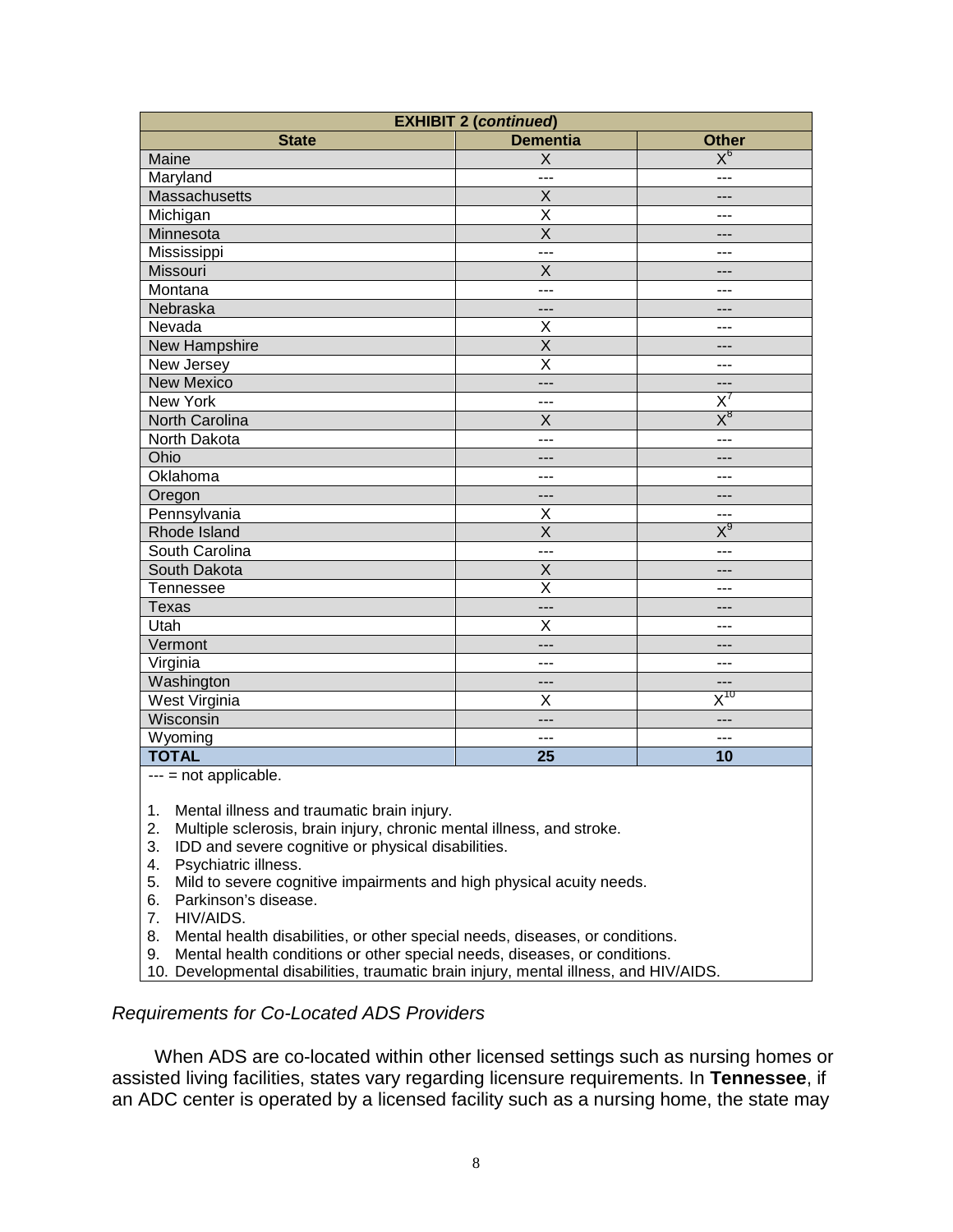determine that its licensing provisions adequately regulate the ADC center's program and that a separate ADS license is not needed. But an ADC program, regardless of its affiliation or location, must comply with the program content requirements as detailed in the rules.

**North Dakota** requires licensed hospitals, nursing facilities, and basic care facilities that provide ADC services to individuals who do not remain in the facility overnight to obtain approval from the Department of Health, which licenses these facilities, and to enroll as qualified service providers (QSPs) and meet QSP standards. In **West Virginia**, a medical ADC program maintained and operated by a nursing home, hospital or other licensed health care facility must comply with the standards in the medical ADC licensing rule and compliance must be evaluated independently from compliance with other licensure standards. Sharing of staff, space, physical facilities, and equipment may be permitted only if the requirements of each applicable rule are satisfied in full.

#### *Certification*

Ten states require ADS providers to be certified rather than licensed. In three states--Alaska, Iowa, and North Carolina--certification is equivalent to licensure and is required for all providers, regardless of payment source. In Iowa, in addition to certification, a program may be voluntarily accredited by the Department's designated accreditation entity, the Commission on Accreditation of Rehabilitation Facilities.

Seven of the ten states require only ADS programs that receive funding from Medicaid or other publicly-funded programs to be certified--Colorado, Connecticut, Illinois, Ohio, Oregon, Vermont, and Wisconsin. In most of these seven states, the agency that oversees the program providing funding--for example, the Medicaid agency--certifies programs using its own standards.

**Connecticut** is an exception. To be reimbursed through public programs, adult day centers must meet the Connecticut Association of Adult Day Centers standards for certification, developed in cooperation with the Connecticut Department of Social Services. An adult day center may provide one or both models of care--social and/or medical. If both, each model requires separate certification.

#### *Licensure Plus Certification*

Two states require licensure for one model and certification for another. **Kentucky** licenses ADHC (medical model) and certifies ADC (social model). **Maryland** licenses ADC and medical day care but certifies a small social ADC program offered by the Maryland Department of Aging called Senior Center Plus. Providers must meet certification requirements for zoning and planning and Medicaid standards if serving waiver participants.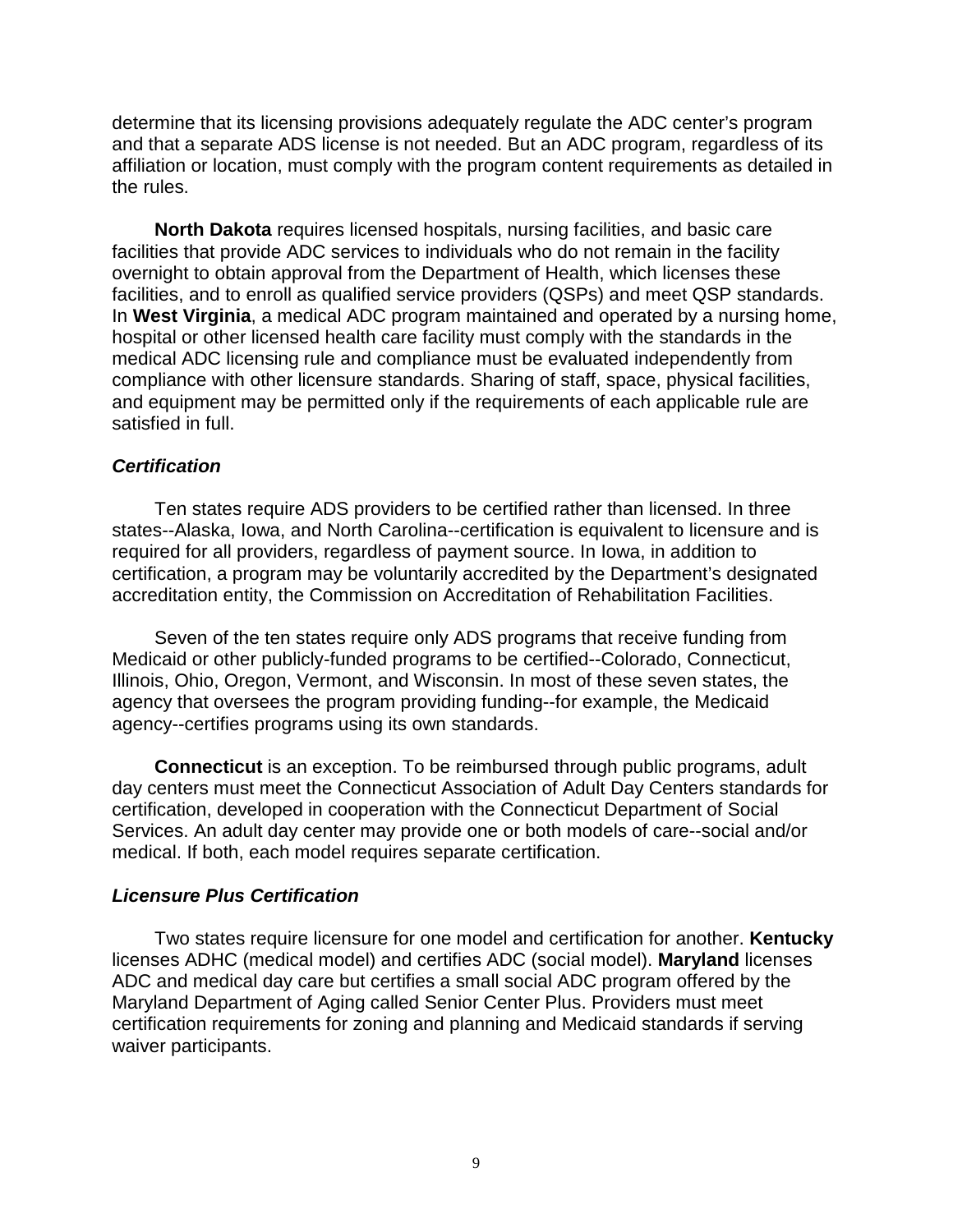Two states require licensure for all providers and additional certification for Medicaid providers serving individuals in specific programs. **California** requires certification for licensed ADHC centers to become a Medi-Cal provider of Community-Based Adult Services in its managed care program. (Medi-Cal is the name of California's Medicaid program.) **Nevada** requires licensed Medicaid providers serving participants in the 1915(i) State Plan program to also be certified. In addition to meeting Medicaid's ADS-specific requirement, providers must meet the State Plan program's general provider qualifications and Medicaid program requirements.

#### *Other Requirements*

Eleven states do not license or certify ADS providers that serve only private pay participants. However, all of these states require ADS providers who wish to serve participants in publicly-funded programs to enter into official, most often contractual, agreements with the state agencies that administer these programs and to meet program requirements. Some of these states' contracting requirements are as detailed and exacting as other states' licensing or certification provisions.

For example, New York has two types of ADS programs: social ADS and ADHC. Providers of the social model serving Medicaid waiver participants and Medicaid managed long-term care participants must meet New York State Office for the Aging requirements. ADHC programs must be approved by the New York State Department of Health through New York's Certificate of Need Process and must comply with state rules and regulations governing this service.

**Idaho**'s approach is somewhat different. ADC programs serving participants in the Commission on Aging Senior Services Program, must operate under guidelines established by the Idaho Commission on Aging that are in accordance with the standards developed by the National Council on Aging, National Institute on Adult Day Care (now known as the National Adult Day Services Association).

Four states that require licensure, certification, or both, also have other contracting requirements for certain programs. **Massachusetts** requires all providers of ADHS to be licensed, but providers of supportive day services and dementia day services do not require licensure. To be reimbursed through non-Medicaid public programs they must be operated in accordance with program standards issued by the Executive Office of Elder Affairs. Providers must agree to meet the standards as part of their provider agreement.

**Oregon** has operational standards, which ADS programs comply with on a voluntary basis. However, all ADS providers are required to register their programs on a registry administered by the Department of Human Services, Aging and People with Disabilities Division. When registering, providers are required to indicate on a checklist the extent to which they are voluntarily complying with the standards.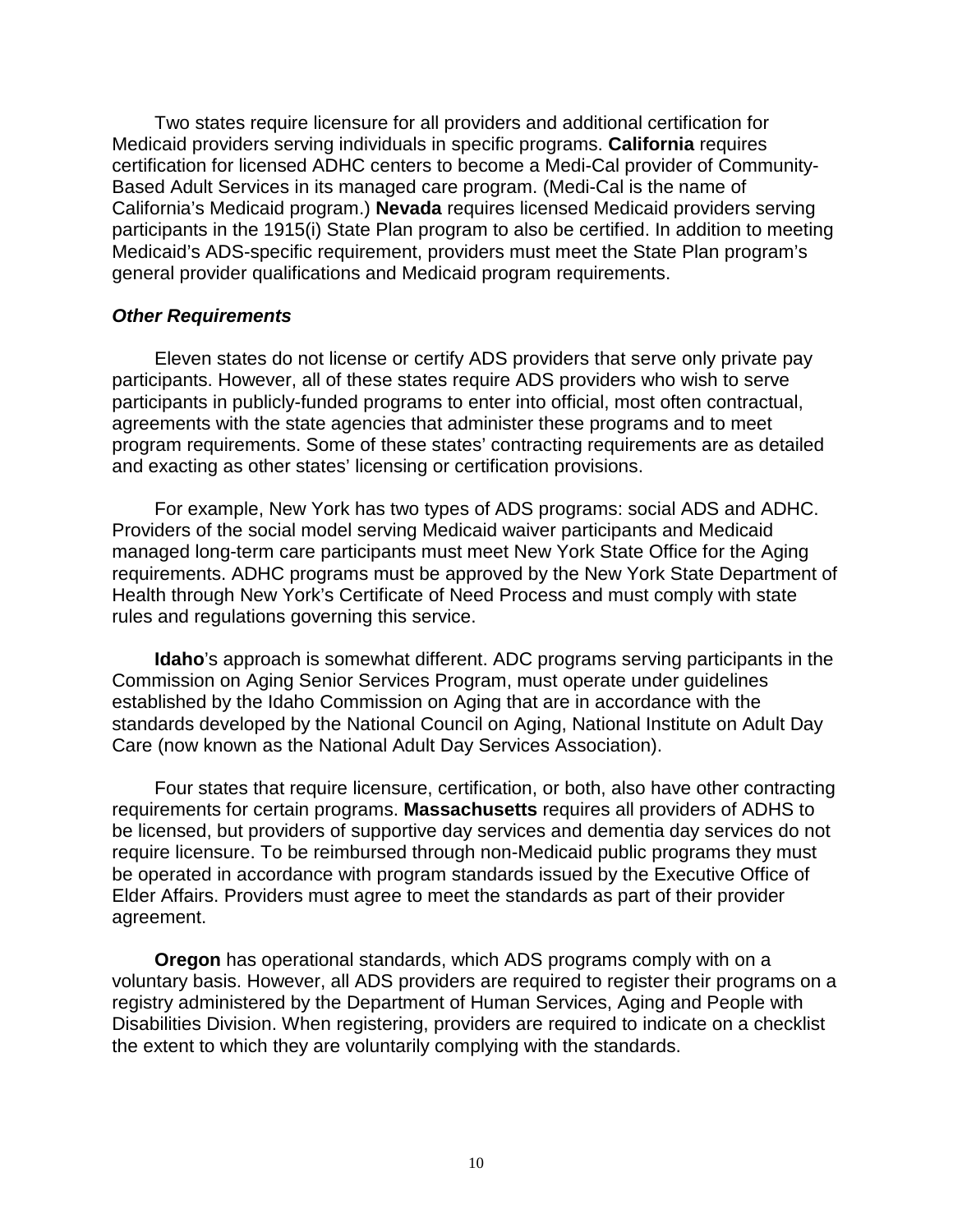In **Nevada**, the Department of Human Resources Division for Aging Services funds ADS through grants to licensed providers who, in addition to licensure, must also comply with additional service specifications. Similarly, in **New Jersey**, the Department of Health and Senior Services administers a solely state-funded ADS program for persons with Alzheimer's disease, dementia, or memory disorders. The Department enters into letters of agreement with social ADC agencies and licensed ADHS providers, who must comply with the rules for this program.

#### **Inspection and Monitoring**

Regardless of how a state regulates ADS, ADS providers must comply with all applicable federal, state, departmental, or local statutes, laws, ordinances, rules, and regulations (e.g., fire safety, environmental, and food service requirements). Thus, providers may undergo multiple inspections in addition to the one conducted by the state licensing, certifying, or contracting entity.<sup>[6](#page-13-1)</sup> Generally, these inspections must occur before the inspection for licensing or certification.

For example, **Tennessee**'s Department of Human Services requires the receipt of approvals from all relevant entities prior to conducting a pre-licensure inspection. Additionally, Tennessee requires that all ADS facilities be inspected and approved annually by an environmentalist of the Tennessee Department of Health (or a local health department), or receive annual approval as another licensed facility, such as a nursing home or an assisted living facility.

The inspection and monitoring provisions presented below are in addition to health, safety, fire, and other environmental requirements.

Most of the 40 states that require licensure or certification require inspections prior to initial licensure and generally prior to license renewal. Most also stipulate that unannounced visits will be made either at specified intervals or at any time to ensure compliance with rules or to investigate complaints.

In the states that license or certify ADS providers, the frequency of inspections varies, as the examples that follow demonstrate.

- **Alaska** conducts an on-site inspection as part of the initial certification process. Initial certification is for 1 year and renewal certification is for 2 years. An additional on-site visit is conducted during the certification period.
- **Kansas** conducts at least one unannounced inspection of each ADC facility within 15 months of any prior inspection. An additional site visit is conducted every 15 months to ensure that a facility complies with construction standards.

<span id="page-22-0"></span><sup>&</sup>lt;sup>6</sup> Wyoming conducts joint inspections when administratively feasible and appropriate.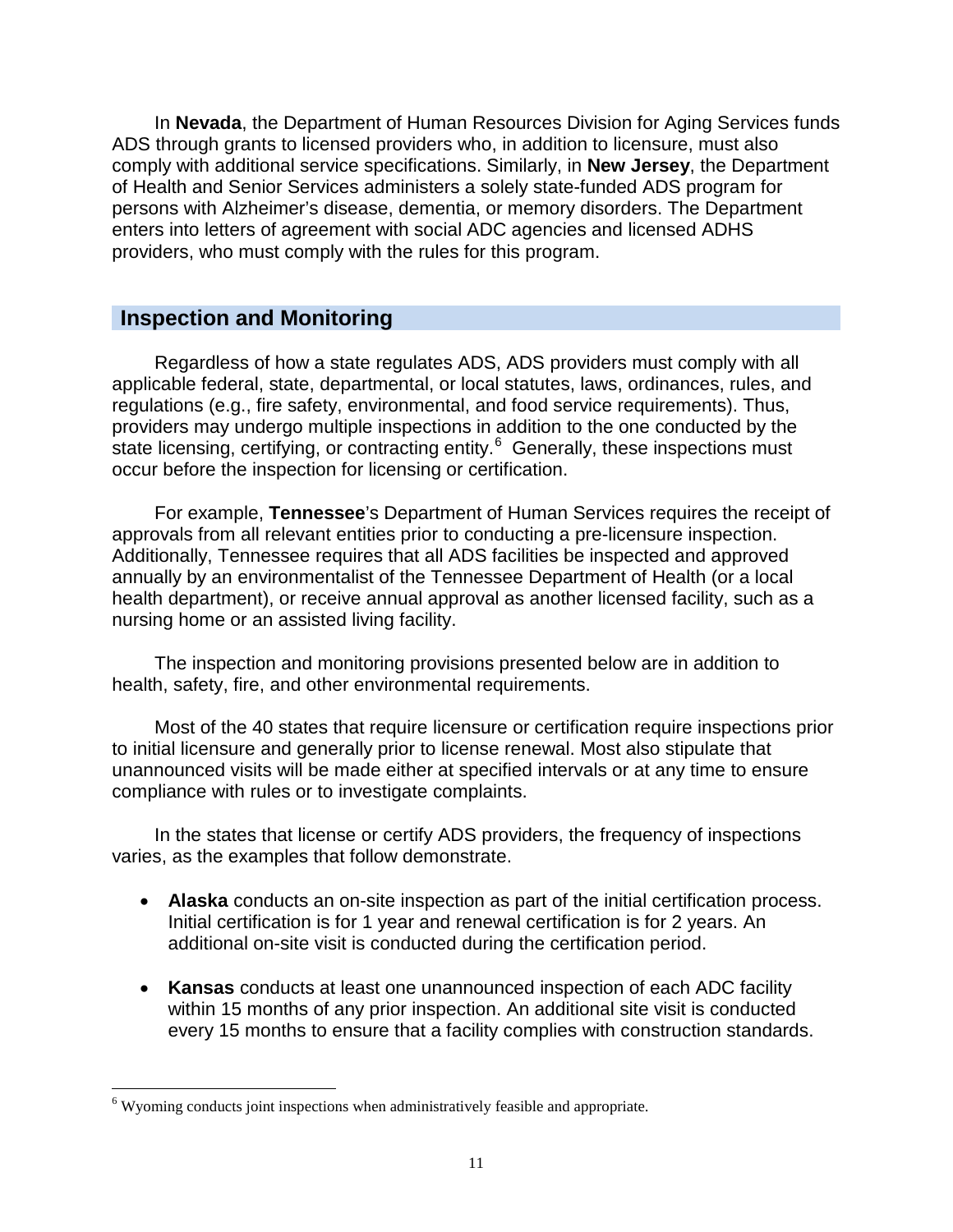- **Nebraska** conducts inspections prior to and following licensure and may conduct an on-site inspection any time it deems necessary. Each year, it conducts an inspection of up to 25 percent of ADS providers based on a random sample. In addition, it conducts focused inspections in response to complaints and incidents, or when 5 years have passed without an inspection.
- **North Carolina** conducts a precertification inspection. To ensure compliance with certification standards, ADS programs are recertified annually in addition to monthly monitoring of compliance by county departments of social services. ADHS programs receive additional monitoring at least quarterly by county departments of health.
- **Oregon** inspects and monitors only those ADS programs contracting with Medicaid. The initial certification for a 2-year period requires an on-site inspection. Recertification requires a self-assessment demonstrating that the program continues to meet the certification standards as well as an on-site inspection. Unannounced on-site certification reviews may be conducted at any time.
- **Wyoming** conducts initial and annual renewal on-site licensure evaluation surveys and may also conduct an on-site inspection at any time at its discretion, for example, in response to a complaint.
- **Virginia** issues initial licenses and renewals for an ADC center for periods of up to 3 successive years. ADC centers issued a license for a period of 6 months are inspected at least twice during the 6-month period, and at least one of these inspections is unannounced. ADC centers issued a license for a period of 1 year are inspected at least three times each year, and at least two of these inspections are unannounced. ADC centers issued a license for a period of 2 years are inspected at least twice each year, and at least one of those inspections is unannounced. For any ADC center issued a 3-year license, an unannounced inspection must be conducted each year.

In the states that do not require licensure or certification, inspections and other monitoring requirements are the purview of the state agencies that contract with ADS providers to serve participants in publicly-funded programs. As in states that require licensure and/or certification, states vary in the frequency of their inspections.

- **Indiana**'s Division of Aging conducts an on-site inspection before an ADS provider is included as a provider in one or more of its programs. On-site inspections are conducted every 3 years thereafter. Indiana's Medicaid agency also conducts surveys to ensure compliance with program requirements every 3 years.
- **Mississippi**'s Department of Human Services monitors ADS programs three times a year and at least every 6 months. Area Agencies on Aging (AAA) monitor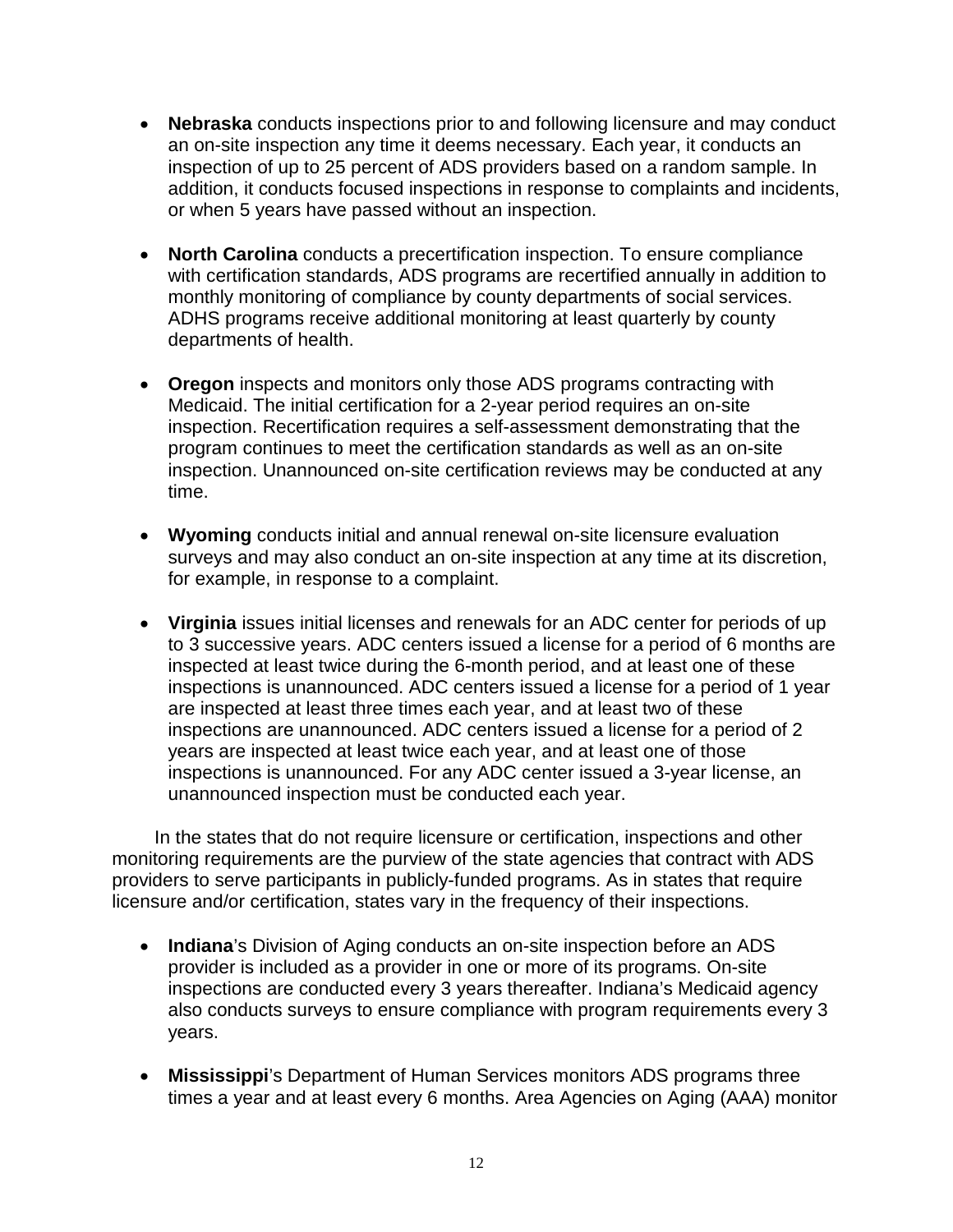and evaluate local service providers for their efficiency and effectiveness in delivering services. Medicaid waiver program staff conduct an on-site visit after an application is approved and before a provider number is issued. Site visits are conducted at least every 2 years.

- **New York**'s State Office for the Aging and local AAA are responsible for the oversight of social ADS programs that they fund, and they monitor them on a regular basis. If funded under a managed care contract, the managed care entity monitors providers to ensure that they comply with state requirements. The state Department of Health surveys ADHC programs (which are offered only by nursing facilities), which may or may not coincide with the nursing home survey.
- **Texas**'s Department of Aging and Disability Services may monitor providers in its Day Activity and Health Services program. The Health and Human Services Commission--which oversees Texas Star+Plus, a managed care program--does not have specific inspection and monitoring requirements for day activity and health services. However, the Texas Star+Plus managed care organizations (MCOs) may have their own inspection and monitoring requirements, which can vary.

#### *Internal Evaluations*

Many states require ADS providers to have an internal evaluation process, which can include annual evaluations, utilization reviews, participant satisfaction surveys, and participant improvement, or care plan audits. States generally require that any evaluation involve the governing body and advisory board (if any), multidisciplinary staff, participants and their family members/caregivers, and other relevant entities.

For example, **Washington** requires ADS centers to develop a quality improvement plan, with specific measurable objectives, designed to meet the requirements of any licensing agency, funding source, or regulations, as well as professional standards. The center's administrator must develop policies and procedures for monitoring program quality and determining further action needed to address identified problems.

**Alaska** requires each ADS program to conduct an internal evaluation of its operation and services at least annually. The evaluation must include: (1) a review of the extent to which the program assisted participants and their families and caregivers; (2) measurement of the achievement of goals and objectives; (3) outcome measures as designed by the state agency; (4) an assessment of the program's cost-effectiveness; (5) an assessment of the relationship of the program to the rest of the community service network; and (6) recommendations for improvement, corrective action of problem areas, and future program directions.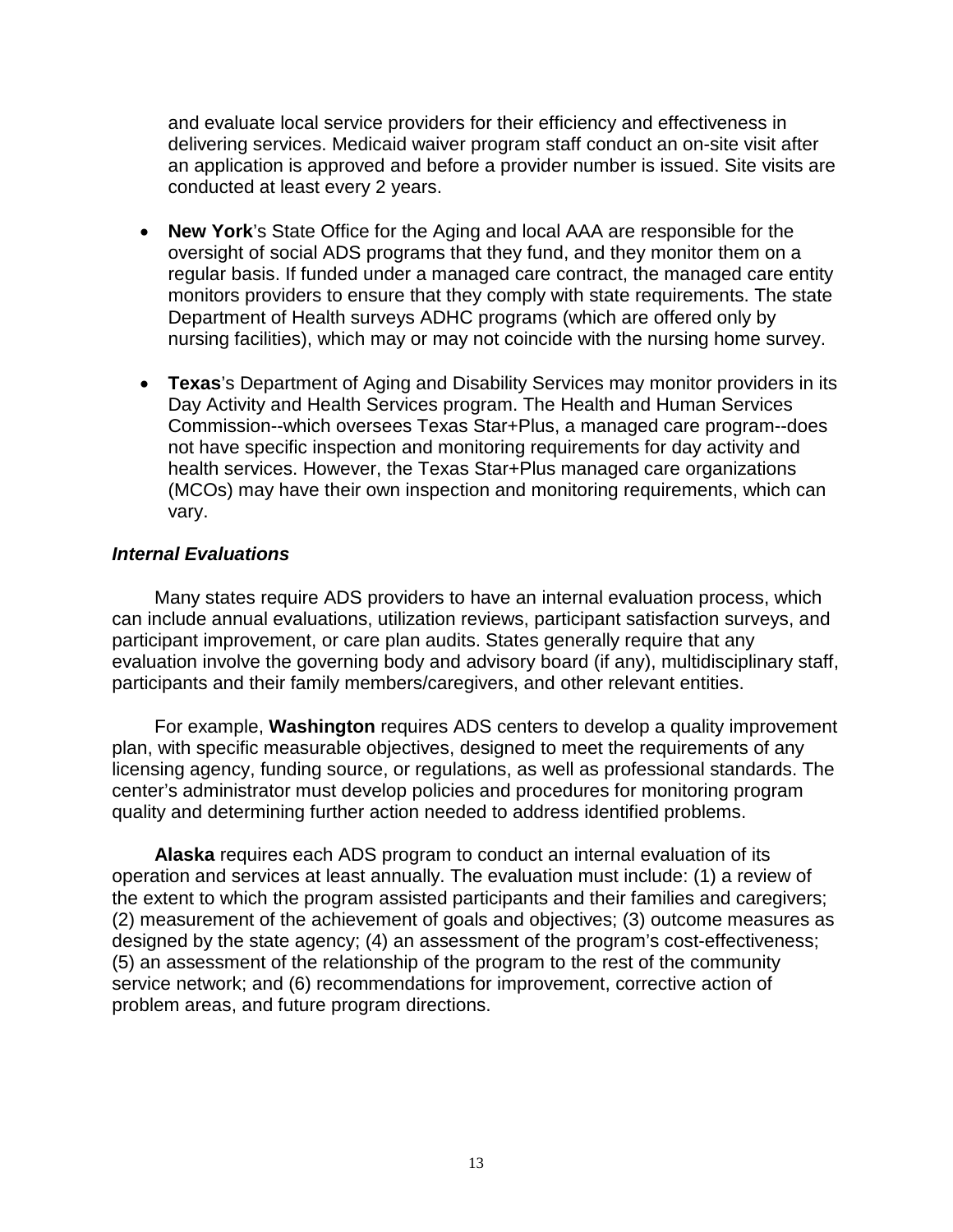#### **Parameters for Who Can Be Served**

A primary purpose of regulating ADS is to ensure that providers are able to meet the needs of the aged/disabled population they serve. One option for doing so is to specify admission, retention, and discharge criteria, thereby setting the parameters for who can be served in ADS settings.

State definitions of ADS usually include general statements about the type of individuals that ADS providers may or may not admit or retain. In addition, virtually all states have provisions related to involuntary discharge, which generally give providers discretion to determine whether they can meet an individual's needs. Examples of such general statements follow.

- Providers may serve only individuals whose needs can be met by the ADS center within its certification category.
- Individuals may not be admitted or retained if the provider cannot meet their needs.
- Participants can be involuntarily discharged when their condition presents an immediate and serious risk to their or others' health, safety, or welfare.
- The licensee may not admit individuals requiring ongoing or extensive nursing care nor admit or retain individuals requiring a level of service that the center is not licensed to provide or does not provide.
- Providers may not serve individuals who have communicable diseases that constitute a danger to other participants.

Some states have additional specific provisions regarding the types or level of functional or health needs that should preclude admission and retention. For example, **South Carolina** prohibits the admission or retention of individuals who are confined to a bed, whether because of a physical or mental condition, as well as those whose needs exceed the resources outlined in the regulations.

**Kansas** prohibits providers from admitting persons in need of specialized services for mental illness unless they are under the care of a physician and unless they can provide appropriate treatment can be provided. Although Kansas allows providers to define the target population they wish to serve, they are not allowed to admit individuals with the following conditions, unless their negotiated service agreement includes resources to meet their needs:

- Incontinence and an inability to participate in its management;
- Immobility;
- Requires a two-person transfer;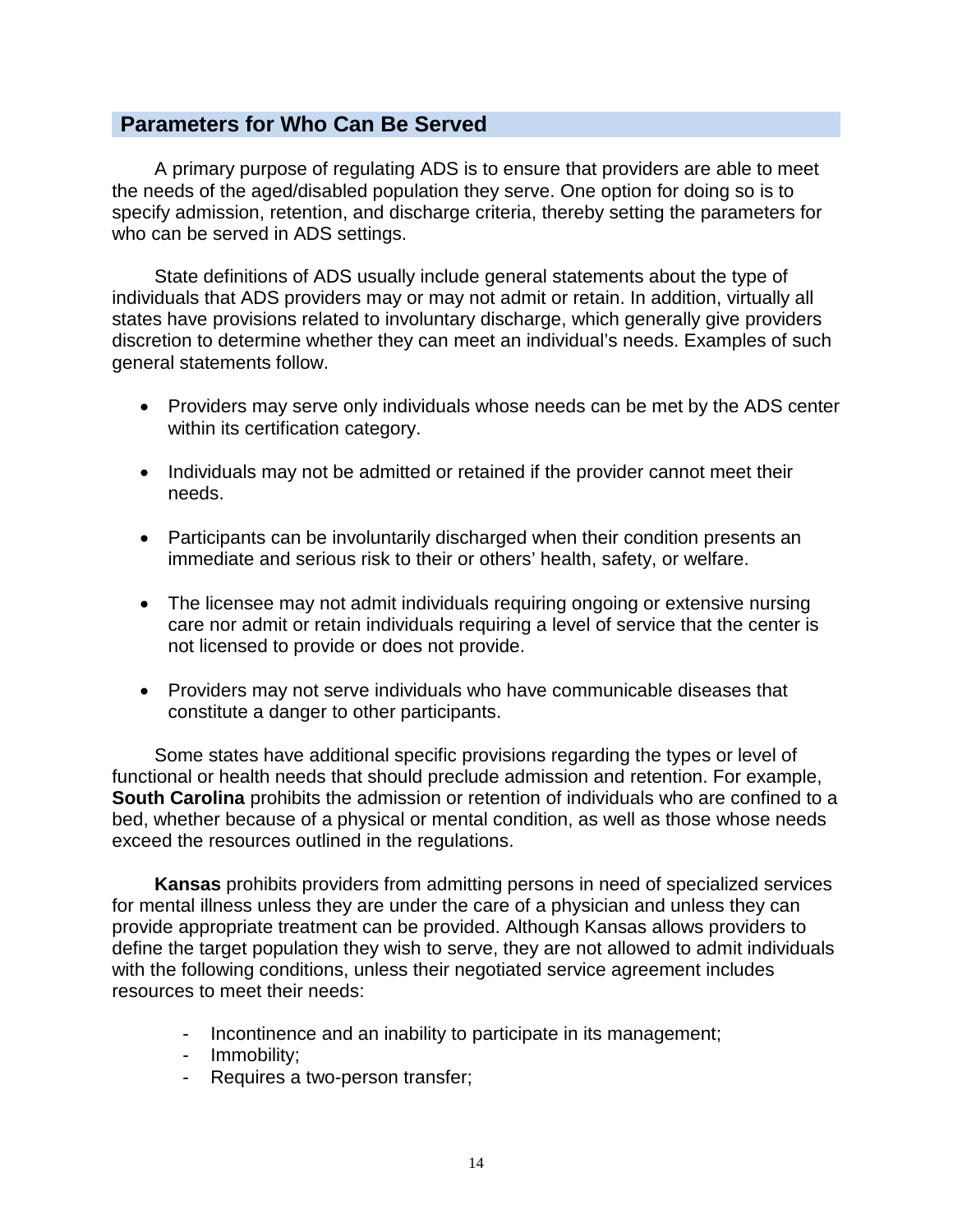- Behavior symptoms that are not manageable; or
- A clinical condition that requires the use of physical restraints.

**Michigan** allows ADS providers to serve individuals who require assistance with ADLs and regular supervision in order to live in their own home or the home of a relative; are capable of leaving their residence, with assistance, to receive services; and need intervention in the form of enrichment and opportunities for social activities to prevent and/or postpone deterioration that would likely lead to institutionalization.

Michigan's providers of dementia ADC may serve individuals who have a diagnosis of Alzheimer's disease or another type of dementia; do not have an acute medical illness; have significant impairments in cognition, communication, and ADLs; are responsive to redirection and other supportive verbal interventions when angry, anxious, lost, or upset; and may require one or more of the following: (1) modifications in environmental cues, communication approach, and task breakdown to enhance comprehension and participation in identified activities; (2) supervision to maintain personal safety; and (3) hands-on assistance to perform toileting, grooming, hygiene, and bathing.

Many states allow ADS providers considerable flexibility in determining who they will and will not serve. For example, **Virginia** requires ADC centers to develop a written statement of the purpose and scope of the services to be provided, and a description of adults who will be accepted into the program as well as those whom the program cannot serve. The center may admit only individuals who meet its admission criteria.

However, if providers choose to serve individuals with specialized needs, they generally will have to meet specific staffing requirements. For example, if an ADS program wants to admit individuals with skilled nursing needs, then it must employ licensed nursing staff who are immediately available on site to meet those needs. Providers who choose to serve only persons who do not have medical and nursing needs are not required to employ or contract with licensed nurses.

**Pennsylvania** prohibits the admission of individuals who are bedfast; have a communicable disease; have emotional or behavioral disorders; are habitually addicted to alcohol or drugs and, as a consequence of the addiction, are disruptive in a group setting; or do not need the activities and services provided in an ADS center and need referral to other, more appropriate programs, such as a senior center or nutrition site.

Providers are allowed to involuntarily discharge participants for one or more of the following reasons: (1) a participant experiences a sudden change in level of functioning that the center determines to be a threat to the participant or others; (2) a participant is not capable of being transported to the center; (3) a participant does not have a functional impairment and is not in need of the structured program of activities or services offered by the center; or (4) a participant no longer meets the admission criteria.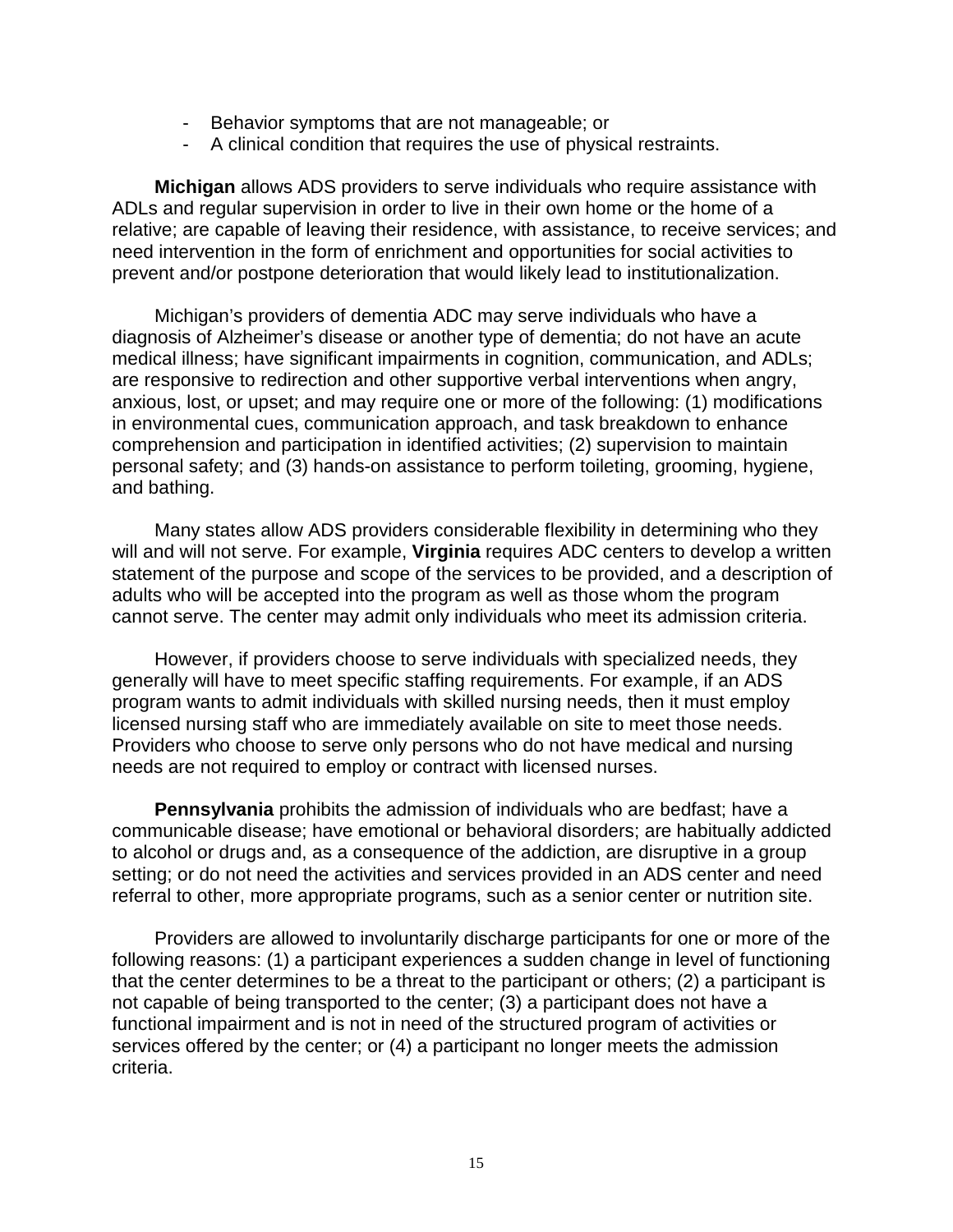Generally, states permit medical models--ADHS--to serve individuals with nursing and medical needs. However, most states do not have explicit provisions for determining who may be served in ADHS programs. **New York** is an exception, defining an ADHC participant as someone: (1) who is not a resident of a nursing home; is functionally impaired and not homebound; requires supervision and monitoring, and preventive, diagnostic, therapeutic, rehabilitative or palliative care or services, but does not require continuous 24-hour-a-day inpatient care and services; (2) whose assessed social and health care needs can be met satisfactorily in whole or in part by the delivery of appropriate services in the community setting; and (3) who has been admitted to an ADHC program based on an authorized practitioner's order and the ADHC program's interdisciplinary comprehensive assessment.

If ADHC providers serve Medicaid waiver program participants--who must meet a state's nursing home level of care criteria--then they can most likely serve a population with extensive ADL and nursing needs. Nursing home level of care criteria, however, vary among states, sometimes markedly. Thus, an individual who meets the criteria in one state may not meet it in another and so the characteristics of waiver program participants served in ADHS programs in one state may be very different from those in another state.

In most states, the parameters for who can be served are set indirectly through provisions regarding mandatory and optional services, and mandatory staffing. For example, if the regulations state that ADS providers may furnish skilled nursing services and require registered nurse (RN) staffing, one can infer that individuals who need these services can be served.

#### **Required and Optional Services**

ADS programs provide socialization, social activities, nutrition services, and supervision to ensure safety. They also monitor participants' health and functioning at a basic level to determine whether the program can continue to meet participants' health and functional needs. In addition to these core services, our review focused on whether states considered the following services to be mandatory or optional:

- ADL assistance;
- Health education and counseling;
- Health monitoring;
- Medication administration;
- Nursing services;
- Physical, occupational, and speech therapy;
- Skilled nursing services;
- Social services; and
- Transportation.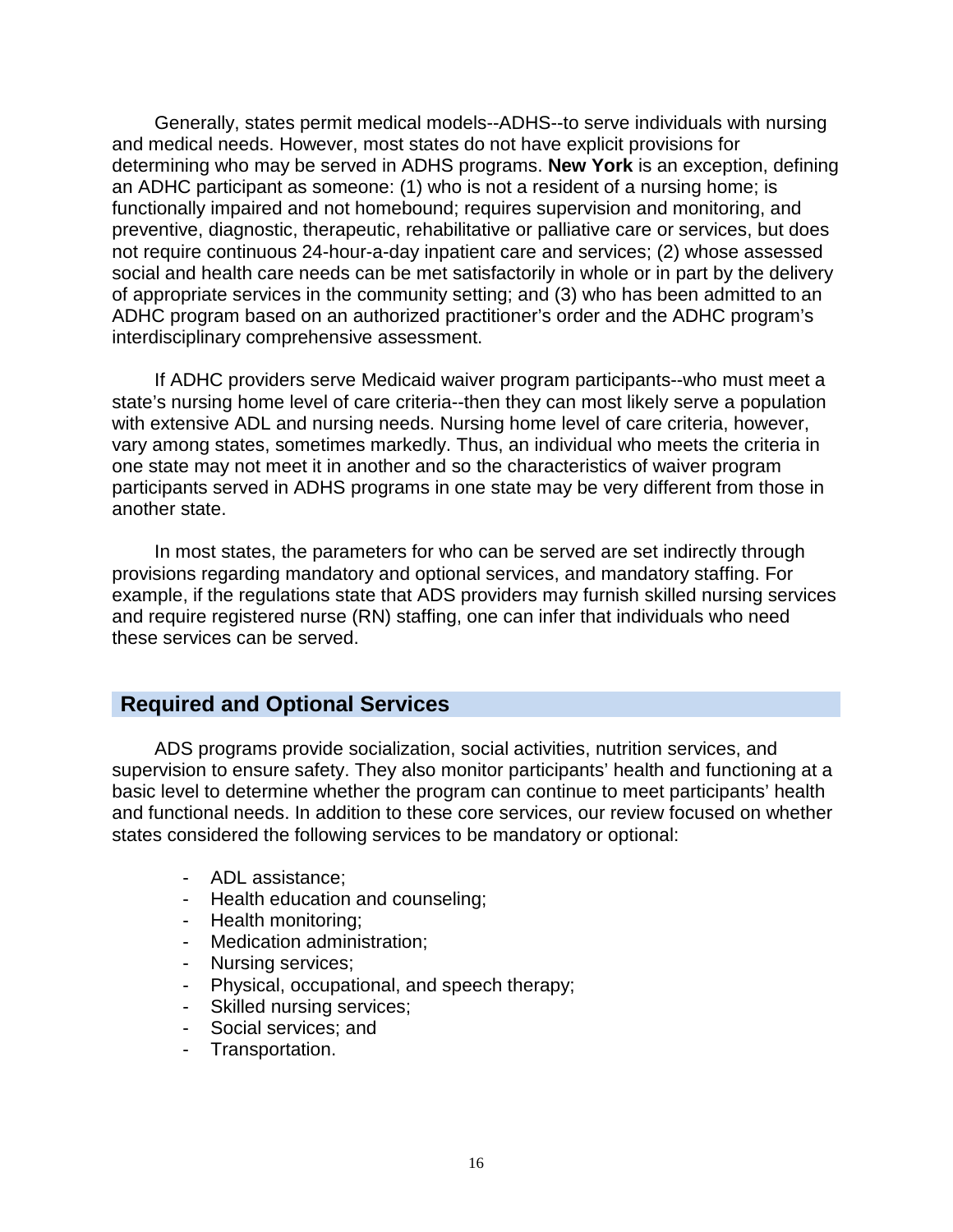Most states' licensing, certification, or contractual requirements identify a range of services that ADS providers must and may offer. Many of these services are selfexplanatory, for example, ADL assistance, physical, occupational and speech therapy, and transportation. But many states do not define health education and counseling, health monitoring, nursing and skilled nursing services, and social services. When they do, the definitions are not always consistent across states.

To determine whether a state required or permitted ADS providers to offer these services, we reviewed states' definitions of these services and used the following definitions, which incorporate the most common services mentioned in states' statutes, regulations, and rules. We used the following definitions to determine whether each state considered the service mandatory or optional:

- *Health Education and Counseling* comprise teaching good health and safety practices and self-management of health conditions, encouraging self-care, and counseling regarding health conditions and health care. Some states consider these services to be nursing services. In these cases, we indicated that both were either required or optional.
- *Health Monitoring* comprises health screening; monitoring of participants' general health and medical status, including daily checking of vital signs, hygiene, and general functioning; checking weight and dental health; and taking appropriate action when there is a change in condition, including immediately reporting changes to the participants' caregiver, physician, RN, or other health professional involved in their care.
- *Nursing Services* are generally defined as health or health-related services, such as routine skin care; simple dressing changes; medical screening emphasizing prevention and continuity of care, which includes routine blood pressure checks or blood glucose diabetic maintenance checks; and supervision of health services provided by program aides.
- *Skilled Nursing Services* are those that must be provided by an RN or a licensed practical nurse/licensed vocational nurse (LPN/LVN) under the supervision of an RN according to the requirements of states' Nurse Practice Acts. Most states that require or allow ADS providers to furnish skilled nursing services define them explicitly but some states do not. For example, **New Jersey** defines skilled nursing services by providing examples of such services that can only be provided by an RN or an LPN, including, but not limited to: (1) medication administration, pacemaker checks, or the monitoring of urinary output, unstable blood glucose, or unstable blood pressure that requires physician and or advanced practice nurse intervention; (2) wound treatment; (3) stasis ulcer treatment; (4) intravenous or intramuscular injection; and (5) nasogastric or gastrostomy tube feeding.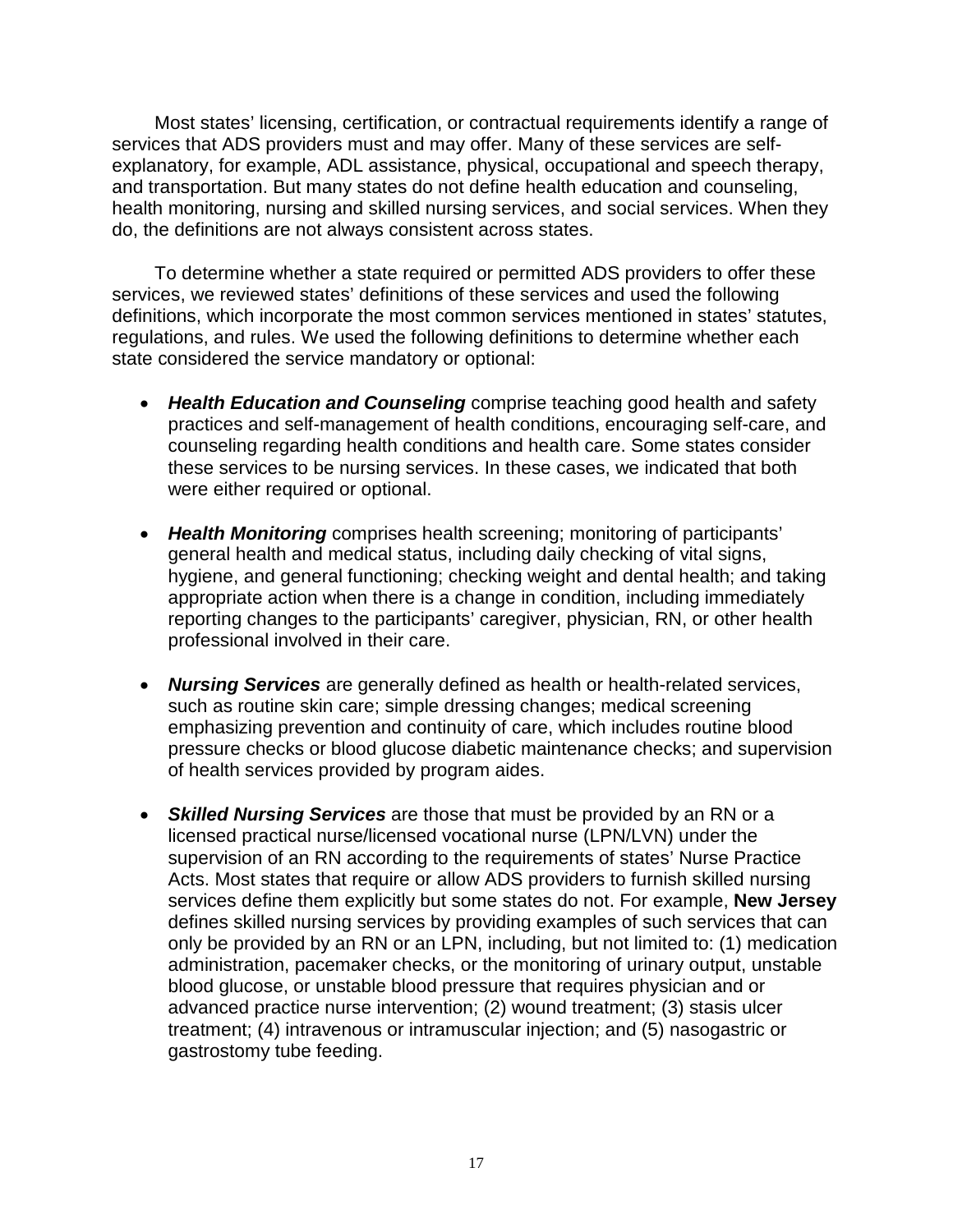**Washington** defines skilled nursing services generally as medically necessary services provided directly or indirectly by an RN under physician supervision, or by an LPN under physician or RN supervision, that a licensed nurse acting within the scope of practice can provide or supervise. Skilled nursing services include the initial assessment of applicants for ADS and development of the nursing plan of care. They also include: (1) skilled care and assessment of an unstable or unpredictable acute or chronic medical condition; (2) skilled nursing tasks (such as medication administration, wound care, inserting or irrigating a catheter); (3) training or teaching participants or their caregivers to manage self-care for newly diagnosed, acute, or episodic medical conditions (such as selfadministration of an injection and caring for a colostomy, and disease selfmanagement); and (4) evaluation and management of a plan of care when skilled nursing oversight is needed to ensure that complex non-skilled care is achieving its purpose.

Some states consider medication administration to be a nursing service and other states consider it a skilled nursing service. We assessed medication administration as a distinct service. Provisions regarding medications are discussed in detail in the next section.

• *Social Services* comprise: (1) a social and psychosocial assessment of individuals' formal and informal support systems and mental and emotional status; (2) discharge planning; (3) activities to ensure participants' access to appropriate resources and supplemental services if needed to meet special needs; (4) referrals for persons not appropriate for ADS; and (5) individual and group counseling for participants and their families and caregivers, generally by a licensed social worker or other professional staff.

#### *State Variation*

States vary considerably regarding which services they require or allow ADS providers to furnish. Section 2 of this report includes specific information about required and optional services for ADS and ADHS providers in each state.

In contrast to the social model of care, states generally require providers of the medical model--ADHS--to furnish skilled nursing services, medication administration, and rehabilitation therapies.

Some states do not list specific services as either required or optional, but other provisions suggest that they are at least optional, and in such instances, we counted them as such. For example, **Arizona** does not list transportation as a required or optional service, but a provision regarding reimbursement for transportation implies that the service is offered by at least some ADS providers. In **Hawaii**, the regulations do not list transportation as a required or optional service but require that transportation be addressed in participants' individualized care plans.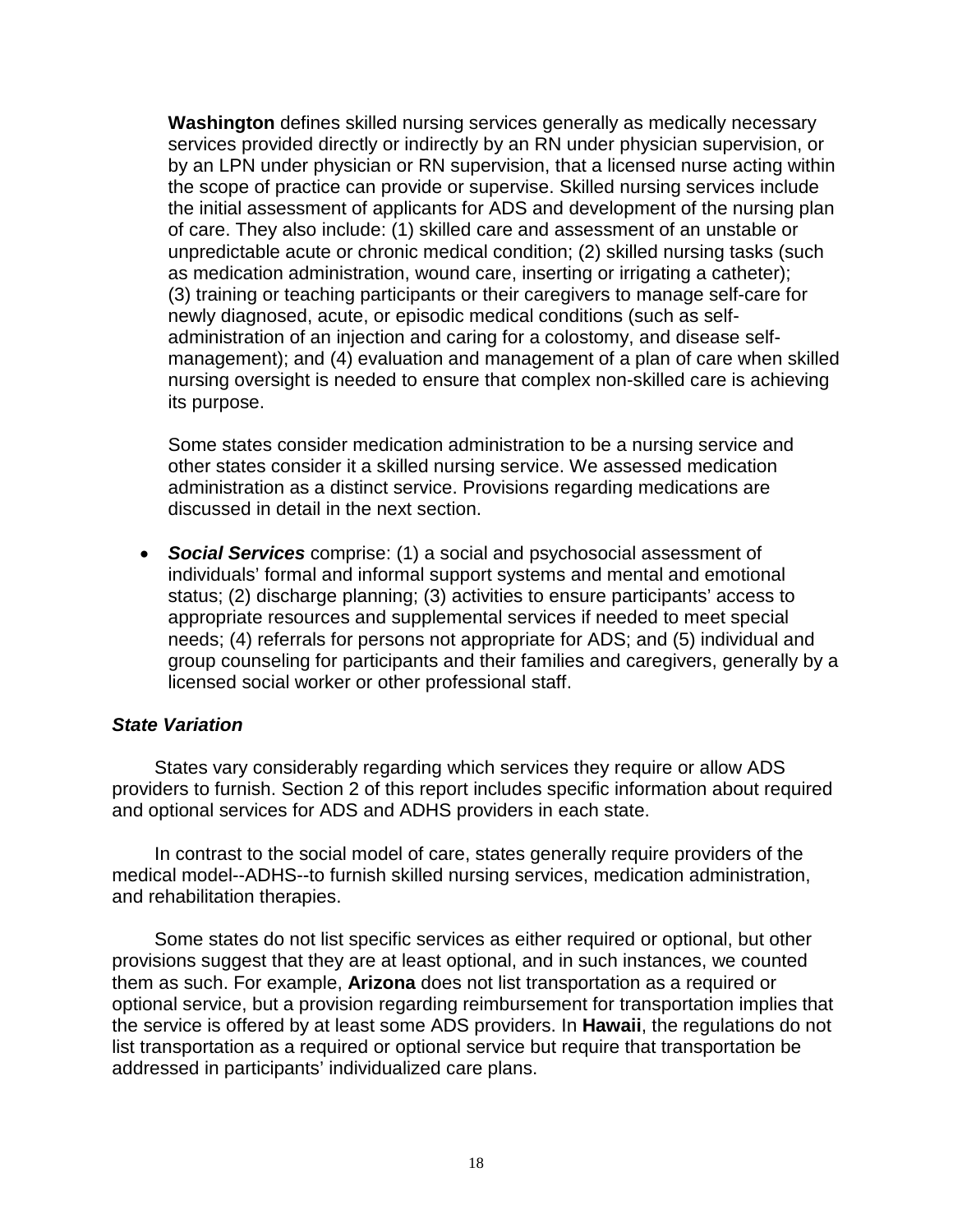Often, provisions regarding mandatory and optional services are included in sections of the regulations that do not relate specifically to services. For example, provisions regarding medications sometimes were found in rules regarding the physical environment, with references to how medications must be stored.

Other states indicate required services by including them in the definition of ADS. For example, Maine defines ADHS as a program that provides health monitoring and personal care services in addition to a group program of care, therapeutic activities, and supervision. Therapeutic activities are defined as restorative activities designed to maintain or improve the quality of life or delay skill deterioration. Examples of therapeutic activities include those aimed at improving or maintaining gross motor activities, social activities, sensory enhancement activities, crafts, outdoor activities, spiritual activities, and extensive ADL assistance.

#### **Provisions Regarding Medications**

Virtually all states require providers to have written policies for medication management and administration, which must be in accordance with applicable state laws, including each state's Nurse Practice Act.

Most states make a clear distinction between providing assistance to participants who administer their own medications (i.e., assistance with self-administration) and administering medications. Many states require providers of the social model to provide assistance with self-administration and providers of the medical model to administer medications. But there are exceptions. When medication administration is either a required or optional service, regulations generally state that the service must comply with applicable state laws.

Provisions regarding medication administration are closely related to staffing requirements. For example, **New Jersey** requires ADHS to provide medication administration and defines this service as a procedure in which a prescribed medication is given to a participant by an authorized person in accordance with all laws and rules governing such procedures. ADHS providers are required to hire an RN, who must not perform the functions of any other position while functioning as the director of nursing services.

#### *Assistance with Self-Administration versus Medication Administration*

Most states' provisions related to assistance with self-administration of medications include provisions for determining whether a participant is capable of selfmedication. For example, **Virginia**'s rules state that unless it is contrary to an ADC program's policy, participants may take their own medication if a physician has deemed them capable of doing so and has given written authorization for them to self-administer medications.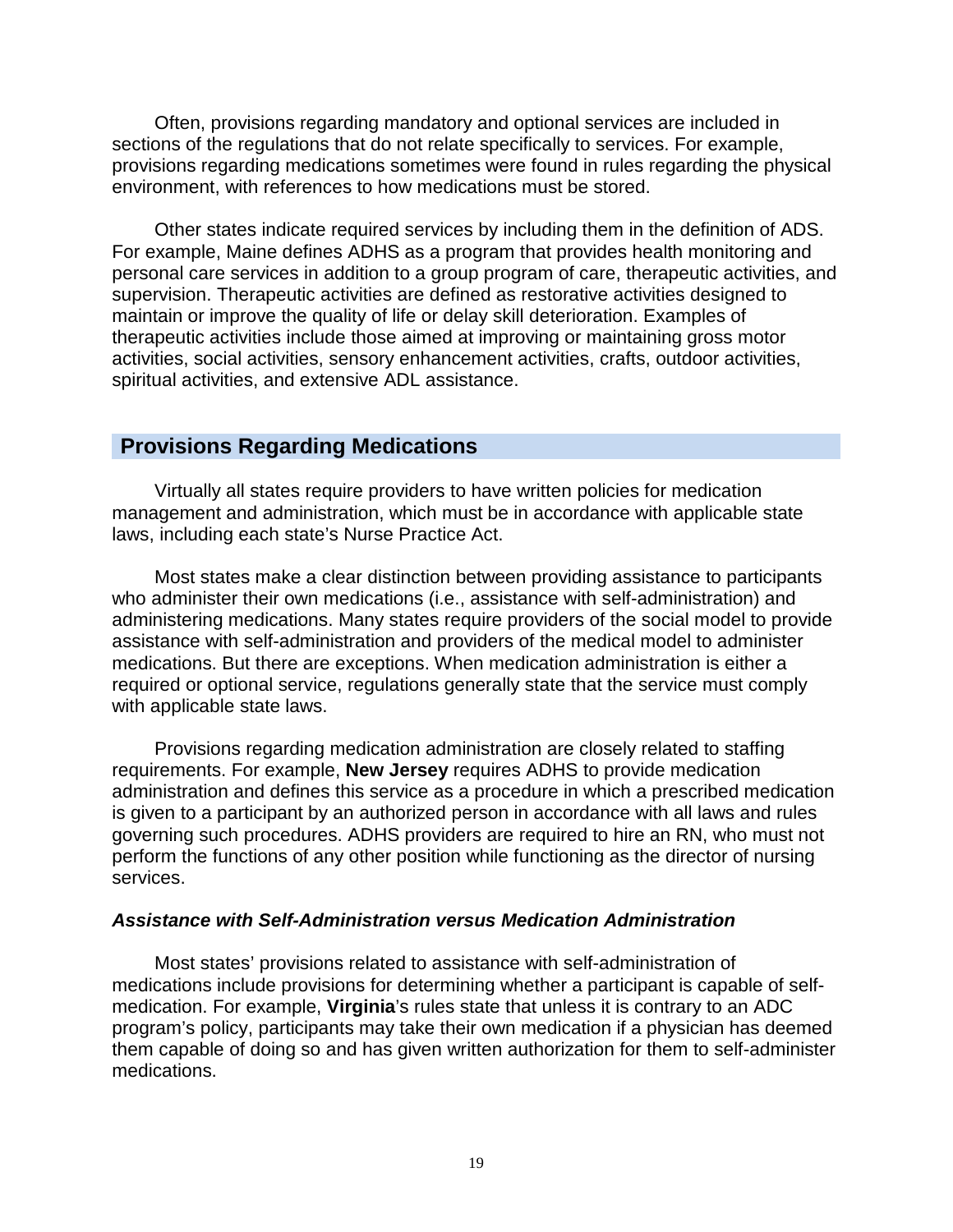**Texas** requires that licensed nurses ascertain on a monthly basis whether participants who are self-administering their medications continue to be capable of selfadministration. If participants cannot--or choose not to--self-administer their medications, Texas requires that they be administered by a person who holds a current license under state law that authorizes the licensee to administer medications.

To be considered capable of self-administration of medications, **Pennsylvania** requires that a participant be able to identify the medication, acknowledge the amount of medication to be taken and the schedule for taking it, remember to take the medication on schedule with infrequent reminders from staff persons, and obtain medication from its container without assistance or with minimal assistance.

A major difference among states is that some define *assistance with* medication administration to include activities that other states define as medication administration. The component--*pouring the prescribed dosage according to the medication profile record*--is considered by those states to be an integral part of medication administration --not assistance with self-administration. For example, **New Jersey** defines medication administration as a procedure that includes *removing an individual dose from a previously dispensed, properly labeled container (including a unit dose container)*, verifying it with the prescriber's orders, giving the individual dose to the participant, seeing that the participant takes it, and recording the required information, including the method of administration.

**Texas** defines assistance with self-medication to include, but not be limited to: (1) reminders to take medications at the prescribed time; (2) opening containers or packages and replacing lids; (3) *pouring prescribed dosage according to the medication profile record (emphasis added)*; (4) returning medications to the proper locked areas; (5) obtaining medications from a pharmacy; and (6) listing on an individual participant's medication profile record the medication name, strength, dosage, amount received, directions for use, route of administration, prescription number, pharmacy name, and the date each medication was issued by the pharmacy.

**Wyoming** defines administering medicine to encompass reading the label, opening the container of medicine, *removing the prescribed dosage*, and giving it to the person for whom it is prescribed. Persons authorized to administer medicine under the Act include licensed physicians, RNs, LPNs, and physicians' assistants.

**Tennessee**'s definition of self-administration does not include removal of the medication dose from the container, but requires the person assisting *to check the selfadministered dose against the dosage shown on the prescription and reassure participants that they are taking the correct dosage*, which in effect, requires the staff person to ensure that the correct dosage is being taken. The regulations are silent on what should be done if the self-administered dose is not the same as the prescribed dose.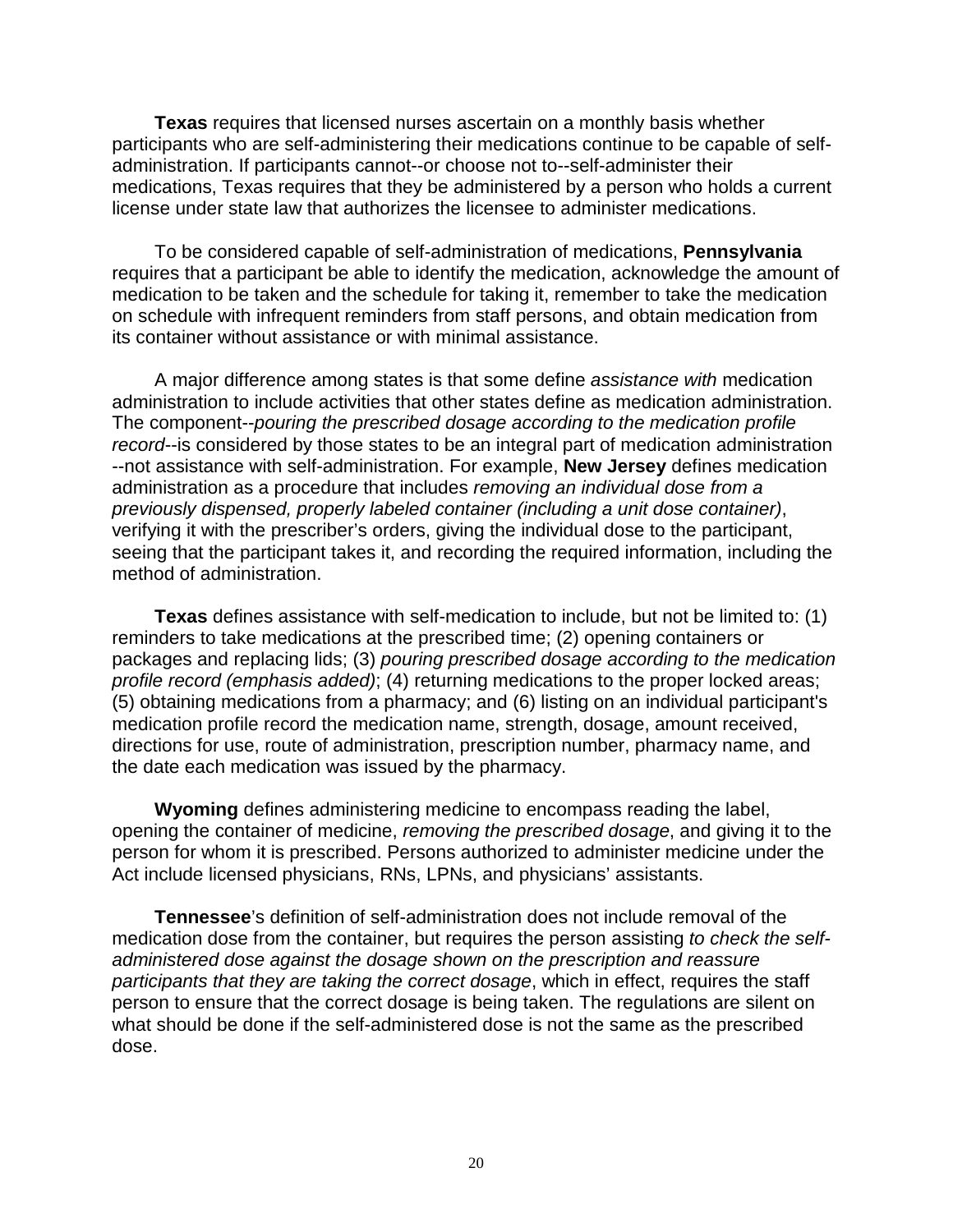In **Wisconsin**, if an adult day center employs an RN, she may set up and label medications and delegate responsibility for administering them to ADS staff. She may also delegate medication setup and labeling to an LPN.

#### *Licensed Personnel versus Unlicensed Personnel*

Most likely reflecting differences in State Nurse Practice Acts, states vary regarding provisions about who is authorized to administer medications.

**Vermont** requires ADS centers to provide medication management under the supervision of an RN or an LPN under an RN's direction. Further, the state requires that all staff responsible for medication administration be licensed by the state to administer medications or successfully complete the most current medication training program developed by the state and the Board of Nursing. They must also complete the current approved refresher course every 3 years.

If a participant requires medication administration, unlicensed staff may administer medications under certain conditions--for example, if there is a physician's written order on file and an RN, or an LPN under the direction of an RN has delegated administration of specific medications to designated staff for designated participants. **Vermont** is one of just a few states with provisions addressing PRN (as needed) medications, stating that the use of PRN medications is prohibited unless certain conditions exist: (1) a participant is capable of determining when the medication is needed; (2) a licensed health care professional administers the medication; or (3) the participant's physician has provided detailed written or documented verbal instructions.

Other states have much less exacting standards for medication administration by unlicensed personnel. For example, **New Hampshire** requires that personnel who are not otherwise licensed practitioners, nurses, or medication nursing assistants, and who assist a participant with self-administration or administration of medication through nurse delegation, must complete, at a minimum, only a 4-hour medication supervision education program covering both prescription and non-prescription medication. The program must include the following:

- Infection control and proper hand washing techniques.
- The "five rights" of medication administration (the right participant, the right medication, the right dose, at the right time, and through the right route).
- Documentation requirements.
- General categories of medications such as anti-hypertensives or antibiotics.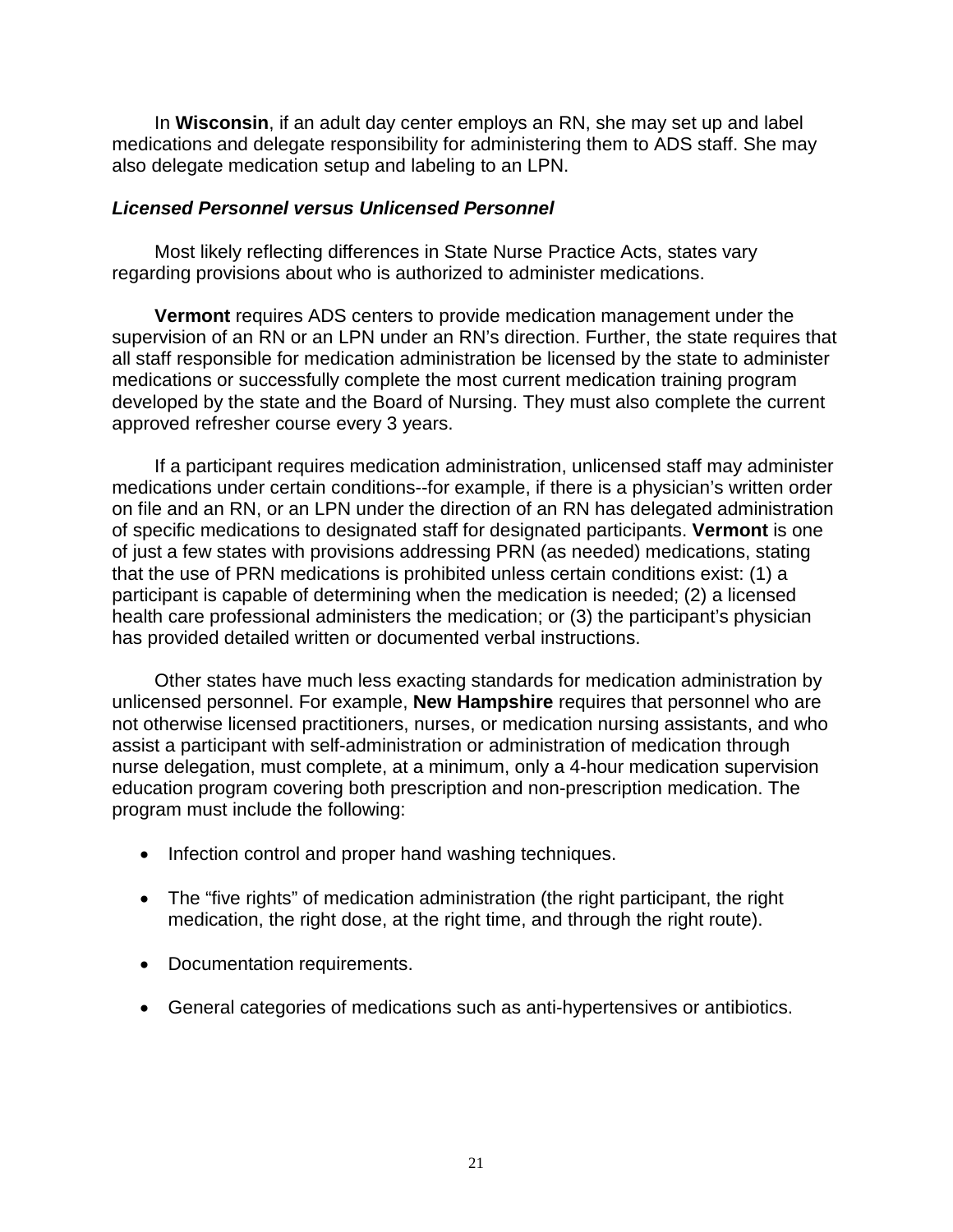- Desired effects and potential side effects of medications.
- Medication precautions and interactions.

#### **Staff Requirements**

States require ADS providers to employ specific types of staff. Virtually all states require the hiring of a director who will be responsible for the day-to-day operation and management of the facility. However, some states require the director to be a full-time position, whereas others allow one person to hold the director position and another position. For example, **Texas** requires a director, an activities director, a facility nurse (RN or LVN), an RN nurse consultant (for 4 hours per week) if an LVN is hired, a dietician consultant (at least 4 hours per month), and attendants (i.e., direct care workers). One person is permitted to fill two of the first three staff positions--if he or she has the required qualifications--but not all three positions.

In addition to a director, the type of staff required depends in large part on the services that an ADS program is required to offer. As states vary considerably regarding required and optional services, they also vary regarding staffing.

For example, **New York** requires ADHC programs--which provide a high level of medical and nursing care--to have a director, a full-time RN, a social worker, a certified nursing assistant, a physical therapist, an occupational therapist, a dietitian, a pharmacist consultant, and a medical director. The ADHC program is also required to employ or contract with speech therapists.

**Louisiana** requires ADHC programs to hire a full-time director, an RN (full-time or part-time), a program manager, a social services designee/social worker, and direct service workers (the last three are called key positions). They must also designate one staff member who is employed at least 10 hours per week as a food service supervisor.

Louisiana's staffing requirements--like those of a few other states--differ depending on licensed capacity. Programs with a licensed capacity of 16-30 participants must employ at least two full-time persons or full-time equivalents to fulfill key staff requirements. Those with more than 30 participants must employ at least three full-time persons or full-time equivalents to fill key staff positions.

Some states' regulations specify that only a director needs to be hired and allow providers the flexibility to determine the type and number of staff needed to meet participants' needs.

#### *Licensed Nurses*

A major difference between staffing requirements for the social and medical models is that the latter are generally required to have licensed nurses available in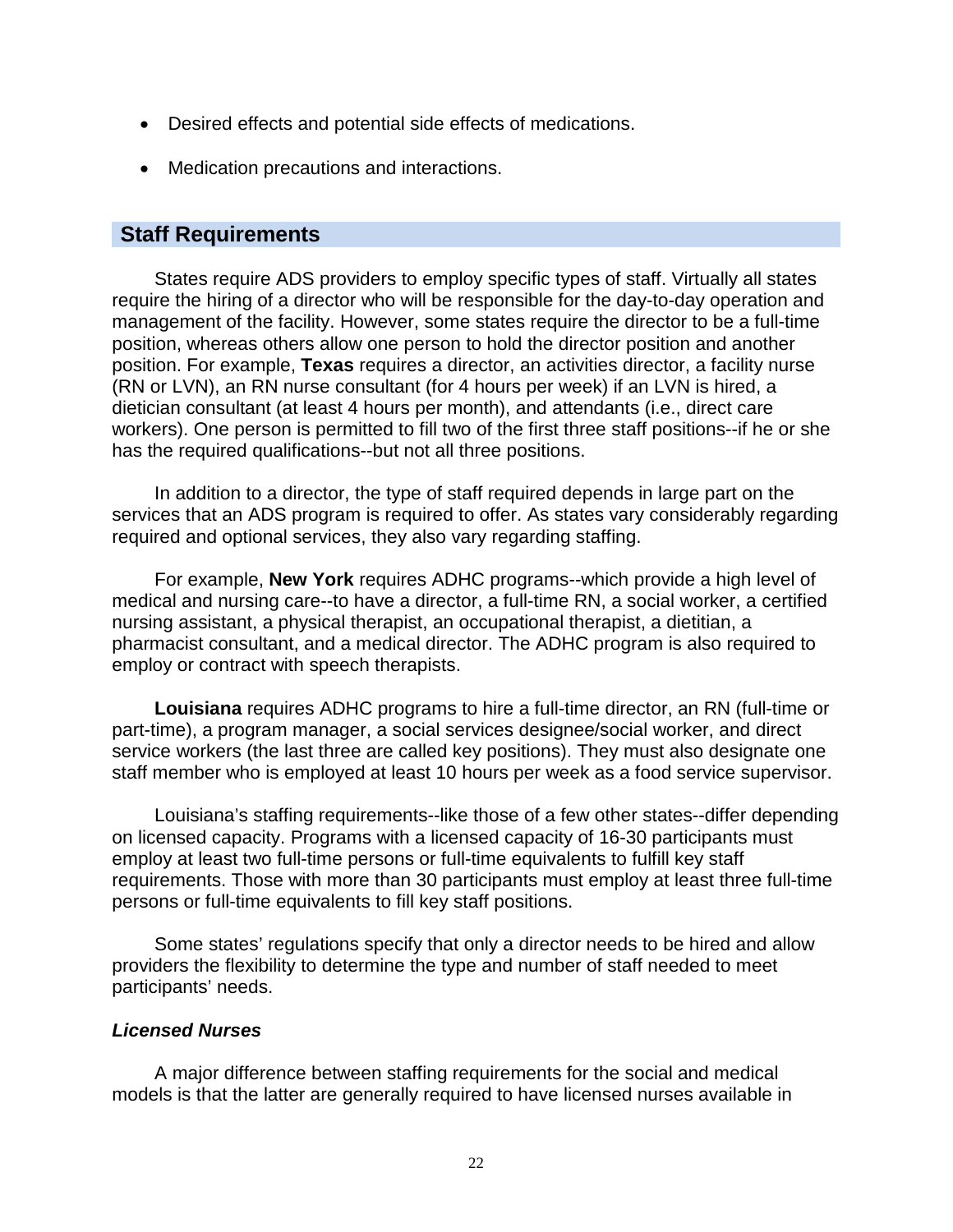some capacity--as full-time or part-time employees or as consultants. Because most states require staffing consistent with participants' needs, if an ADS provider is required to furnish services that only licensed nurses can provide (or sometimes delegate), then they must hire or contract with a licensed nurse.

In some states, the licensing regulations do not require that licensed nurses be hired, but Medicaid requirements for providers serving waiver program participants do. For example, in **South Carolina**, Medicaid requires ADHC providers serving waiver program participants to have an RN on staff to provide nursing services, which include observing participants' functional level and noting changes; supervising medication administration; and coordinating treatment plans with physicians, therapists, and other involved service delivery agencies.

Although many states require that licensed nurses be employed or under contract, the number of hours they must work varies considerably: from 8 hours a month, to 8 hours per day, or whenever participants are present, with many variations in between. In **Virginia**, for example, an ADHC provider must have an RN at the program a minimum of 8 hours each month, or more, depending on the number of participants in attendance and according to their medical and nursing needs. Although an RN does not need to be employed full-time, he or she must be available, either in person or by telephone, to the center's participants and staff during all times that the center is in operation.

ADHS programs in **Massachusetts** must provide nursing coverage on-site for at least 6 hours per day for programs with a licensed capacity of 35 or fewer participants, and at least 8 hours per day for programs with a capacity of 36 or more participants. Programs must increase licensed nursing staff by 4 hours for each additional 1-12 participants attending the program.

In **North Carolina**, adult day health (ADH) centers must have a health care coordinator to organize the delivery of health care services and participate in direct care, who must be either an RN or LPN. If the health care coordinator is an LPN, an RN must provide supervision consistent with the Nursing Practice Act, and on-site supervision by the RN must occur no less frequently than every 2 weeks.

#### *Staffing Ratios*

All but six states require minimum direct staff-to-participant ratios. As shown in Exhibit 3, mandatory staff ratios range between 1:4 and 1:10 with the majority of states requiring ratios of 1:6 or 1:8. Some states have more than one required staff-toparticipant ratio, requiring different ratios for different types of ADS; some have different ratios for Medicaid providers, and some require different ratios for participants with a high level of need or those with dementia. (For more detailed information about staff-toparticipant ratios, consult the individual state profiles in Section 2.)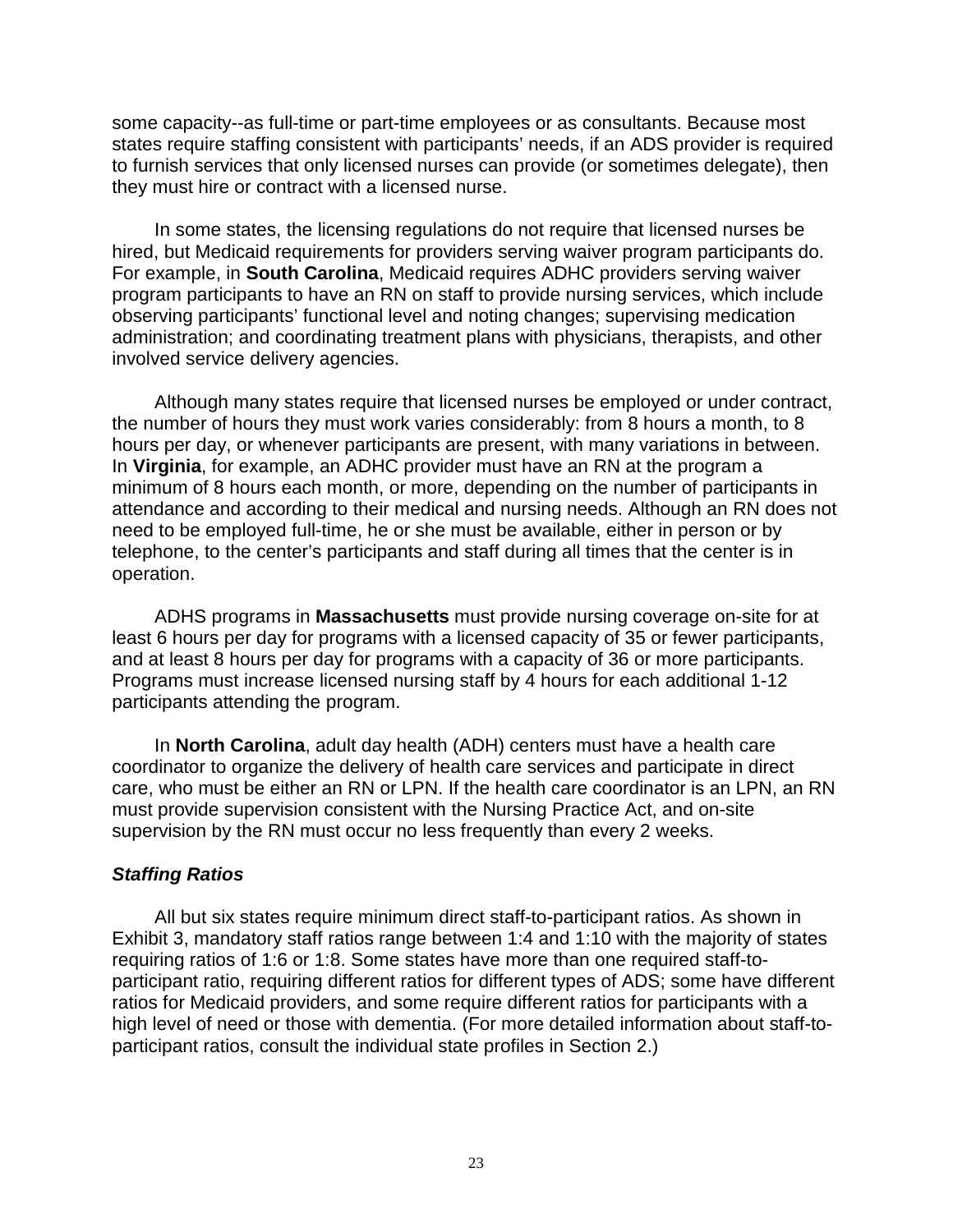| 1:5<br><b>State</b><br>1:4<br>1:6<br>1:7<br>1:8<br>1:9<br><br>---<br>$\overline{a}$<br>$\overline{a}$<br>$\overline{a}$<br>$\overline{a}$<br>Alabama<br>$\mathsf X$<br>Alaska<br>X<br>---<br>$---$<br>$---$<br>---<br>Arizona<br>---<br>---<br>---<br>---<br>---<br>---<br>$\mathsf X$<br>X<br>Arkansas<br>---<br>---<br>$---$<br>---<br>$\overline{\mathsf{x}}$<br>California<br>$\overline{a}$<br>---<br>---<br>$---$<br>$---$<br>$\overline{X}$<br>Colorado<br>---<br>$---$<br>---<br>$---$<br>---<br>Connecticut<br>Χ<br>---<br>---<br>$---$<br>---<br>---<br>$\sf X$<br>X<br>Delaware<br>$---$<br>---<br>$---$<br>---<br>District of Columbia<br>X<br>$---$<br>$\overline{a}$<br>$---$<br>$---$<br>$---$<br>$\overline{X}$<br>Florida<br>---<br>---<br>$---$<br>$---$<br>$---$<br>X<br>X<br>Georgia<br>$---$<br>$---$<br>---<br>---<br>$\overline{\mathsf{x}}$<br>Hawaii<br>---<br>---<br>---<br>---<br>---<br>Idaho<br>$\pmb{\times}$<br>---<br>$\qquad \qquad -$<br>$---$<br>---<br>$---$<br>$\overline{X}$<br>Illinois<br>---<br>$---$<br>$---$<br>---<br>---<br>$\overline{\mathsf{x}}$<br>Indiana<br>X<br>X<br>$---$<br>$---$<br>---<br>lowa<br>---<br>---<br>---<br>$---$<br>$---$<br>---<br>Kansas<br>---<br>---<br>$---$<br>$---$<br>---<br>---<br>Kentucky<br>X<br>---<br>$---$<br>$---$<br>---<br>$---$<br>X<br>Louisiana<br>$\qquad \qquad -$<br>---<br>---<br>$---$<br>$\overline{a}$<br>$\sf X$<br>Maine<br>---<br>---<br>---<br>---<br>---<br>$\overline{\mathsf{x}}$<br>X<br>Maryland<br>---<br>---<br>---<br>---<br>$\overline{\mathsf{x}}$<br>$\overline{X}$<br>$\overline{X}$<br>Massachusetts<br>$---$<br>$---$<br>$---$<br>Michigan <sup>1</sup><br>$\overline{a}$<br>---<br>---<br>$\scriptstyle\cdots$<br>$---$<br>$\hspace{0.05cm} \ldots$<br>Minnesota<br>X<br>X<br>---<br>---<br>---<br>---<br>$\overline{\mathsf{x}}$<br>$\overline{\mathsf{x}}$<br>$\overline{\mathsf{x}}$<br>$\overline{\mathsf{x}}$<br>X<br>X<br>Mississippi |          |     | <b>EXHIBIT 3. Staff-to-Participant Ratios, by State</b> |     |       |                         |       |                           |
|----------------------------------------------------------------------------------------------------------------------------------------------------------------------------------------------------------------------------------------------------------------------------------------------------------------------------------------------------------------------------------------------------------------------------------------------------------------------------------------------------------------------------------------------------------------------------------------------------------------------------------------------------------------------------------------------------------------------------------------------------------------------------------------------------------------------------------------------------------------------------------------------------------------------------------------------------------------------------------------------------------------------------------------------------------------------------------------------------------------------------------------------------------------------------------------------------------------------------------------------------------------------------------------------------------------------------------------------------------------------------------------------------------------------------------------------------------------------------------------------------------------------------------------------------------------------------------------------------------------------------------------------------------------------------------------------------------------------------------------------------------------------------------------------------------------------------------------------------------------------------------------------------------------------------------------------------------------|----------|-----|---------------------------------------------------------|-----|-------|-------------------------|-------|---------------------------|
|                                                                                                                                                                                                                                                                                                                                                                                                                                                                                                                                                                                                                                                                                                                                                                                                                                                                                                                                                                                                                                                                                                                                                                                                                                                                                                                                                                                                                                                                                                                                                                                                                                                                                                                                                                                                                                                                                                                                                                |          |     |                                                         |     |       |                         |       | 1:10                      |
|                                                                                                                                                                                                                                                                                                                                                                                                                                                                                                                                                                                                                                                                                                                                                                                                                                                                                                                                                                                                                                                                                                                                                                                                                                                                                                                                                                                                                                                                                                                                                                                                                                                                                                                                                                                                                                                                                                                                                                |          |     |                                                         |     |       |                         |       | X                         |
|                                                                                                                                                                                                                                                                                                                                                                                                                                                                                                                                                                                                                                                                                                                                                                                                                                                                                                                                                                                                                                                                                                                                                                                                                                                                                                                                                                                                                                                                                                                                                                                                                                                                                                                                                                                                                                                                                                                                                                |          |     |                                                         |     |       |                         |       | ---                       |
|                                                                                                                                                                                                                                                                                                                                                                                                                                                                                                                                                                                                                                                                                                                                                                                                                                                                                                                                                                                                                                                                                                                                                                                                                                                                                                                                                                                                                                                                                                                                                                                                                                                                                                                                                                                                                                                                                                                                                                |          |     |                                                         |     |       |                         |       | ---                       |
|                                                                                                                                                                                                                                                                                                                                                                                                                                                                                                                                                                                                                                                                                                                                                                                                                                                                                                                                                                                                                                                                                                                                                                                                                                                                                                                                                                                                                                                                                                                                                                                                                                                                                                                                                                                                                                                                                                                                                                |          |     |                                                         |     |       |                         |       | ---                       |
|                                                                                                                                                                                                                                                                                                                                                                                                                                                                                                                                                                                                                                                                                                                                                                                                                                                                                                                                                                                                                                                                                                                                                                                                                                                                                                                                                                                                                                                                                                                                                                                                                                                                                                                                                                                                                                                                                                                                                                |          |     |                                                         |     |       |                         |       | ---                       |
|                                                                                                                                                                                                                                                                                                                                                                                                                                                                                                                                                                                                                                                                                                                                                                                                                                                                                                                                                                                                                                                                                                                                                                                                                                                                                                                                                                                                                                                                                                                                                                                                                                                                                                                                                                                                                                                                                                                                                                |          |     |                                                         |     |       |                         |       | ---                       |
|                                                                                                                                                                                                                                                                                                                                                                                                                                                                                                                                                                                                                                                                                                                                                                                                                                                                                                                                                                                                                                                                                                                                                                                                                                                                                                                                                                                                                                                                                                                                                                                                                                                                                                                                                                                                                                                                                                                                                                |          |     |                                                         |     |       |                         |       | ---                       |
|                                                                                                                                                                                                                                                                                                                                                                                                                                                                                                                                                                                                                                                                                                                                                                                                                                                                                                                                                                                                                                                                                                                                                                                                                                                                                                                                                                                                                                                                                                                                                                                                                                                                                                                                                                                                                                                                                                                                                                |          |     |                                                         |     |       |                         |       | ---                       |
|                                                                                                                                                                                                                                                                                                                                                                                                                                                                                                                                                                                                                                                                                                                                                                                                                                                                                                                                                                                                                                                                                                                                                                                                                                                                                                                                                                                                                                                                                                                                                                                                                                                                                                                                                                                                                                                                                                                                                                |          |     |                                                         |     |       |                         |       | ---                       |
|                                                                                                                                                                                                                                                                                                                                                                                                                                                                                                                                                                                                                                                                                                                                                                                                                                                                                                                                                                                                                                                                                                                                                                                                                                                                                                                                                                                                                                                                                                                                                                                                                                                                                                                                                                                                                                                                                                                                                                |          |     |                                                         |     |       |                         |       | ---                       |
|                                                                                                                                                                                                                                                                                                                                                                                                                                                                                                                                                                                                                                                                                                                                                                                                                                                                                                                                                                                                                                                                                                                                                                                                                                                                                                                                                                                                                                                                                                                                                                                                                                                                                                                                                                                                                                                                                                                                                                |          |     |                                                         |     |       |                         |       | ---                       |
|                                                                                                                                                                                                                                                                                                                                                                                                                                                                                                                                                                                                                                                                                                                                                                                                                                                                                                                                                                                                                                                                                                                                                                                                                                                                                                                                                                                                                                                                                                                                                                                                                                                                                                                                                                                                                                                                                                                                                                |          |     |                                                         |     |       |                         |       | ---                       |
|                                                                                                                                                                                                                                                                                                                                                                                                                                                                                                                                                                                                                                                                                                                                                                                                                                                                                                                                                                                                                                                                                                                                                                                                                                                                                                                                                                                                                                                                                                                                                                                                                                                                                                                                                                                                                                                                                                                                                                |          |     |                                                         |     |       |                         |       | ---                       |
|                                                                                                                                                                                                                                                                                                                                                                                                                                                                                                                                                                                                                                                                                                                                                                                                                                                                                                                                                                                                                                                                                                                                                                                                                                                                                                                                                                                                                                                                                                                                                                                                                                                                                                                                                                                                                                                                                                                                                                |          |     |                                                         |     |       |                         |       | ---                       |
|                                                                                                                                                                                                                                                                                                                                                                                                                                                                                                                                                                                                                                                                                                                                                                                                                                                                                                                                                                                                                                                                                                                                                                                                                                                                                                                                                                                                                                                                                                                                                                                                                                                                                                                                                                                                                                                                                                                                                                |          |     |                                                         |     |       |                         |       | ---                       |
|                                                                                                                                                                                                                                                                                                                                                                                                                                                                                                                                                                                                                                                                                                                                                                                                                                                                                                                                                                                                                                                                                                                                                                                                                                                                                                                                                                                                                                                                                                                                                                                                                                                                                                                                                                                                                                                                                                                                                                |          |     |                                                         |     |       |                         |       | ---                       |
|                                                                                                                                                                                                                                                                                                                                                                                                                                                                                                                                                                                                                                                                                                                                                                                                                                                                                                                                                                                                                                                                                                                                                                                                                                                                                                                                                                                                                                                                                                                                                                                                                                                                                                                                                                                                                                                                                                                                                                |          |     |                                                         |     |       |                         |       | ---                       |
|                                                                                                                                                                                                                                                                                                                                                                                                                                                                                                                                                                                                                                                                                                                                                                                                                                                                                                                                                                                                                                                                                                                                                                                                                                                                                                                                                                                                                                                                                                                                                                                                                                                                                                                                                                                                                                                                                                                                                                |          |     |                                                         |     |       |                         |       | ---                       |
|                                                                                                                                                                                                                                                                                                                                                                                                                                                                                                                                                                                                                                                                                                                                                                                                                                                                                                                                                                                                                                                                                                                                                                                                                                                                                                                                                                                                                                                                                                                                                                                                                                                                                                                                                                                                                                                                                                                                                                |          |     |                                                         |     |       |                         |       | ---                       |
|                                                                                                                                                                                                                                                                                                                                                                                                                                                                                                                                                                                                                                                                                                                                                                                                                                                                                                                                                                                                                                                                                                                                                                                                                                                                                                                                                                                                                                                                                                                                                                                                                                                                                                                                                                                                                                                                                                                                                                |          |     |                                                         |     |       |                         |       | ---                       |
|                                                                                                                                                                                                                                                                                                                                                                                                                                                                                                                                                                                                                                                                                                                                                                                                                                                                                                                                                                                                                                                                                                                                                                                                                                                                                                                                                                                                                                                                                                                                                                                                                                                                                                                                                                                                                                                                                                                                                                |          |     |                                                         |     |       |                         |       | ---                       |
|                                                                                                                                                                                                                                                                                                                                                                                                                                                                                                                                                                                                                                                                                                                                                                                                                                                                                                                                                                                                                                                                                                                                                                                                                                                                                                                                                                                                                                                                                                                                                                                                                                                                                                                                                                                                                                                                                                                                                                |          |     |                                                         |     |       |                         |       | ---                       |
|                                                                                                                                                                                                                                                                                                                                                                                                                                                                                                                                                                                                                                                                                                                                                                                                                                                                                                                                                                                                                                                                                                                                                                                                                                                                                                                                                                                                                                                                                                                                                                                                                                                                                                                                                                                                                                                                                                                                                                |          |     |                                                         |     |       |                         |       | X                         |
|                                                                                                                                                                                                                                                                                                                                                                                                                                                                                                                                                                                                                                                                                                                                                                                                                                                                                                                                                                                                                                                                                                                                                                                                                                                                                                                                                                                                                                                                                                                                                                                                                                                                                                                                                                                                                                                                                                                                                                |          |     |                                                         |     |       |                         |       | ---                       |
|                                                                                                                                                                                                                                                                                                                                                                                                                                                                                                                                                                                                                                                                                                                                                                                                                                                                                                                                                                                                                                                                                                                                                                                                                                                                                                                                                                                                                                                                                                                                                                                                                                                                                                                                                                                                                                                                                                                                                                |          |     |                                                         |     |       |                         |       | $\overline{\mathsf{x}}$   |
|                                                                                                                                                                                                                                                                                                                                                                                                                                                                                                                                                                                                                                                                                                                                                                                                                                                                                                                                                                                                                                                                                                                                                                                                                                                                                                                                                                                                                                                                                                                                                                                                                                                                                                                                                                                                                                                                                                                                                                | Missouri | --- | $---$                                                   | --- | $---$ | $\overline{\mathsf{X}}$ | $---$ | ---                       |
| Montana<br>---<br>---<br>$---$<br>---<br>---<br>$---$                                                                                                                                                                                                                                                                                                                                                                                                                                                                                                                                                                                                                                                                                                                                                                                                                                                                                                                                                                                                                                                                                                                                                                                                                                                                                                                                                                                                                                                                                                                                                                                                                                                                                                                                                                                                                                                                                                          |          |     |                                                         |     |       |                         |       | ---                       |
| Nebraska<br>---<br>$---$<br>---<br>$---$<br>---<br>---                                                                                                                                                                                                                                                                                                                                                                                                                                                                                                                                                                                                                                                                                                                                                                                                                                                                                                                                                                                                                                                                                                                                                                                                                                                                                                                                                                                                                                                                                                                                                                                                                                                                                                                                                                                                                                                                                                         |          |     |                                                         |     |       |                         |       | ---                       |
| Nevada<br>---<br>---<br>$---$<br>---<br>$---$<br>---                                                                                                                                                                                                                                                                                                                                                                                                                                                                                                                                                                                                                                                                                                                                                                                                                                                                                                                                                                                                                                                                                                                                                                                                                                                                                                                                                                                                                                                                                                                                                                                                                                                                                                                                                                                                                                                                                                           |          |     |                                                         |     |       |                         |       | ---                       |
| $\mathsf X$<br>New Hampshire<br>$---$<br>---<br>---<br>---<br>---                                                                                                                                                                                                                                                                                                                                                                                                                                                                                                                                                                                                                                                                                                                                                                                                                                                                                                                                                                                                                                                                                                                                                                                                                                                                                                                                                                                                                                                                                                                                                                                                                                                                                                                                                                                                                                                                                              |          |     |                                                         |     |       |                         |       | ---                       |
| X<br>New Jersey<br>Χ<br>$\overline{a}$<br>$---$<br>$---$<br>---                                                                                                                                                                                                                                                                                                                                                                                                                                                                                                                                                                                                                                                                                                                                                                                                                                                                                                                                                                                                                                                                                                                                                                                                                                                                                                                                                                                                                                                                                                                                                                                                                                                                                                                                                                                                                                                                                                |          |     |                                                         |     |       |                         |       | ---                       |
| $\overline{\mathsf{x}}$<br>New Mexico<br>---<br>---<br>$---$<br>---<br>---                                                                                                                                                                                                                                                                                                                                                                                                                                                                                                                                                                                                                                                                                                                                                                                                                                                                                                                                                                                                                                                                                                                                                                                                                                                                                                                                                                                                                                                                                                                                                                                                                                                                                                                                                                                                                                                                                     |          |     |                                                         |     |       |                         |       | ---                       |
| <b>New York</b><br>X<br>$---$<br>$---$<br>---<br>---<br>---                                                                                                                                                                                                                                                                                                                                                                                                                                                                                                                                                                                                                                                                                                                                                                                                                                                                                                                                                                                                                                                                                                                                                                                                                                                                                                                                                                                                                                                                                                                                                                                                                                                                                                                                                                                                                                                                                                    |          |     |                                                         |     |       |                         |       | ---                       |
| North Carolina<br>X<br>X<br>X<br>---<br>---<br>$---$                                                                                                                                                                                                                                                                                                                                                                                                                                                                                                                                                                                                                                                                                                                                                                                                                                                                                                                                                                                                                                                                                                                                                                                                                                                                                                                                                                                                                                                                                                                                                                                                                                                                                                                                                                                                                                                                                                           |          |     |                                                         |     |       |                         |       | ---                       |
| $\pmb{\times}$<br>North Dakota<br>$---$<br>$\overline{a}$<br>---<br>$\overline{a}$<br>$\overline{a}$                                                                                                                                                                                                                                                                                                                                                                                                                                                                                                                                                                                                                                                                                                                                                                                                                                                                                                                                                                                                                                                                                                                                                                                                                                                                                                                                                                                                                                                                                                                                                                                                                                                                                                                                                                                                                                                           |          |     |                                                         |     |       |                         |       | ---                       |
| $\overline{X}$<br>Ohio<br>$---$<br>---<br>$---$<br>$---$<br>---                                                                                                                                                                                                                                                                                                                                                                                                                                                                                                                                                                                                                                                                                                                                                                                                                                                                                                                                                                                                                                                                                                                                                                                                                                                                                                                                                                                                                                                                                                                                                                                                                                                                                                                                                                                                                                                                                                |          |     |                                                         |     |       |                         |       | ---                       |
| X<br>Oklahoma<br>X<br>---<br>---<br>$---$<br>---                                                                                                                                                                                                                                                                                                                                                                                                                                                                                                                                                                                                                                                                                                                                                                                                                                                                                                                                                                                                                                                                                                                                                                                                                                                                                                                                                                                                                                                                                                                                                                                                                                                                                                                                                                                                                                                                                                               |          |     |                                                         |     |       |                         |       | ---                       |
| $\overline{X}$<br>$\overline{X}$<br>Oregon<br>$---$<br>---<br>---<br>---                                                                                                                                                                                                                                                                                                                                                                                                                                                                                                                                                                                                                                                                                                                                                                                                                                                                                                                                                                                                                                                                                                                                                                                                                                                                                                                                                                                                                                                                                                                                                                                                                                                                                                                                                                                                                                                                                       |          |     |                                                         |     |       |                         |       | ---                       |
| Χ<br>Pennsylvania<br>$---$<br>$\overline{a}$<br>$---$<br>$\qquad \qquad -$<br>$---$                                                                                                                                                                                                                                                                                                                                                                                                                                                                                                                                                                                                                                                                                                                                                                                                                                                                                                                                                                                                                                                                                                                                                                                                                                                                                                                                                                                                                                                                                                                                                                                                                                                                                                                                                                                                                                                                            |          |     |                                                         |     |       |                         |       | $---$                     |
| $\mathsf X$<br>Rhode Island<br>X<br>---<br>---<br>---<br>---                                                                                                                                                                                                                                                                                                                                                                                                                                                                                                                                                                                                                                                                                                                                                                                                                                                                                                                                                                                                                                                                                                                                                                                                                                                                                                                                                                                                                                                                                                                                                                                                                                                                                                                                                                                                                                                                                                   |          |     |                                                         |     |       |                         |       | ---                       |
| X<br>South Carolina<br>---<br>---<br>---<br>---<br>$---$                                                                                                                                                                                                                                                                                                                                                                                                                                                                                                                                                                                                                                                                                                                                                                                                                                                                                                                                                                                                                                                                                                                                                                                                                                                                                                                                                                                                                                                                                                                                                                                                                                                                                                                                                                                                                                                                                                       |          |     |                                                         |     |       |                         |       | ---                       |
| $\boldsymbol{\mathsf{X}}$<br>X<br>South Dakota<br>---<br>---<br>$---$<br>$---$                                                                                                                                                                                                                                                                                                                                                                                                                                                                                                                                                                                                                                                                                                                                                                                                                                                                                                                                                                                                                                                                                                                                                                                                                                                                                                                                                                                                                                                                                                                                                                                                                                                                                                                                                                                                                                                                                 |          |     |                                                         |     |       |                         |       | ---                       |
| Χ<br>Tennessee<br>$---$<br>---<br>---<br>---<br>$---$                                                                                                                                                                                                                                                                                                                                                                                                                                                                                                                                                                                                                                                                                                                                                                                                                                                                                                                                                                                                                                                                                                                                                                                                                                                                                                                                                                                                                                                                                                                                                                                                                                                                                                                                                                                                                                                                                                          |          |     |                                                         |     |       |                         |       | $\qquad \qquad -\qquad -$ |
| $\overline{X}$<br>Texas<br>---<br>---<br>$---$<br>$---$<br>---                                                                                                                                                                                                                                                                                                                                                                                                                                                                                                                                                                                                                                                                                                                                                                                                                                                                                                                                                                                                                                                                                                                                                                                                                                                                                                                                                                                                                                                                                                                                                                                                                                                                                                                                                                                                                                                                                                 |          |     |                                                         |     |       |                         |       | ---                       |
| Utah<br>X<br>X<br>$---$<br>---<br>$\scriptstyle\cdots$<br>---                                                                                                                                                                                                                                                                                                                                                                                                                                                                                                                                                                                                                                                                                                                                                                                                                                                                                                                                                                                                                                                                                                                                                                                                                                                                                                                                                                                                                                                                                                                                                                                                                                                                                                                                                                                                                                                                                                  |          |     |                                                         |     |       |                         |       | ---                       |
| Vermont<br>$\mathsf X$<br>---<br>---<br>---<br>---<br>---                                                                                                                                                                                                                                                                                                                                                                                                                                                                                                                                                                                                                                                                                                                                                                                                                                                                                                                                                                                                                                                                                                                                                                                                                                                                                                                                                                                                                                                                                                                                                                                                                                                                                                                                                                                                                                                                                                      |          |     |                                                         |     |       |                         |       | ---                       |
| Virginia<br>X<br>---<br>---<br>---<br>---<br>---                                                                                                                                                                                                                                                                                                                                                                                                                                                                                                                                                                                                                                                                                                                                                                                                                                                                                                                                                                                                                                                                                                                                                                                                                                                                                                                                                                                                                                                                                                                                                                                                                                                                                                                                                                                                                                                                                                               |          |     |                                                         |     |       |                         |       | ---                       |
| $\overline{X}$<br>Washington<br>---<br>---<br>---<br>---<br>$---$                                                                                                                                                                                                                                                                                                                                                                                                                                                                                                                                                                                                                                                                                                                                                                                                                                                                                                                                                                                                                                                                                                                                                                                                                                                                                                                                                                                                                                                                                                                                                                                                                                                                                                                                                                                                                                                                                              |          |     |                                                         |     |       |                         |       | ---                       |
| West Virginia<br>$\mathsf X$<br>$\scriptstyle\cdots$<br>---<br>---<br>---<br>---                                                                                                                                                                                                                                                                                                                                                                                                                                                                                                                                                                                                                                                                                                                                                                                                                                                                                                                                                                                                                                                                                                                                                                                                                                                                                                                                                                                                                                                                                                                                                                                                                                                                                                                                                                                                                                                                               |          |     |                                                         |     |       |                         |       | ---                       |
| Wisconsin<br>X<br>---<br>---<br>---<br>---<br>---                                                                                                                                                                                                                                                                                                                                                                                                                                                                                                                                                                                                                                                                                                                                                                                                                                                                                                                                                                                                                                                                                                                                                                                                                                                                                                                                                                                                                                                                                                                                                                                                                                                                                                                                                                                                                                                                                                              |          |     |                                                         |     |       |                         |       | ---                       |
| $\overline{\mathsf{X}}$<br>Wyoming<br>---<br>---<br>---<br>$---$<br>---                                                                                                                                                                                                                                                                                                                                                                                                                                                                                                                                                                                                                                                                                                                                                                                                                                                                                                                                                                                                                                                                                                                                                                                                                                                                                                                                                                                                                                                                                                                                                                                                                                                                                                                                                                                                                                                                                        |          |     |                                                         |     |       |                         |       | ---                       |
| $\overline{7}$<br>$\overline{20}$<br><b>TOTAL</b><br>9<br>$6\phantom{1}$<br>20<br>4                                                                                                                                                                                                                                                                                                                                                                                                                                                                                                                                                                                                                                                                                                                                                                                                                                                                                                                                                                                                                                                                                                                                                                                                                                                                                                                                                                                                                                                                                                                                                                                                                                                                                                                                                                                                                                                                            |          |     |                                                         |     |       |                         |       | $\mathbf{3}$              |
| --- = not applicable.<br>Dementia ADC programs must have a minimum staff/volunteer/student-to-participant ratio of 1:3.<br>1.                                                                                                                                                                                                                                                                                                                                                                                                                                                                                                                                                                                                                                                                                                                                                                                                                                                                                                                                                                                                                                                                                                                                                                                                                                                                                                                                                                                                                                                                                                                                                                                                                                                                                                                                                                                                                                  |          |     |                                                         |     |       |                         |       |                           |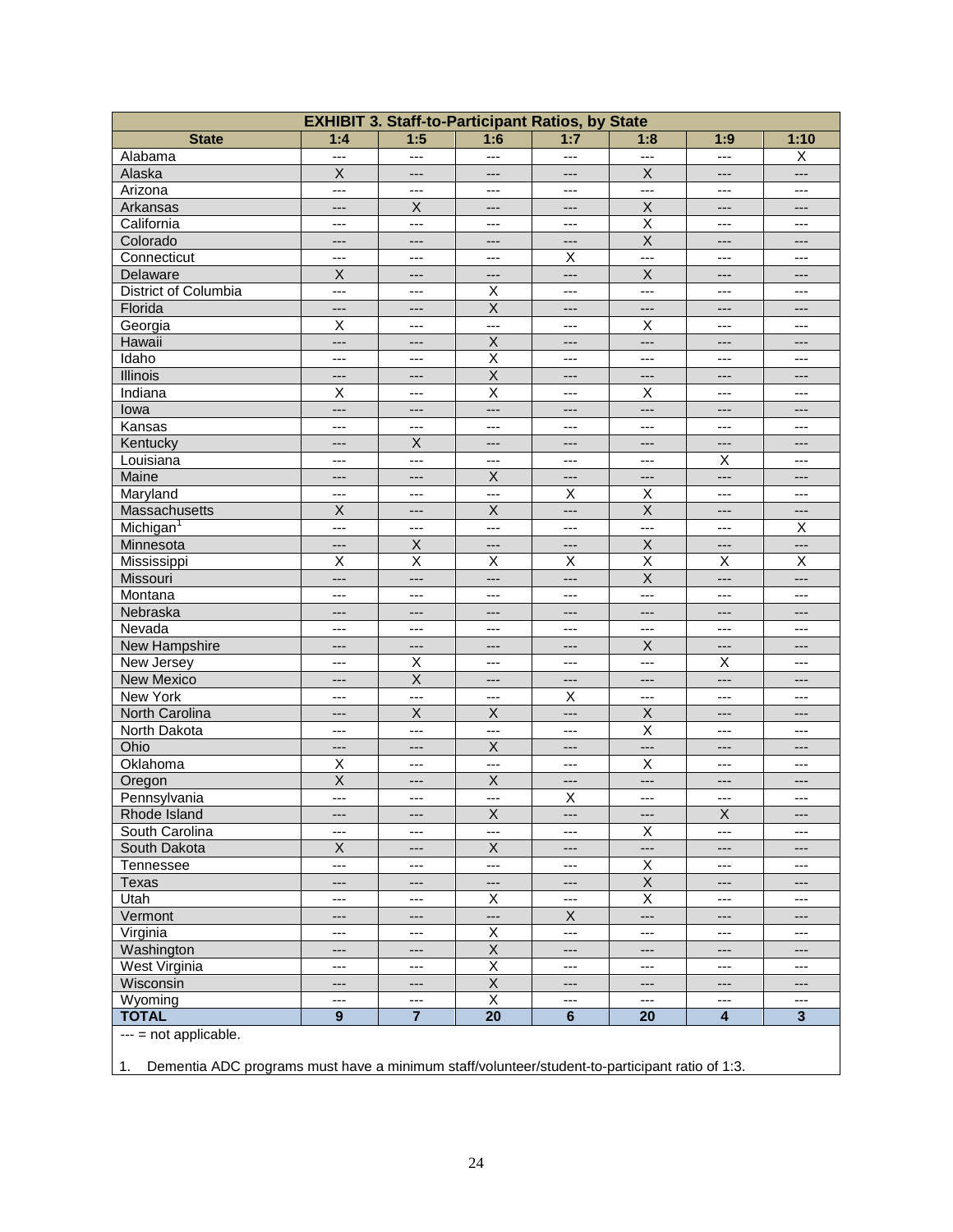For example, **Indiana** recognizes three levels of care in ADS programs and requires different ratios for each. *Basic (level 1)*: the staff-to-participant ratio must be a minimum of 1:8. *Enhanced (level 2)*: the staff-to-participant ratio must be a minimum of 1:6. *Intensive (level 3)*: the staff-to-participant ratio must be a minimum of 1:4.

Many states give providers the flexibility to determine the ratio beyond the minimum required. For example, **Vermont** requires a minimum direct services staff-toparticipant ratio of 1:7 but allows providers to determine how much the staff-toparticipant ratio must be adjusted as the number of participants with functional or cognitive impairments or the severity of the impairment increases.

**Wisconsin** requires a minimum of one staff person for each eight non-severely impaired participants and a minimum of one staff person for each four severely impaired participants at the ADS site, but the state does not provide guidelines for determining what constitutes severe impairment.

**Virginia** requires an ADHC center to employ sufficient interdisciplinary staff to adequately meet the participants' health, maintenance, and safety needs. The center must provide at least two staff members awake and on duty at all times when there are Medicaid waiver participants in attendance, and maintain a minimum staff-to-participant ratio of at least 1:6 (waiver and other participants). However, The Virginia Department of Medical Assistance Services (DMAS) reserves the right to require an ADHC center to employ additional staff if, on review, DMAS staff find evidence of unmet participant needs.

States with minimum staff-to-participant ratios define which workers are to be counted in determining the ratio. For example, **Minnesota**'s regulations state that only those employees whose primary duties, as defined in their job descriptions, are to work directly with participants by providing care, supervision, and assistance in achieving care plan objectives must be counted as staff members in calculating the staff-toparticipant ratio.

The six states without minimum staff-to-participant ratios allow providers to determine the number of staff to employ. **Nebraska** requires only that ADHC programs maintain a ratio of direct care staff member to participants sufficient to ensure that participants' needs are met. **Arizona** requires that sufficient staff be present on an ADHC facility's premises when participants are present, and they must have the qualifications, skills, and knowledge necessary to: (1) provide the services in the ADHC facility's scope of services; (2) meet participant's needs; and (3) ensure participants' health and safety.

Although **Hawaii** requires ADC programs to have a staff-to-participant ratio of 1:6, it does not have a minimum ratio for ADH programs. Instead, it requires a sufficient number of employees qualified and competent to provide the services for which the center is licensed; and a sufficient number of aides to perform necessary duties.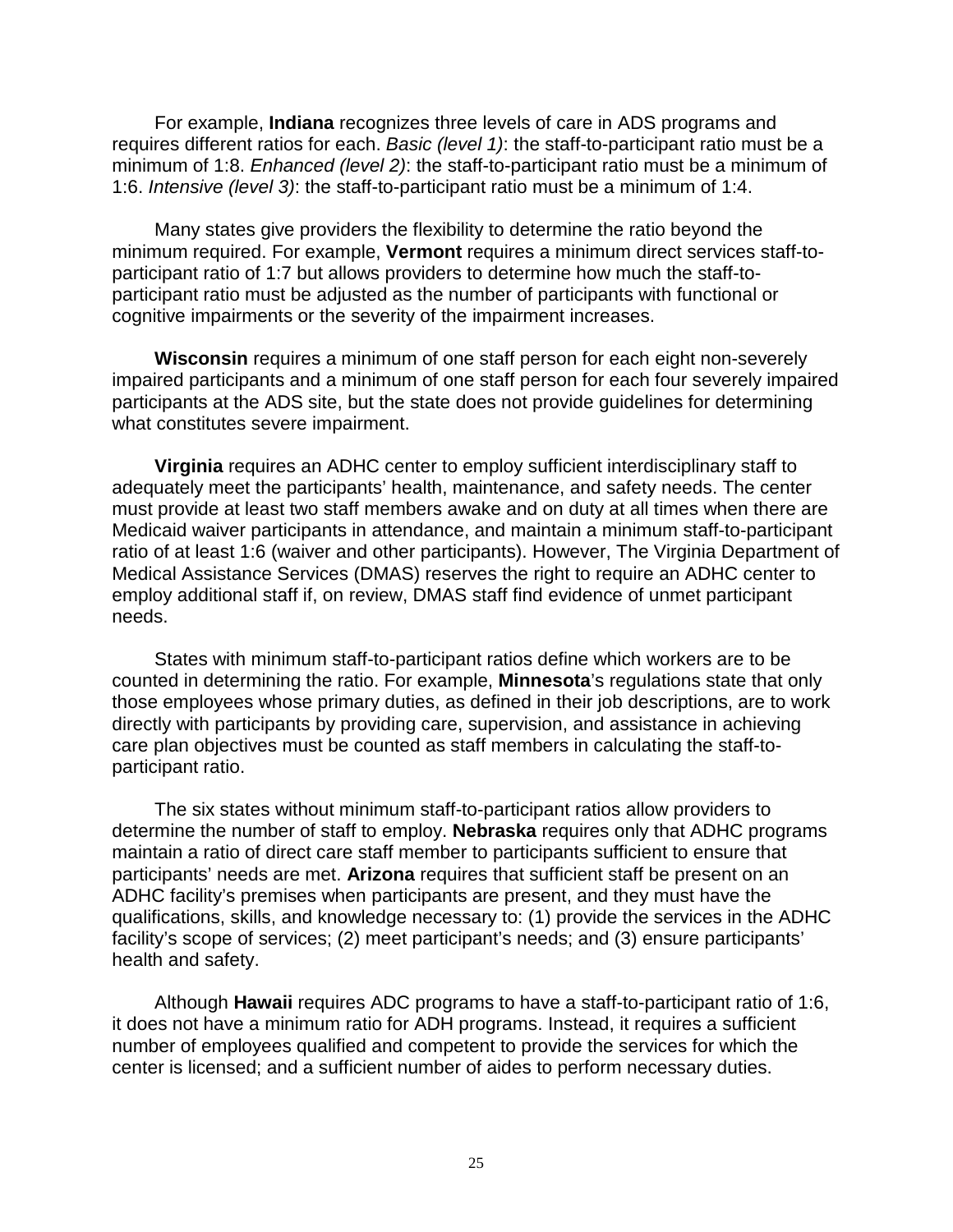#### *Other Staffing Requirements*

Virtually all states require that a minimum of one or more staff members be available when participants are present and that at least one staff member with current certification in cardiovascular pulmonary resuscitation (CPR) be present at all times during the hours of operation. Other states additionally require that at least one staff person certified in the provision of first-aid also be present during the hours of operation.

Virtually all states also have provisions regarding the use of volunteers, requiring them to have the same qualifications, orientation, and training as regular staff; and requiring their supervision by a paid staff member. States also address the specific conditions that must be met for volunteers to be counted in the staff-to-participant ratio. In **Virginia**, for example, volunteers may be counted only if both of the following criteria are met: (1) they have the same qualifications as compensated employees and meet the same training requirements; and (2) for each volunteer, at least one compensated employee is also counted in the staff-to-participant ratio.

A few states restrict the use of volunteers. For example, in **Mississippi**, volunteers may not be used in place of required staff, and they can be used only on a periodic and temporary basis.

#### **Training Requirements**

Virtually all states have requirements for orientation and initial training for workers. For example, prior to assuming job responsibilities, **Delaware** requires all personnel to receive training in fire safety; first-aid; emergency procedures; infection control; and special needs of the elderly and persons with cognitive or other disabilities, including the specific needs of the participants being served.

States vary somewhat regarding required training topics. **West Virginia** requires that training include, at a minimum: (1) emergency procedures and disaster plans; (2) the center's policies and procedures; (3) participants' rights; (4) confidentiality; (5) abuse prevention and reporting requirements; (6) complaint procedures; (7) specialty care based on individualized participants' needs and service plans; (8) the provision of group and individual participant activities; (9) infection control; and (10) needs of the elderly and disability populations.

**Wyoming** requires that before assuming job responsibilities or within 1 week of hire, all staff persons must receive an orientation that includes training specific to the staff person's assigned responsibilities, as well as training on more general topics, including: (1) the purposes of the ADC facility; (2) state procedures for addressing abuse and neglect; (3) confidentiality of personal information; (4) employee responsibilities; (5) capabilities and special needs of the elderly and disabled; (6) the facility activity schedule; and (7) record-keeping responsibilities. Additionally, all staff persons must be trained in the appropriate procedures for handling emergencies before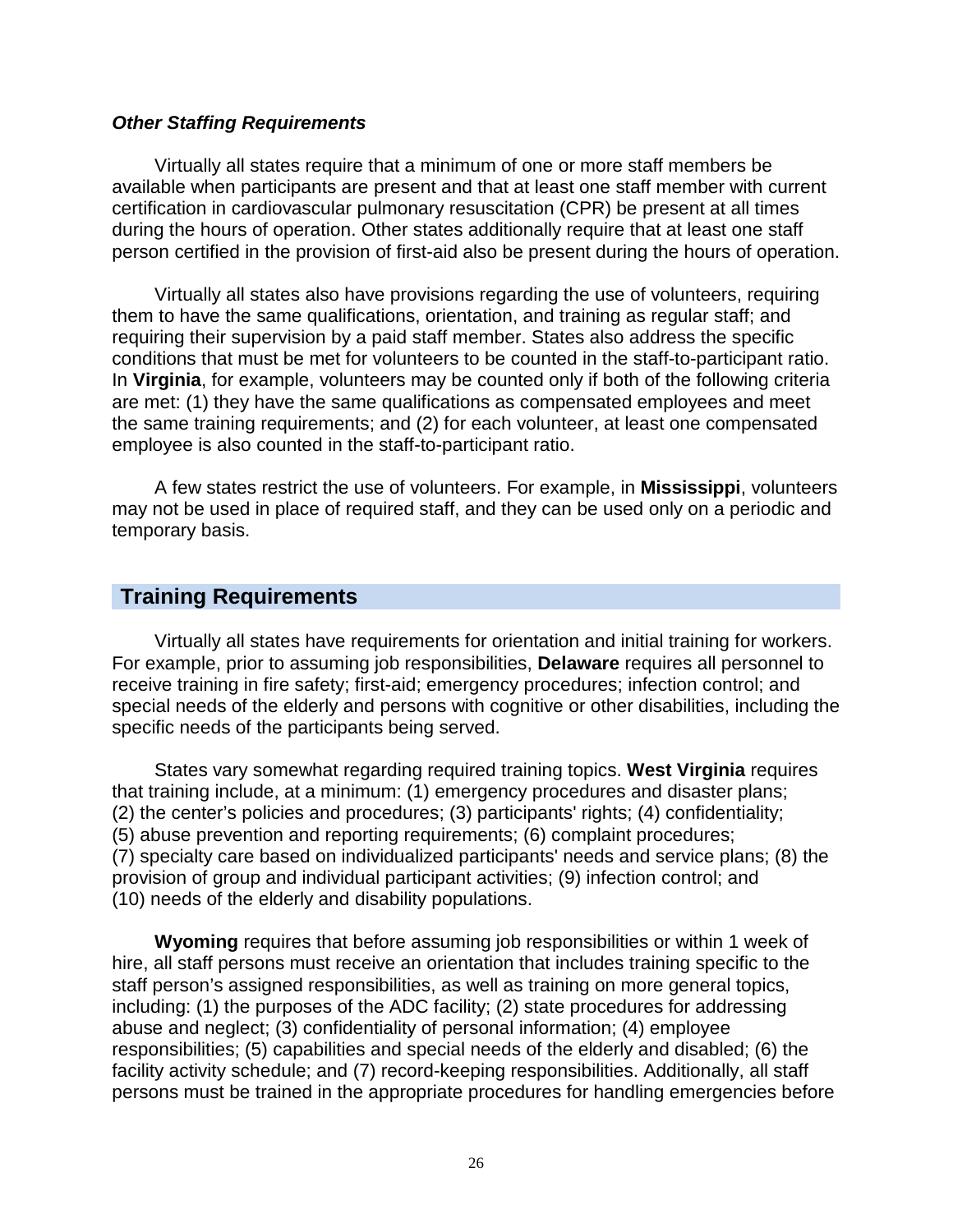job responsibilities are assumed, including--at least--fire, illness, or injury, and lost or missing person emergencies.

Some states require that all employees have current first-aid and CPR training; most require that at least one staff trained in first-aid and CPR be on duty at all times.

Some states, such as **Mississippi**, do not specify topics that need to be covered, stating only that all staff and volunteers who have contact with and responsibility for special populations should receive specific training in serving that population.

Many states require specific training about dementia. Some states require training about dementia only for ADS providers who present themselves as providing special services for this population. For example, **Minnesota** requires ADS centers that serve persons with Alzheimer's disease and other dementias to ensure that the direct care staff and their supervisors are trained in dementia care. Required topics include: (1) an explanation of Alzheimer's disease and other dementias; (2) ADL assistance; (3) problem solving with challenging behaviors; and (4) communication skills.

**Iowa** requires that all personnel employed by or contracting with a dementiaspecific program receive a minimum of 8 hours of dementia-specific education and training prior to--or within 30 days of--employment or the beginning date of the contract. The dementia-specific education or training must include, at a minimum, the following topics: (1) an explanation of Alzheimer's disease and other types of dementias; (2) the program's specialized dementia care philosophy and program; (3) skills for communicating with persons with dementia; (4) skills for communicating with family and friends of persons with dementia; (5) an explanation of family issues such as role reversal, grief and loss, guilt, relinquishing the caregiving role, and family dynamics; (6) the importance of planned and spontaneous activities; (7) skills in providing assistance with ADLs; (8) the importance of the care plan and social history information; (9) skills in working with challenging participants; (10) techniques for simplifying, cueing, and redirecting; and (11) staff support and stress reduction.

Other states require dementia training for all ADS providers, as in **West Virginia**, which requires at least 2 hours of training on Alzheimer's disease and other dementias that includes: (1) basic understanding about Alzheimer's disease and other dementias; (2) communication approaches and techniques for use when interacting with persons with Alzheimer's disease or other dementias; (3) prevention and management of problem behaviors; and (4) activities and programming appropriate for persons with dementia.

#### *Amount of Training Required*

States vary considerably regarding the amount of staff training required. Wyoming requires that all staff primarily responsible for the direct care of participants attend at least *8 hours* of staff development activities annually, which must consist of in-service training programs, workshops, or conferences related to ADC or gerontology, provided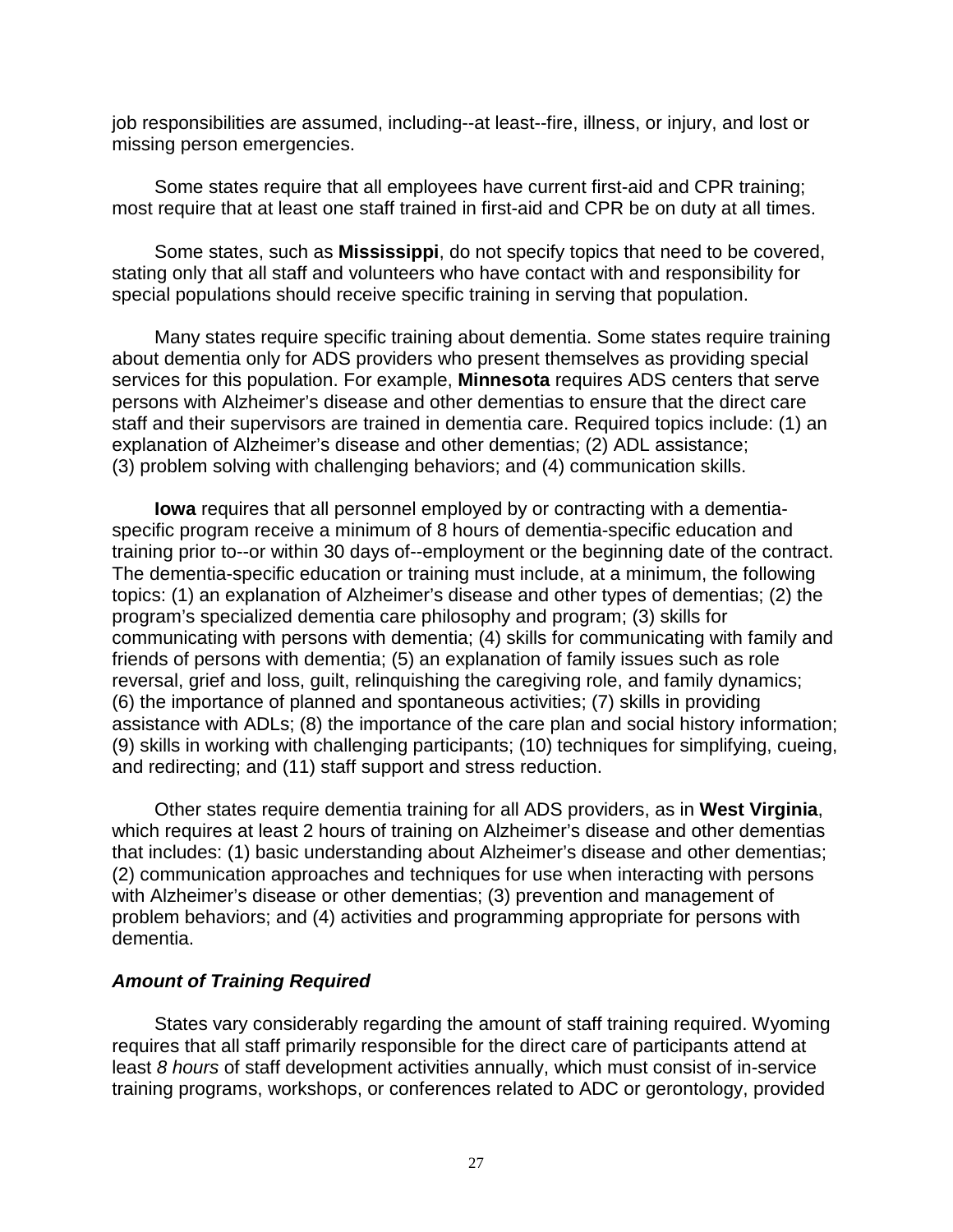that both subject areas are addressed during the year. In contrast, **Texas** requires *18 hours* of initial training, and **Minnesota** requires ADS centers to provide all employees with *20 hours* of orientation within the first 40 hours of employment at the center. Minnesota also requires at least *4 hours* of supervised orientation before employees work directly with center participants and a minimum of *8 hours* in-service training annually in areas related to the care of center participants, including the provision of medication assistance.

**Virginia** requires *24 hours* of initial training, but allows it to be provided through self-study of material provided by the ADS center, as well as formal lectures, observation, supervised practice, and audiovisual training. Staff who are primarily responsible for the direct care of the participants must attend annually at least *8 additional hours* of staff development activities that must consist of in-service training programs, workshops, or conferences relevant to the needs of the population served. These staff development activities must be in addition to first-aid, CPR, or orientation training.

**Delaware** requires the most hours: aide orientation and training must include at least *40 hours* of instruction and a supervised practicum in body mechanics.

Several states require the director of an ADS center to obtain continuing education annually: 8 hours in **West Virginia**, 12 hours in **Texas**, and 24 hours in **Virginia**.

#### **Public Funding of Adult Day Services**

Exhibit 4 shows the public funding sources for ADS in each state. As can be seen, with the exception of West Virginia and the District of Columbia, all states cover ADS under their Medicaid programs, and 24 cover ADS under at least one non-Medicaid program--generally funded by a combination of state general revenues, Older Americans Act funds, and Social Services Block Grant funds (listed as "non-Medicaid programs" in Exhibit 4).

States have several options for covering ADS under their Medicaid programs. The majority--40 states--use the 1915(c) waiver authority for the aged/disabled populations; 14 states use a managed care authority; nine offer it under the Medicaid State Plan; one state uses the State Plan (i) authority, and one uses the State Plan (k) authority.

Medicaid requires ADS providers to meet all state regulatory requirements and some states require them to meet additional requirements. California, for example, licenses ADHC centers as health facilities but to be a Medi-Cal provider, a licensed ADHC center must also be certified by the California Department on Aging as a Community-Based Adult Services center.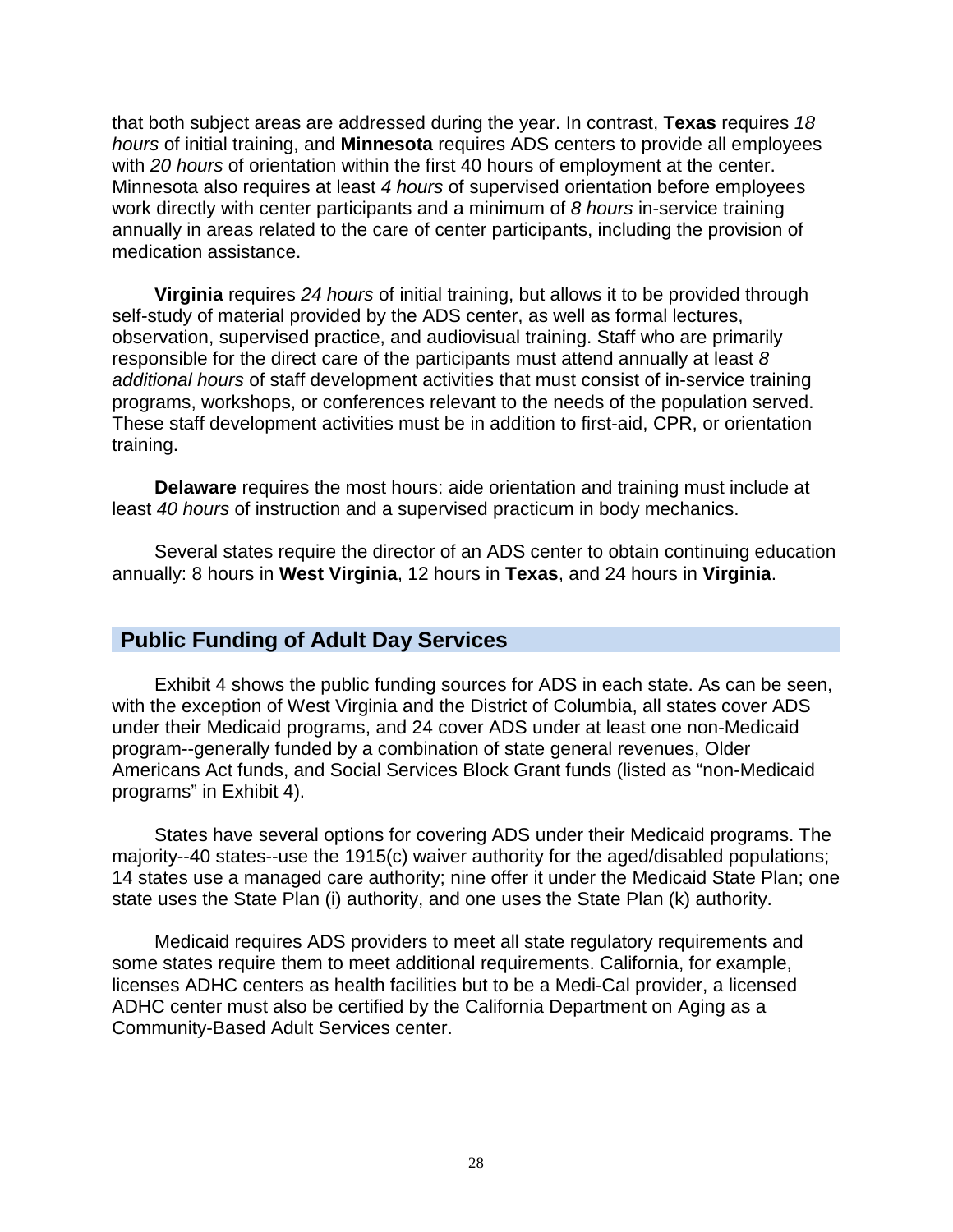| <b>EXHIBIT 4. Public Funding for ADS as of October 2014</b> |                          |                          |                          |                          |                          |                         |  |
|-------------------------------------------------------------|--------------------------|--------------------------|--------------------------|--------------------------|--------------------------|-------------------------|--|
| <b>State</b>                                                | <b>State</b>             | 1915(i)                  | 1915(k)                  | 1915(c)                  | <b>Managed</b>           | <b>Non-Medicaid</b>     |  |
|                                                             | Plan                     | <b>State Plan</b>        | <b>State Plan</b>        | Waiver                   | <b>Care Waiver</b>       | Program                 |  |
| Alabama                                                     | $\overline{a}$           | ---                      | ---                      | Х                        | ---                      | $---$                   |  |
| Alaska                                                      | $---$                    | ---                      | ---                      | $\mathsf X$              | ---                      | ---                     |  |
| Arizona                                                     | $--$                     | $---$                    | $---$                    | $\overline{a}$           | X                        | ---                     |  |
| Arkansas                                                    | $---$                    | ---                      | ---                      | $\overline{\mathsf{X}}$  | ---                      | ---                     |  |
| California <sup>1</sup>                                     | $--$                     | $---$                    | $---$                    | ---                      | $\overline{X}$           | ---                     |  |
| Colorado                                                    | $---$                    | $---$                    | ---                      | $\overline{\mathsf{X}}$  | ---                      | $\mathsf X$             |  |
| Connecticut                                                 | ---                      | ---                      | ---                      | $\overline{\mathsf{x}}$  | ---                      | $\overline{\mathsf{x}}$ |  |
| Delaware                                                    | $---$                    | $---$                    | $\qquad \qquad \cdots$   | $\overline{\mathsf{X}}$  | $\overline{X}$           | $---$                   |  |
| District of Columbia                                        | ---                      | ---                      | ---                      | ---                      | ---                      | ---                     |  |
| Florida                                                     | $---$                    | $---$                    | $---$                    | $\overline{\mathsf{X}}$  | $\overline{X}$           | $\overline{X}$          |  |
| Georgia                                                     | ---                      | ---                      | ---                      | $\overline{\mathsf{x}}$  | ---                      | $\overline{\mathsf{x}}$ |  |
| Hawaii                                                      | $---$                    | $---$                    | $---$                    | $\overline{\phantom{a}}$ | $\overline{X}$           | $\overline{X}$          |  |
| Idaho                                                       | ---                      | ---                      | ---                      | $\overline{\mathsf{X}}$  | ---                      | ---                     |  |
| Illinois                                                    | $---$                    | $---$                    | ---                      | $\overline{X}$           | $---$                    | $---$                   |  |
| Indiana                                                     | $---$                    | ---                      | $\qquad \qquad \cdots$   | $\overline{\mathsf{x}}$  | ---                      | ---                     |  |
| lowa                                                        | $---$                    | $---$                    | $---$                    | $\overline{\mathsf{X}}$  | $---$                    | ---                     |  |
| Kansas                                                      | $---$                    | $---$                    | $---$                    | $\overline{\mathsf{x}}$  | $---$                    | X                       |  |
| Kentucky                                                    | $---$                    | $---$                    | ---                      | $\overline{X}$           | ---                      | ---                     |  |
| Louisiana                                                   | $\overline{\phantom{a}}$ | $\sim$                   | ---                      | $\overline{\mathsf{x}}$  | ---                      | ---                     |  |
| Maine                                                       | $\overline{X}$           | ---                      | $---$                    | $\overline{\mathsf{X}}$  | ---                      | $\overline{X}$          |  |
| Maryland                                                    | $\overline{\mathsf{x}}$  | $\sim$ $\sim$            | $\overline{\phantom{a}}$ | $\overline{\mathsf{x}}$  | ---                      | $\overline{X}$          |  |
| Massachusetts                                               | X                        | ---                      | ---                      | $\overline{\mathsf{x}}$  | ---                      | $\mathsf X$             |  |
| Michigan                                                    | $\overline{a}$           | $--$                     | $---$                    | $\overline{\mathsf{x}}$  | $---$                    | $\overline{\mathsf{x}}$ |  |
| Minnesota                                                   | ---                      | ---                      | ---                      | $\overline{X}$           | X                        | $\overline{X}$          |  |
| Mississippi                                                 | $- - -$                  | $--$                     | $---$                    | $\overline{\mathsf{x}}$  | $\overline{a}$           | $\overline{a}$          |  |
| Missouri                                                    | $---$                    | ---                      | ---                      | X                        | ---                      | ---                     |  |
| Montana                                                     | $- - -$                  | $---$                    | $---$                    | $\overline{\mathsf{x}}$  | $---$                    | ---                     |  |
| Nebraska                                                    |                          | ---                      | ---                      | $\overline{\mathsf{X}}$  | ---                      | ---                     |  |
| Nevada                                                      | $\overline{\phantom{a}}$ | Χ                        | $---$                    | $\overline{\mathsf{x}}$  | ---                      | X                       |  |
| <b>New Hampshire</b>                                        | $\overline{X}$           | $---$                    | $---$                    | $\mathsf X$              | ---                      | $---$                   |  |
| New Jersey                                                  | $\overline{\mathsf{x}}$  | ---                      | $---$                    | $\overline{a}$           | X                        | X                       |  |
| New Mexico                                                  | $\overline{\phantom{a}}$ | $---$                    | $---$                    | $---$                    | $\overline{\mathsf{x}}$  | $\overline{X}$          |  |
| New York                                                    | Χ                        | ---                      | $---$                    | Χ                        | $\overline{\mathsf{x}}$  | ---                     |  |
| North Carolina                                              | $\qquad \qquad -\qquad$  | $---$                    | $---$                    | X                        | ---                      | $\overline{\mathsf{X}}$ |  |
| North Dakota                                                | $\overline{\phantom{a}}$ | ---                      | $---$                    | $\overline{\mathsf{x}}$  | ---                      | X                       |  |
| Ohio                                                        | $---$                    | ---                      | $---$                    | $\overline{\mathsf{X}}$  | $---$                    | $\overline{X}$          |  |
| Oklahoma                                                    | ---                      | ---                      | ---                      | $\overline{\mathsf{x}}$  | ---                      | $\overline{\mathsf{x}}$ |  |
| Oregon                                                      | $---$                    | $---$                    | $\overline{X}$           | $---$                    | $---$                    | $\overline{\mathsf{X}}$ |  |
| Pennsylvania                                                | $\overline{a}$           | ---                      | ---                      | $\overline{\mathsf{x}}$  | ---                      | $\overline{\mathsf{x}}$ |  |
| Rhode Island                                                | X                        | $---$                    | $---$                    | $---$                    | ---                      | $---$                   |  |
| South Carolina                                              | ---                      | ---                      | ---                      | $\overline{\mathsf{x}}$  | ---                      | ---                     |  |
| South Dakota                                                | $---$                    | $---$                    | $\qquad \qquad \cdots$   | $\overline{X}$           | $---$                    | $\overline{X}$          |  |
| Tennessee                                                   | $\overline{\phantom{a}}$ | $\overline{a}$           | ---                      | ---                      | X                        | $\overline{a}$          |  |
| Texas                                                       | $X^2$                    | $---$                    | $---$                    | X                        | X                        | ---                     |  |
| Utah                                                        | $\overline{a}$           | $\cdots$                 | $---$                    | $\overline{\mathsf{x}}$  | ---                      | ---                     |  |
| Vermont                                                     | X                        | ---                      | ---                      | $---$                    | $\mathsf X$              | ---                     |  |
| Virginia                                                    | $\overline{a}$           | $\cdots$                 | $---$                    | $\overline{\mathsf{x}}$  | ---                      | $\sim$                  |  |
|                                                             |                          |                          |                          | X                        | $\overline{\mathsf{X}}$  | $\overline{\mathsf{X}}$ |  |
| Washington<br><b>West Virginia</b>                          | $---$                    | ---                      | ---                      | ---                      | ---                      | $\overline{\mathsf{X}}$ |  |
|                                                             | $---$<br>$\overline{a}$  | $\cdots$                 | $---$<br>$\overline{a}$  | $\overline{\mathsf{X}}$  | $\overline{\mathsf{X}}$  | ---                     |  |
| Wisconsin<br>Wyoming                                        |                          | ---                      |                          |                          | $\overline{\phantom{a}}$ |                         |  |
| <b>TOTALS</b>                                               | $\cdots$<br>9            | $\sim$<br>$\overline{1}$ | ---<br>1                 | Χ<br>40                  | 14                       | X<br>$\overline{24}$    |  |
|                                                             |                          |                          |                          |                          |                          |                         |  |

--- = not applicable.

1. In 2011, ADHC services were eliminated as an optional Medi-Cal State Plan benefit. A class action lawsuit challenged the elimination, and a Settlement Agreement was reached in March 2012. On April 1, 2012, Community-Based Adult Services became a mandated "Long-Term Services and Supports" benefit within California's 1115 Medi-Cal waiver program. 2. Most State Plan participants receive day activity and health services in the state's 1115 managed care waiver program, but

individuals who are not mandatory enrollees in managed care, and individuals who for various reasons do not consistently remain eligible for Medicaid, continue to be served in the State Plan.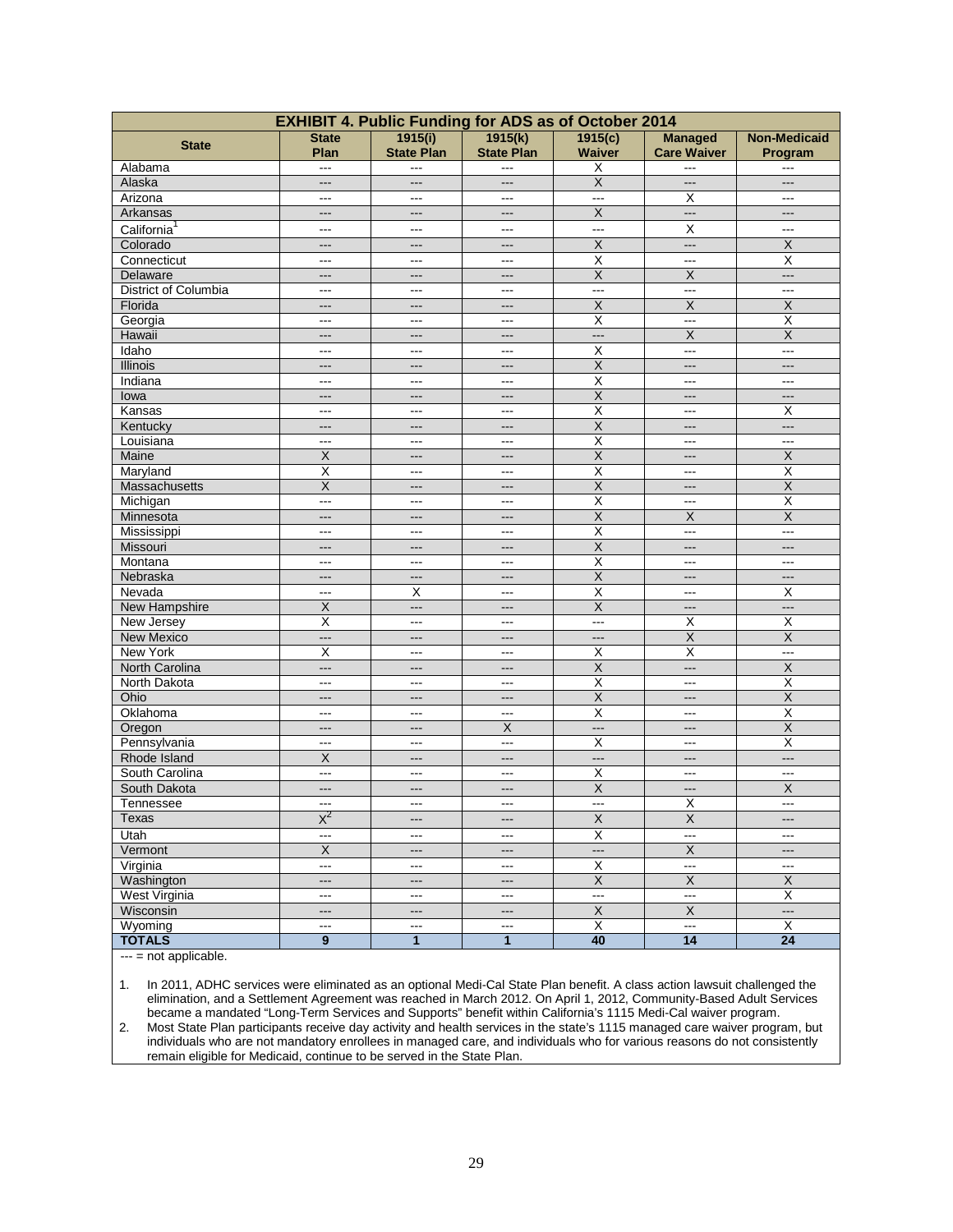#### *Medicaid Managed Long-Term Care*

The last 10 years have seen an increase in the number of states providing longterm services and supports (LTSS) through risk-based managed care arrangements outside of the Program of All-Inclusive Care for the Elderly (PACE) programs. In 2004, eight states were operating managed care programs that covered some LTSS outside of PACE programs with 105,000 enrollees. In September 2014, 21 states had such programs and the projected number of enrollees was 1,1[7](#page-22-0)0,000.

As shown in Exhibit 4, 14 states cover ADS through some form of managed care program. Managed care arrangements may alter traditional Medicaid contracting requirements. For example, Florida covers ADHC covered in the state's Medicaid Managed Long-Term Care Program, which has replaced six 1915(c) waiver programs that formerly served the aged/disabled populations. Licensed ADHC providers do not have to become a Medicaid-contracted provider if they contract directly with one of the state's MCOs. Managed long-term care plans may limit the providers in their networks based on credentials, quality indicators, and price, but they must include a minimum number of providers of all covered services.

#### **Conclusion**

In sum, while states vary somewhat in their approach, all have some form of regulation and exercise oversight of ADS. States generally distinguish between ADS and ADHS, with the latter having more extensive requirements for nurse staffing.

Only West Virginia and the District of Columbia do not use Medicaid to fund ADS. In the states that cover ADS under Medicaid--either through the State Plan or a waiver program--providers who want to be reimbursed by Medicaid must meet Medicaid contracting requirements. Depending on whether a state licenses, certifies, or otherwise regulates ADS providers, Medicaid requirements may be more prescriptive, particularly for providers who are serving participants in waiver programs who meet nursing home level of care criteria.

ADS are a key community-based service that enables individuals with long-term care needs--including significantly impaired nursing home eligible participants--to remain at home or living with family. To the extent that ADS--both the social and health models--enable informal caregivers to continue providing care in the home, institutionalization can be prevented or delayed. Additionally, ADS that provide basic preventive and primary health care may prevent more costly illnesses.

<sup>7</sup> Saucier, P. *Truven Health Analytics data presented at the American Health Insurance Plans National Conference on Medicaid*, Washington, DC, October 1, 2014.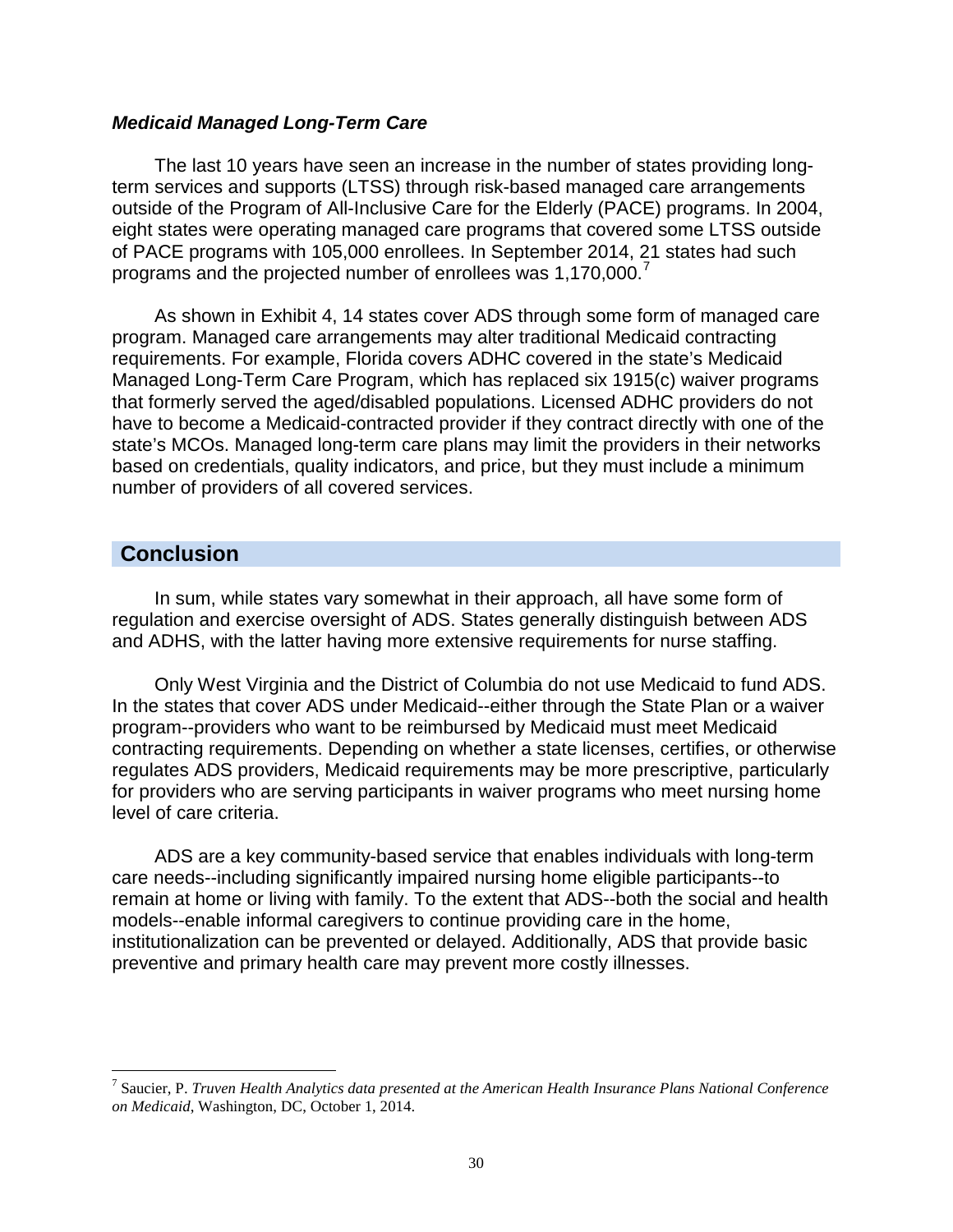## **REGULATORY REVIEW OF ADULT DAY SERVICES: FINAL REPORT, 2014 EDITION**

The continuation of this report (the state profiles) is available at [http://aspe.hhs.gov/daltcp/reports/2014/adultday14-2.pdf.](http://aspe.hhs.gov/daltcp/reports/2014/adultday14-2.pdf)

Also available is a list of URLs for separate state pages (see next page).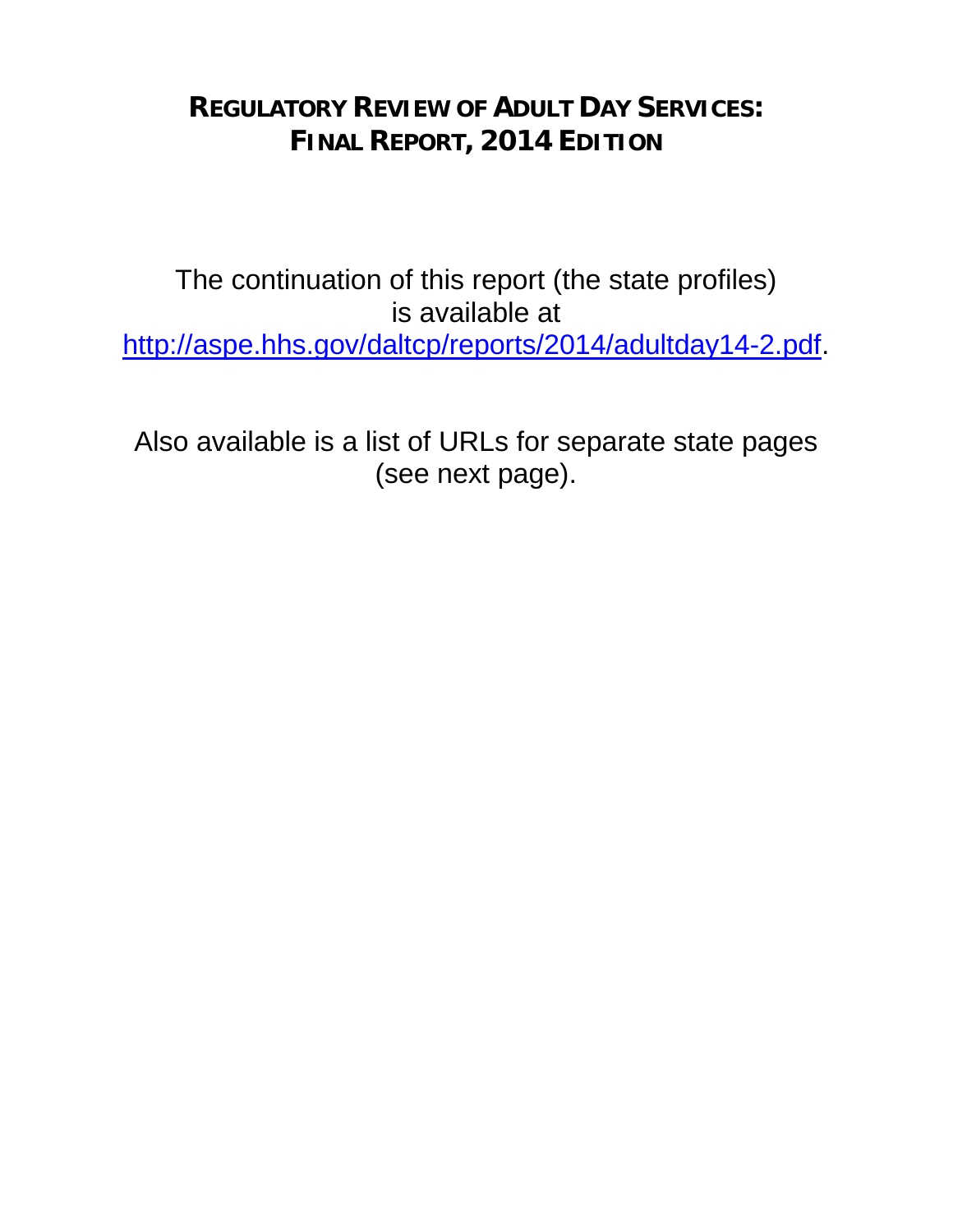## **REGULATORY REVIEW OF ADULT DAY SERVICES: FINAL REPORT, 2014 EDITION**

## Files Available for This Report

#### **FULL REPORT**

|      | Executive Summary http://aspe.hhs.gov/daltcp/reports/2014/adultday14es.cfm |
|------|----------------------------------------------------------------------------|
| HTML | http://aspe.hhs.gov/daltcp/reports/2014/adultday14.cfm                     |
| PDF. | http://aspe.hhs.gov/daltcp/reports/2014/adultday14.pdf                     |

#### **SEPARATE STATE PROFILES**

[*NOTE*: These profiles are available in the full HTML and PDF versions, as well as each state available as a separate PDF listed below.]

| Alabama              | http://aspe.hhs.gov/daltcp/reports/2014/adultday14-AL.pdf |
|----------------------|-----------------------------------------------------------|
| Alaska               | http://aspe.hhs.gov/daltcp/reports/2014/adultday14-AKpdf  |
| Arizona              | http://aspe.hhs.gov/daltcp/reports/2014/adultday14-AZpdf  |
| Arkansas             | http://aspe.hhs.gov/daltcp/reports/2014/adultday14-AR.pdf |
| California           | http://aspe.hhs.gov/daltcp/reports/2014/adultday14-CA.pdf |
| Colorado             | http://aspe.hhs.gov/daltcp/reports/2014/adultday14-CO.pdf |
| Connecticut          | http://aspe.hhs.gov/daltcp/reports/2014/adultday14-CT.pdf |
| Delaware             | http://aspe.hhs.gov/daltcp/reports/2014/adultday14-DE.pdf |
| District of Columbia | http://aspe.hhs.gov/daltcp/reports/2014/adultday14-DC.pdf |
| Florida              | http://aspe.hhs.gov/daltcp/reports/2014/adultday14-FL.pdf |
| Georgia              | http://aspe.hhs.gov/daltcp/reports/2014/adultday14-GA.pdf |
| Hawaii               | http://aspe.hhs.gov/daltcp/reports/2014/adultday14-HI.pdf |
| Idaho                | http://aspe.hhs.gov/daltcp/reports/2014/adultday14-ID.pdf |
| <b>Illinois</b>      | http://aspe.hhs.gov/daltcp/reports/2014/adultday14-IL.pdf |
| Indiana              | http://aspe.hhs.gov/daltcp/reports/2014/adultday14-IN.pdf |
| Iowa                 | http://aspe.hhs.gov/daltcp/reports/2014/adultday14-IA.pdf |
| Kansas               | http://aspe.hhs.gov/daltcp/reports/2014/adultday14-KS.pdf |
| Kentucky             | http://aspe.hhs.gov/daltcp/reports/2014/adultday14-KY.pdf |
| Louisiana            | http://aspe.hhs.gov/daltcp/reports/2014/adultday14-LA.pdf |